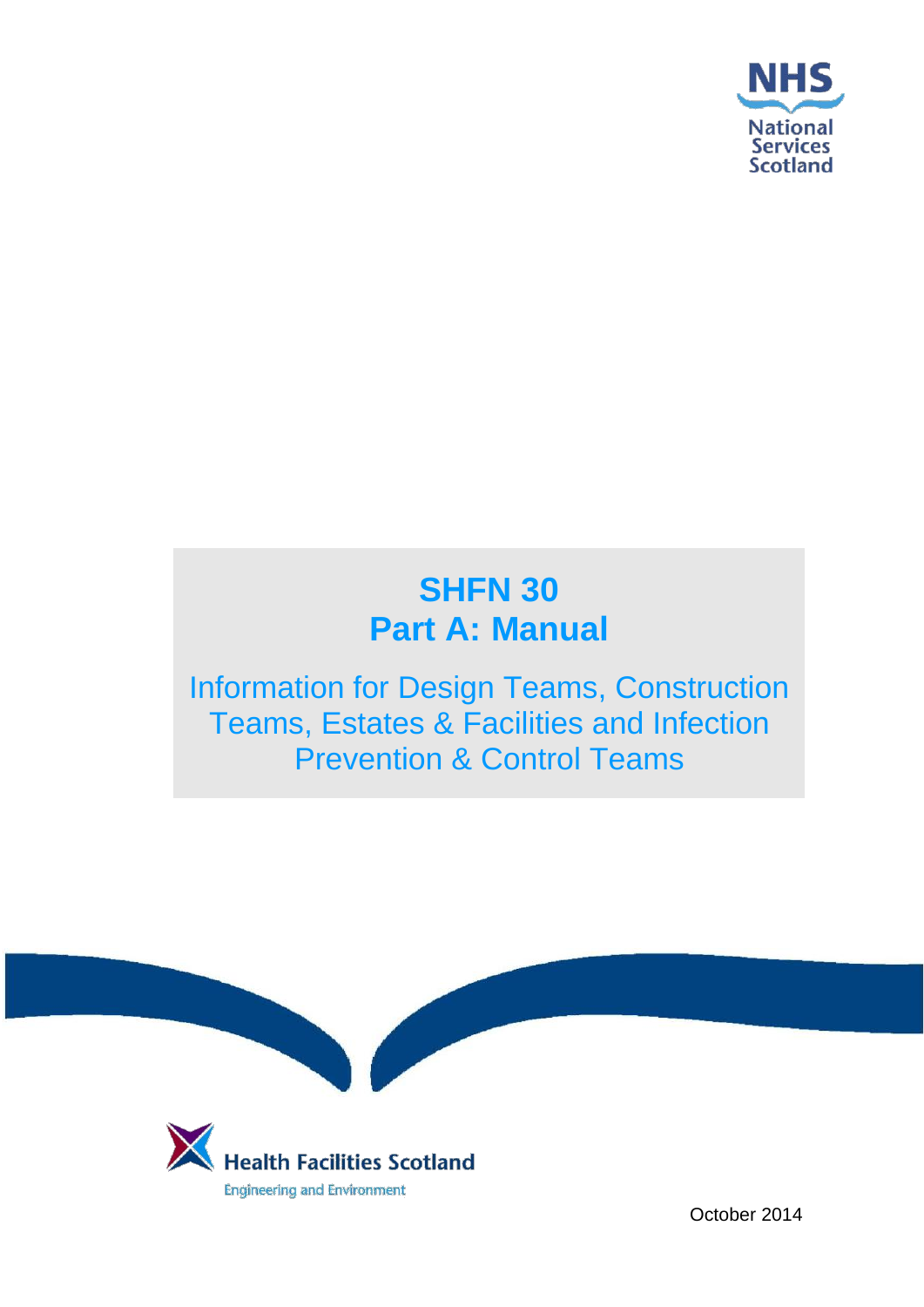

# **Contents**

| __<br>$\sim$<br>v<br>۰. |
|-------------------------|
|-------------------------|

| $\mathbf{1}$ . |                                                           |    |  |  |  |  |  |  |
|----------------|-----------------------------------------------------------|----|--|--|--|--|--|--|
| 1.2            |                                                           |    |  |  |  |  |  |  |
| 2.             |                                                           |    |  |  |  |  |  |  |
| 2.1            |                                                           |    |  |  |  |  |  |  |
| 3 <sub>1</sub> |                                                           |    |  |  |  |  |  |  |
| 3.1            |                                                           |    |  |  |  |  |  |  |
| 3.4            |                                                           |    |  |  |  |  |  |  |
| 4.             |                                                           |    |  |  |  |  |  |  |
| 4.1            |                                                           |    |  |  |  |  |  |  |
| 4.2            |                                                           |    |  |  |  |  |  |  |
| 4.5            |                                                           |    |  |  |  |  |  |  |
| 4.6            |                                                           |    |  |  |  |  |  |  |
| 4.10           |                                                           |    |  |  |  |  |  |  |
| 4.11           | Particular issues to be addressed by the Project Team  12 |    |  |  |  |  |  |  |
| 4.15<br>4.45   |                                                           |    |  |  |  |  |  |  |
| 4.84           |                                                           |    |  |  |  |  |  |  |
| 4.90           |                                                           |    |  |  |  |  |  |  |
| 4.92           |                                                           |    |  |  |  |  |  |  |
|                |                                                           |    |  |  |  |  |  |  |
|                |                                                           |    |  |  |  |  |  |  |
| 5.             |                                                           | 36 |  |  |  |  |  |  |
| 5.1            |                                                           |    |  |  |  |  |  |  |
|                |                                                           |    |  |  |  |  |  |  |
| 6.             |                                                           |    |  |  |  |  |  |  |
| 6.1            |                                                           |    |  |  |  |  |  |  |
| 6.9            |                                                           |    |  |  |  |  |  |  |
| 6.15           |                                                           |    |  |  |  |  |  |  |
| 6.30           |                                                           |    |  |  |  |  |  |  |
| 6.36           |                                                           |    |  |  |  |  |  |  |
| 6.44           |                                                           |    |  |  |  |  |  |  |
| 6.45           |                                                           |    |  |  |  |  |  |  |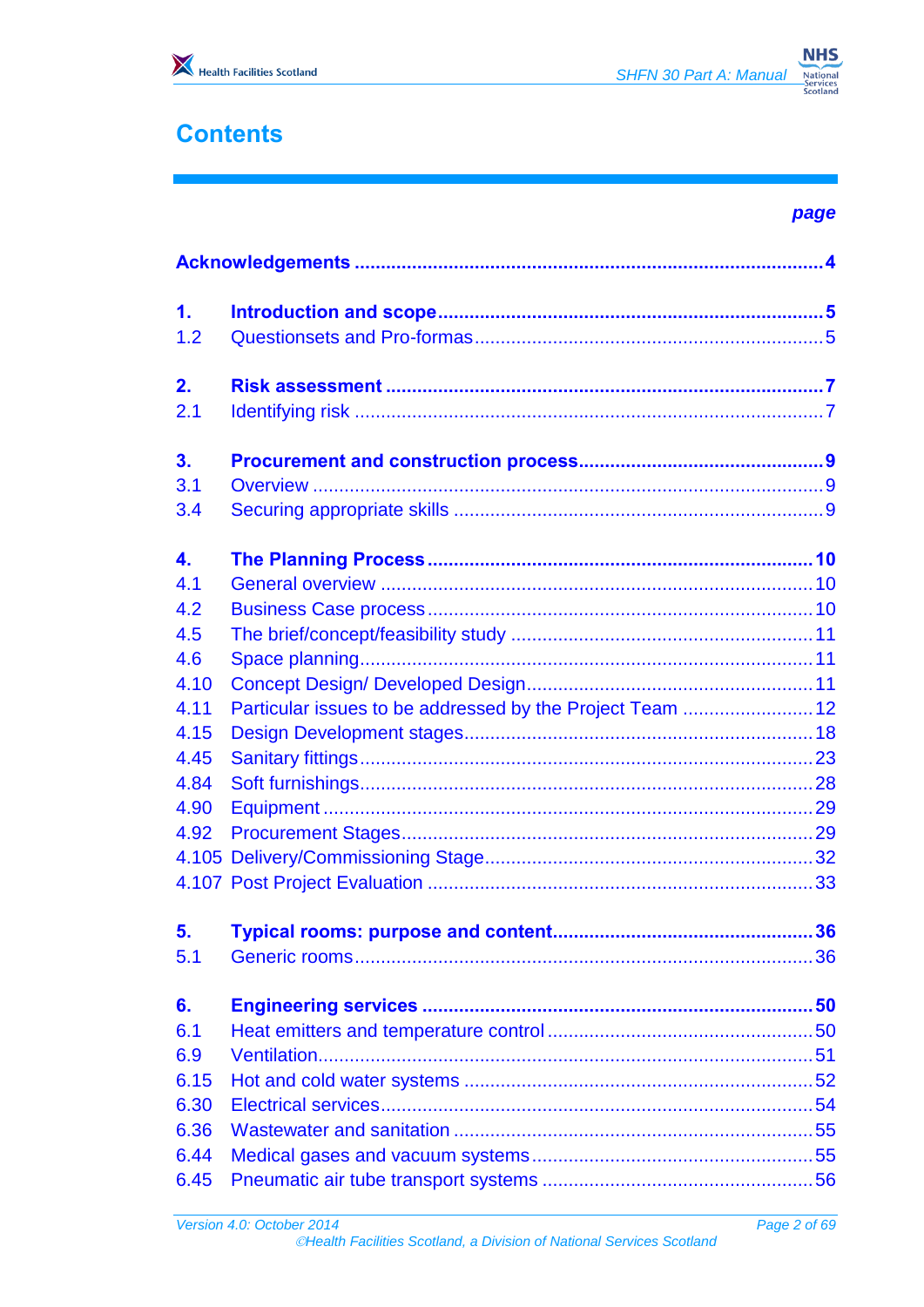

| 6.47           |                                                                                                                                       |  |
|----------------|---------------------------------------------------------------------------------------------------------------------------------------|--|
| 7.             |                                                                                                                                       |  |
| 7.2            |                                                                                                                                       |  |
| 8 <sub>1</sub> |                                                                                                                                       |  |
| 8.2            |                                                                                                                                       |  |
| 8.3            |                                                                                                                                       |  |
| 8.4            |                                                                                                                                       |  |
|                |                                                                                                                                       |  |
|                |                                                                                                                                       |  |
|                | <b>Appendix 3: Infection control in Community Care facilities, Mental</b><br>Health units, custodial facilities and accommodation for |  |
|                |                                                                                                                                       |  |
|                |                                                                                                                                       |  |

#### *Disclaimer*

The contents of this document are provided by way of general guidance only at the time of its publication. Any party making any use thereof or placing any reliance thereon shall do so only upon exercise of that party's own judgement as to the adequacy of the contents in the particular circumstances of its use and application. No warranty is given as to the accuracy, relevance or completeness of the contents of this document and Health Facilities Scotland, a Division of NHS National Services Scotland, shall have no responsibility for any errors in or omissions therefrom, or any use made of, or reliance placed upon, any of the contents of this document.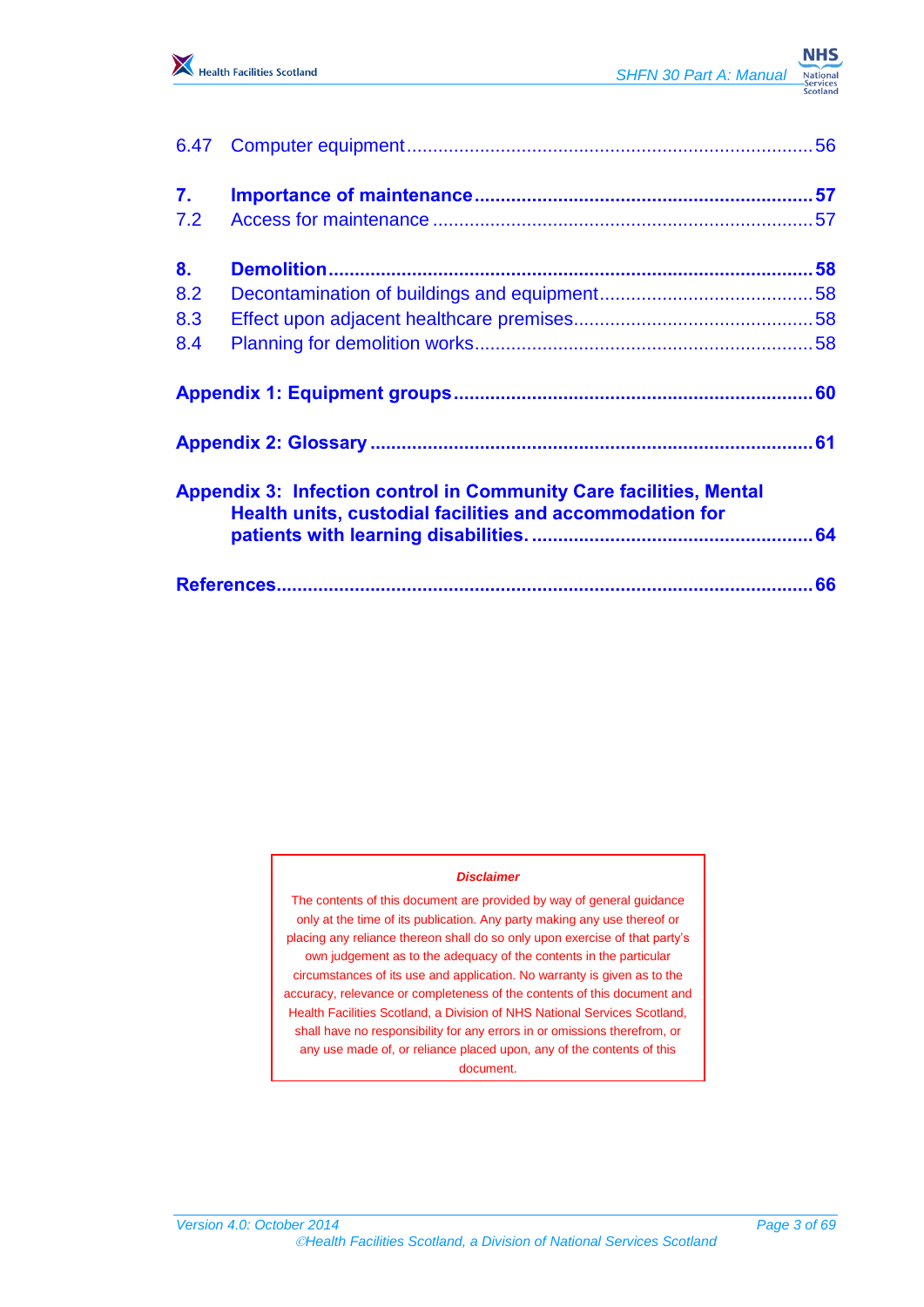

# <span id="page-3-0"></span>**Acknowledgements**

Health Facilities Scotland would like to thank the SHFN30/HAI-SCRIBE Steering Group for their efforts in producing Part A of SHFN 30. Their input has been gratefully appreciated.

Thanks are also due to the Pilot Study Group for their assistance with trialling the process.

Finally, HFS would take this opportunity to express gratitude to everyone who contributed to the consultation phase of completing this document.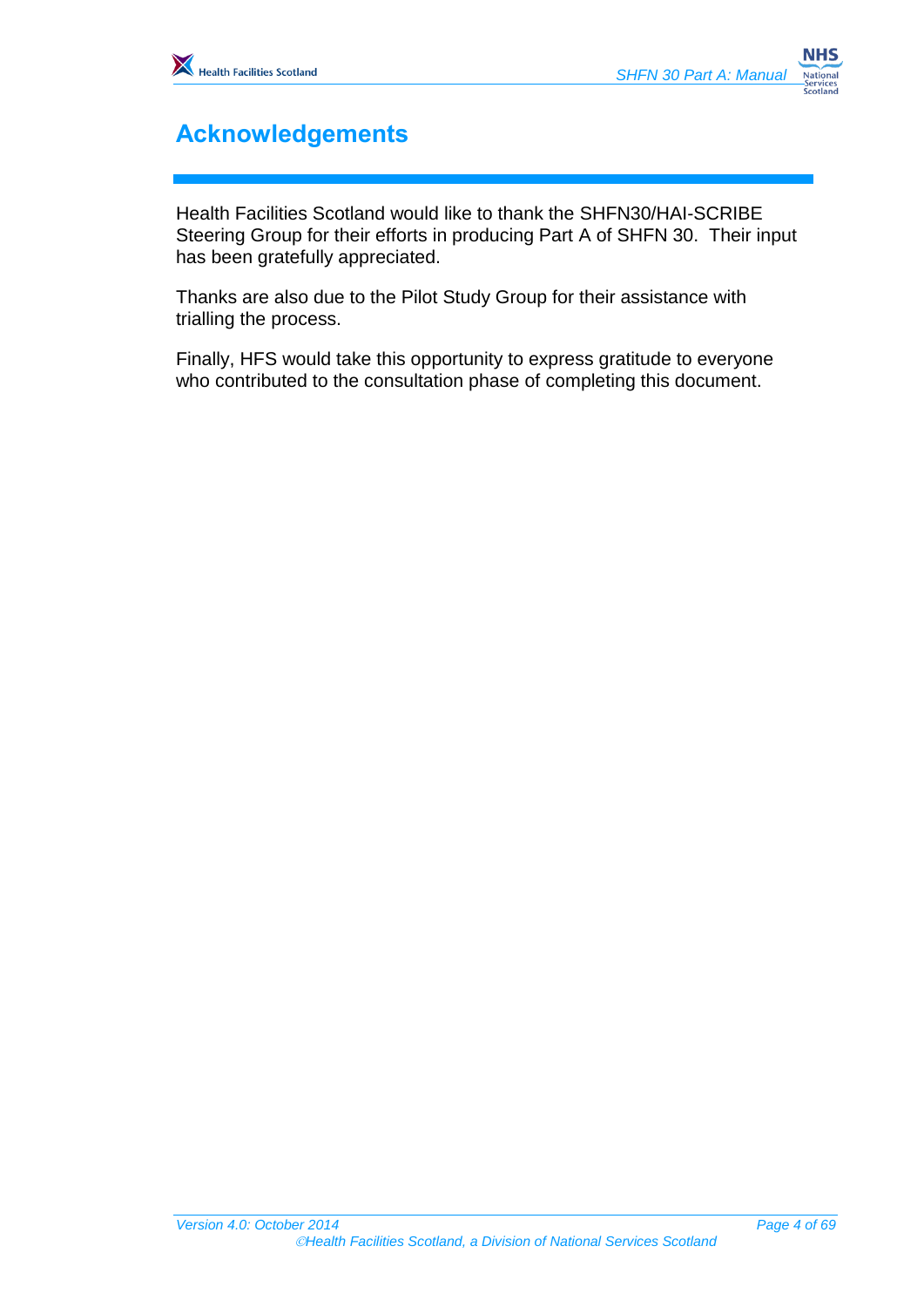# <span id="page-4-0"></span>**1. Introduction and scope**

**Note:** The Project Team referred to throughout the document is the team of NHS staff assembled to fulfil the role of 'The Client' and to manage the delivery of the project. Through the various stages of the project it may include NHS Project Managers, Clinicians, Estates staff and Infection Prevention and Control specialists.

- 1.1 This guidance consists of two parts:
	- **SHFN 30 Part A: Manual**: This provides Built Environment Infection Prevention and Control information for Design Teams, Construction Teams, Infection Prevention and Control Teams and Estates & Facilities Teams;
	- **SHFN 30 Part B: HAI-SCRIBE:** comprises the Implementation and Assessment Process which describes the process for identifying, eliminating or managing built environment infection control risks. It also describes the key personnel involved in this process together with their roles and responsibilities and the fact that collaboration among all those involved in the process is pivotal to its success.

It is envisaged that participants will use the HAI-SCRIBE document (SHFN 30 Part B) to help them identify, manage and record built environment infection control risks. The same Group will use the Manual document (SHFN 30 Part A) for sourcing information to help in the decision making process so that identified risks can either be eliminated or successfully managed.

## <span id="page-4-1"></span>**Questionsets and Pro-formas**

- 1.2 Arrangements have been made to make available on the HFS Website, separately, the portfolio of Questionsets and Pro-formas for each stage of project development suitable for photocopying and application to individual projects as appropriate.
- 1.3 Additionally, compliance with these guidance documents can ensure that there are facilities in place to help fulfil the mandatory requirements outlined in the National Infection Prevention and Control Manual produced by Health Protection Scotland.
- 1.4 The Project Team members and contributors from various disciplines will take different advice from the guidance and it is the ensuing debate and analysis which will improve the quality of the delivered facility.
- 1.5 This Manual is intended to provide an insight to the key factors within the built environment which can impact on the prevention and control of infection and will also be useful as a guide for best practice in existing healthcare facilities.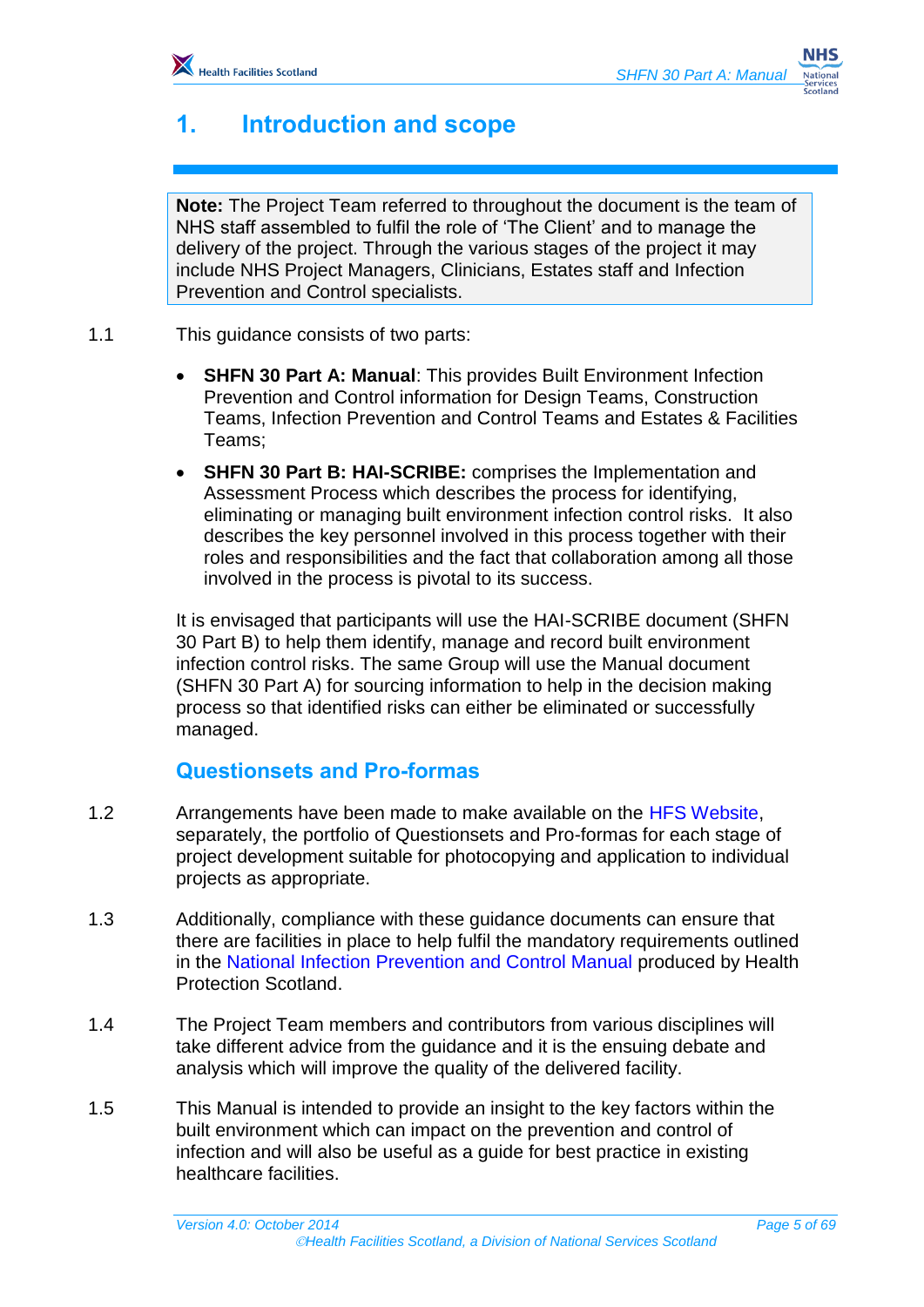

- 1.6 In the future due to changing patient populations and changing healthcare needs there may be different factors to be considered when planning accommodation. These include the increase in the ageing population, caring for Bariatric patients, and more focus on community-based care.
- 1.7 The design of the built healthcare environment plays a fundamental role in infection prevention and control. The increasing threat of antimicrobial resistant organisms and other emerging pathogens in healthcare may present new and more difficult challenges in future healthcare facility design and planning efforts.
- 1.8 A system of recording projects, signing-off plans and meeting notes by all participating parties will be needed. The completion of questionsets in the 'Implementation strategy and assessment process' part of this guidance will fulfil most of this requirement. It is important that the Project Team sign-off each stage of the project having taken advice from Estates & Facilities, Infection Prevention & Control representatives and other appropriate disciplines.

**Note:** To manage or mitigate infection risks requires knowledge from many sources. Input from the Project Team will not only include Infection Prevention and Control Teams (IPCT). Estates and Facilities Teams and Design and Construction Teams also have important roles to play in managing or mitigating these risks. However, it is not expected that any single group will possess full knowledge or experience of another's discipline. It is expected, therefore, that there will be an ongoing liaison during each stage of development where appropriate specialist knowledge from all sources of relevant expertise can be derived and incorporated into the design team appointments, project briefing, contract conditions, specification and quality control of construction and maintenance.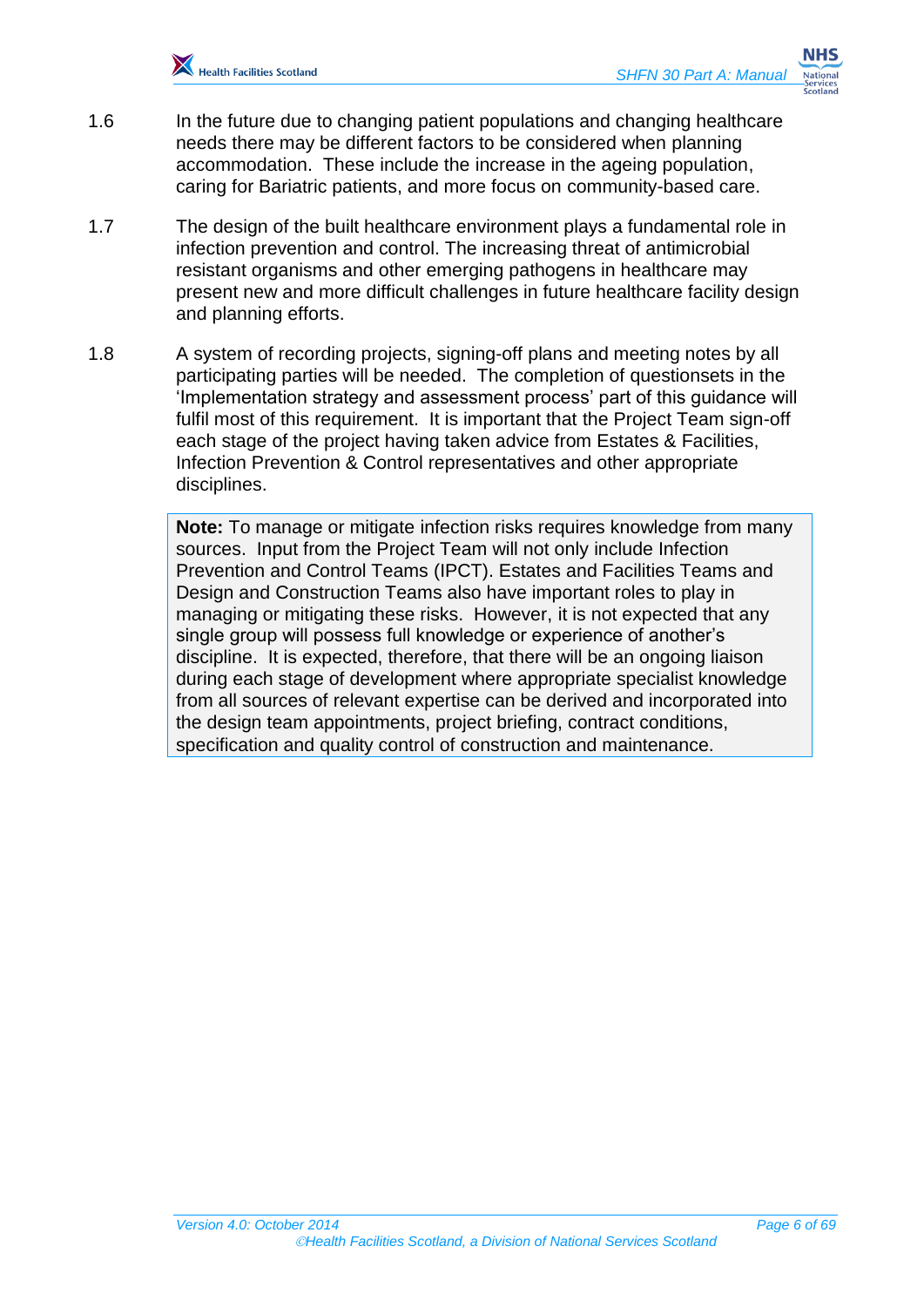# <span id="page-6-0"></span>**2. Risk assessment**

## <span id="page-6-1"></span>**Identifying risk**

- 2.1 The time taken to plan or refurbish a healthcare facility can vary from a relatively short period in the case of urgent renovation, to as long as three or four years for a major capital build project. It is therefore important that all members of the Project Team are notified of capital bids at the earliest opportunity. The Infection Prevention and Control Team need to be involved in the first planning meetings. Most meetings thereafter will require some input from them.
- 2.2 To avoid mistakes and pitfalls the Project Team must consider issues including:
	- how will the product, equipment, room or premises be used?
	- what possible solutions are available?
	- what are the budgetary limitations?
	- which prevention and control of infection principles apply?
	- which external regulations apply?
	- what does the evidence suggest in relation to the specific context?
	- what are the laws governing the project?
	- what standards and guidelines apply from architectural and engineering bodies, Health Facilities Scotland, local and national government departments and accrediting agencies?
	- which product or design best balances the infection prevention and control requirements with employee and patient safety and satisfaction, and cost constraints?
	- what legal requirements are required under Health & Safety law?

#### **Common pitfalls**

2.3 Common pitfalls arise from a number of pressures, for example, the pressure to choose the cheapest products or design.

> **Note:** The best products or designs may be more expensive initially but in the long term they will probably realise cost benefits as they may prevent outbreaks, or they may last longer and require less maintenance and be more durable.

#### **Assessing risk**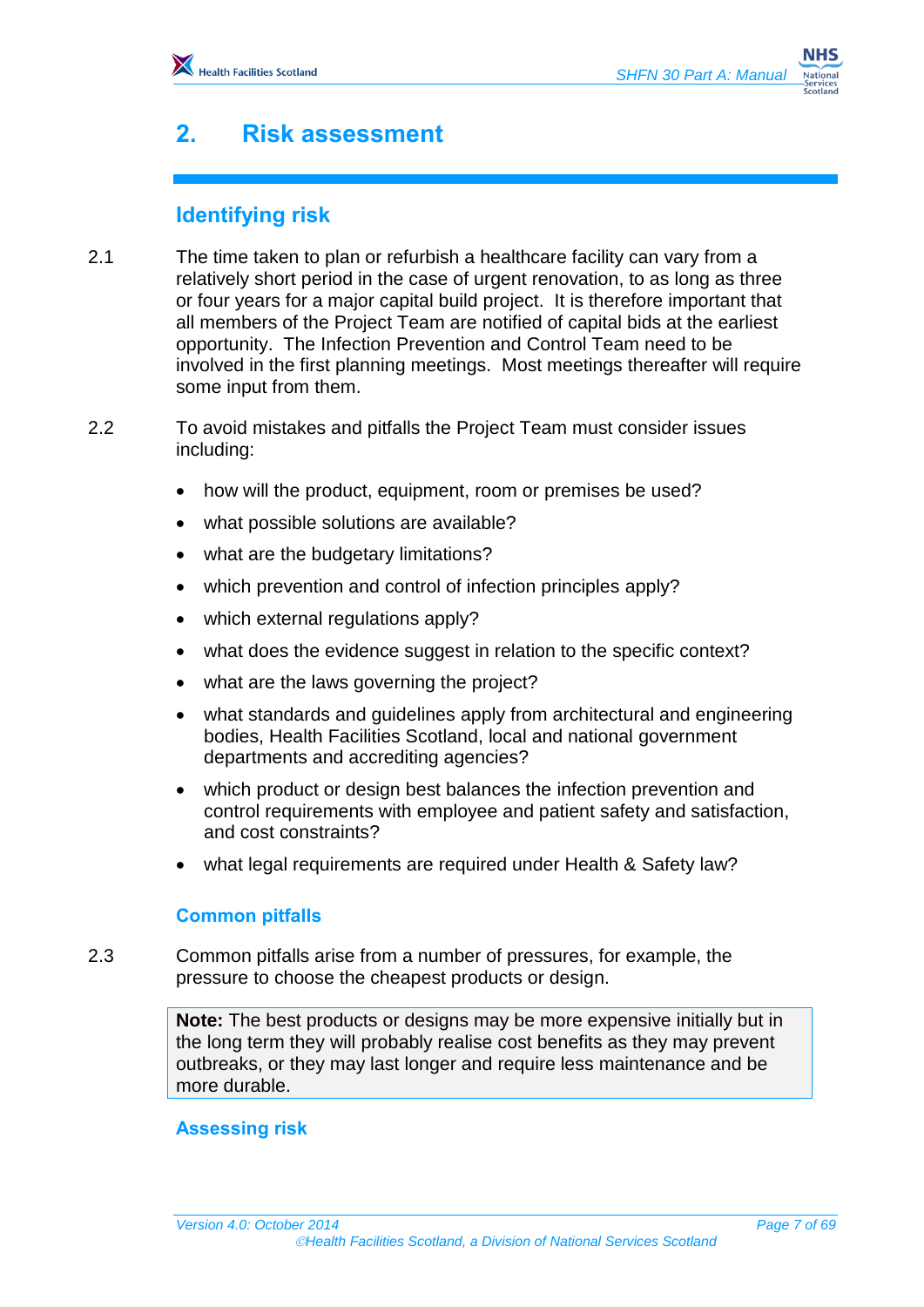

2.4 Designing premises that prevent the transmission of infectious agents to patients, healthcare workers and visitors is an important component of prevention and control of infection programme or plan.

Outbreaks of infection have been related to the design, plan, layout, function and/or finish of the built environment. Thus, risk assessment is a fundamental imperative in the planning and design stages of a healthcare facility. It is often overlooked or compromised throughout the lifecycle of the project. It has not been unknown for the clinical outcome of a wellintentioned risk assessment to create other problems. There is therefore a need to verify that these outcomes are themselves risk assessed. Disseminating good specialist advice relating to Infection Prevention and Control throughout all phases of construction and renovation projects will reduce risks. There will be instances when it is not possible to achieve the ideal. This applies particularly to refurbishment projects within existing accommodation and is often related to spatial issues. In these circumstances the aim should be to make the best use of available facilities.

**Note:** Failure to assess properly risks affecting prevention and control of infection can lead to expensive redesign later and expose the patient and healthcare worker to unnecessary risks. It is important to bear in mind that any control measures put in place to prevent the spread of infection during a building stage and subsequent maintenance of any project take into account the effect that they would have on patients and staff in the surrounding areas.

#### **Source**

- 2.5 Building professionals must be aware of the risks associated with construction projects and that the environment can be a reservoir for potentially infectious agents. The source is the person, animal, object or substance from which an infectious agent is transmitted to a host. The immediate healthcare environment can be a potential reservoir of microorganisms and source of infection or contamination, therefore, Designers and Planners need to consider eliminating potential sources of infection by practising good design, for example:
	- adequate storage facilities;
	- choice of materials, avoiding unnecessary surfaces that may become reservoirs for infectious agents;
	- ensuring materials and surfaces can be cleaned and maintained.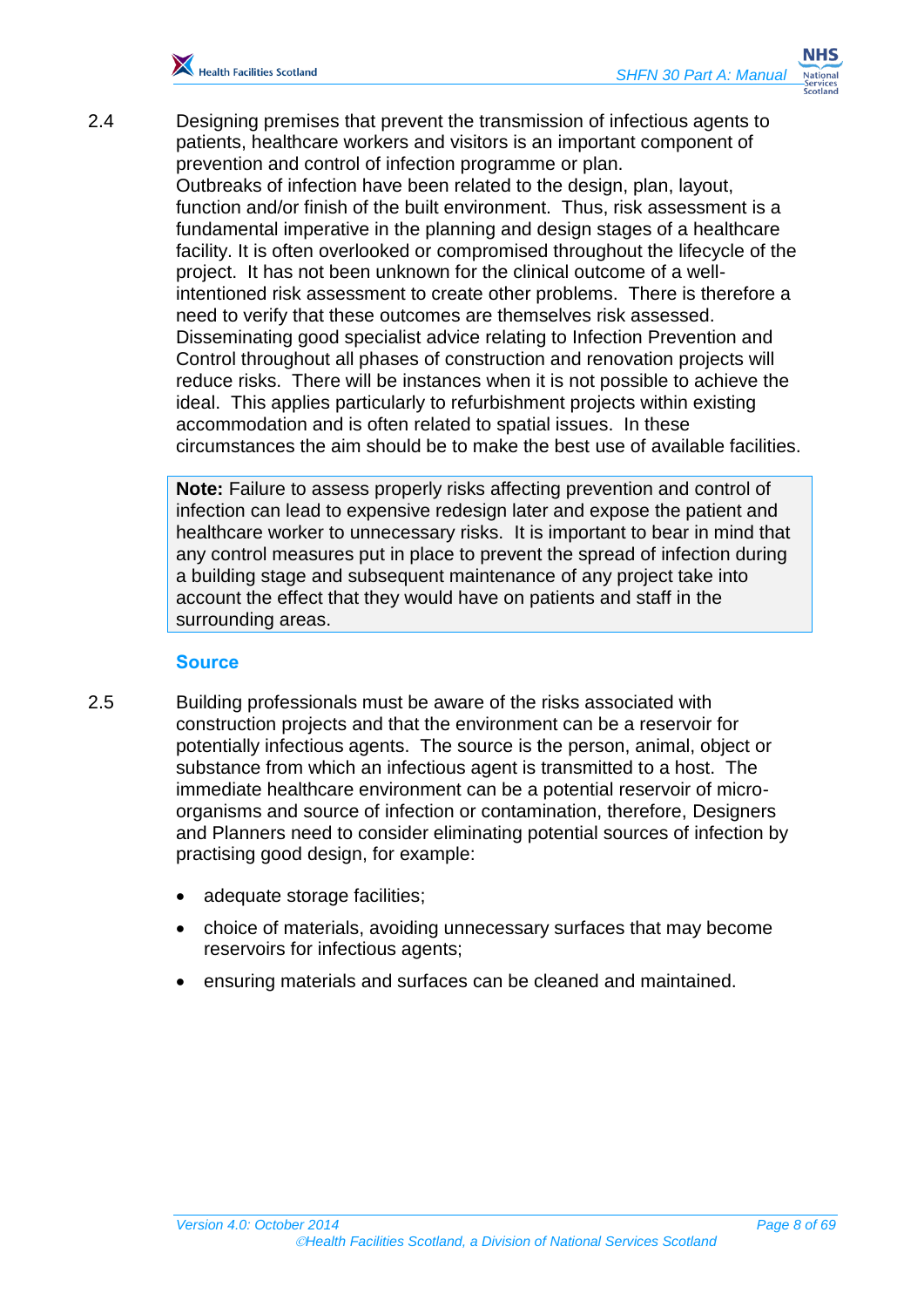# <span id="page-8-0"></span>**3. Procurement and construction process**

## <span id="page-8-1"></span>**Overview**

- 3.1 The procurement and construction of a healthcare facility are highly complex processes and require input from a wide variety of sources.
- 3.2 Infection Prevention and Control advice is essential in relation to procurement at the design and planning stage of a project. There is a case for stipulating that Designers for healthcare projects should be able to demonstrate their knowledge and understanding of prevention and control of infection in relation to current guidance. The NHS Project Team needs to confirm this in the course of interviewing Design Teams *prior to their appointment*.
- 3.3 The specification of building materials, especially surface finishes, healthcare facility equipment etc. should take account of the input from the Project Team who are best placed to ensure that requirements are met, based on risk assessment.

## <span id="page-8-2"></span>**Securing appropriate skills**

3.4 HAI-SCRIBE aims to manage infection risks through the use of a prevention and control of infection questionnaire, as set out in the Implementation Strategy and Assessment Process section of this guidance. The system highlights the need for a multi-disciplinary team of specialists with appropriate skills to ensure its implementation. This is an essential requirement in terms of the evaluation of the site for development. Where issues such as contaminated land or suspected geological faults arise, specialist advice should be obtained.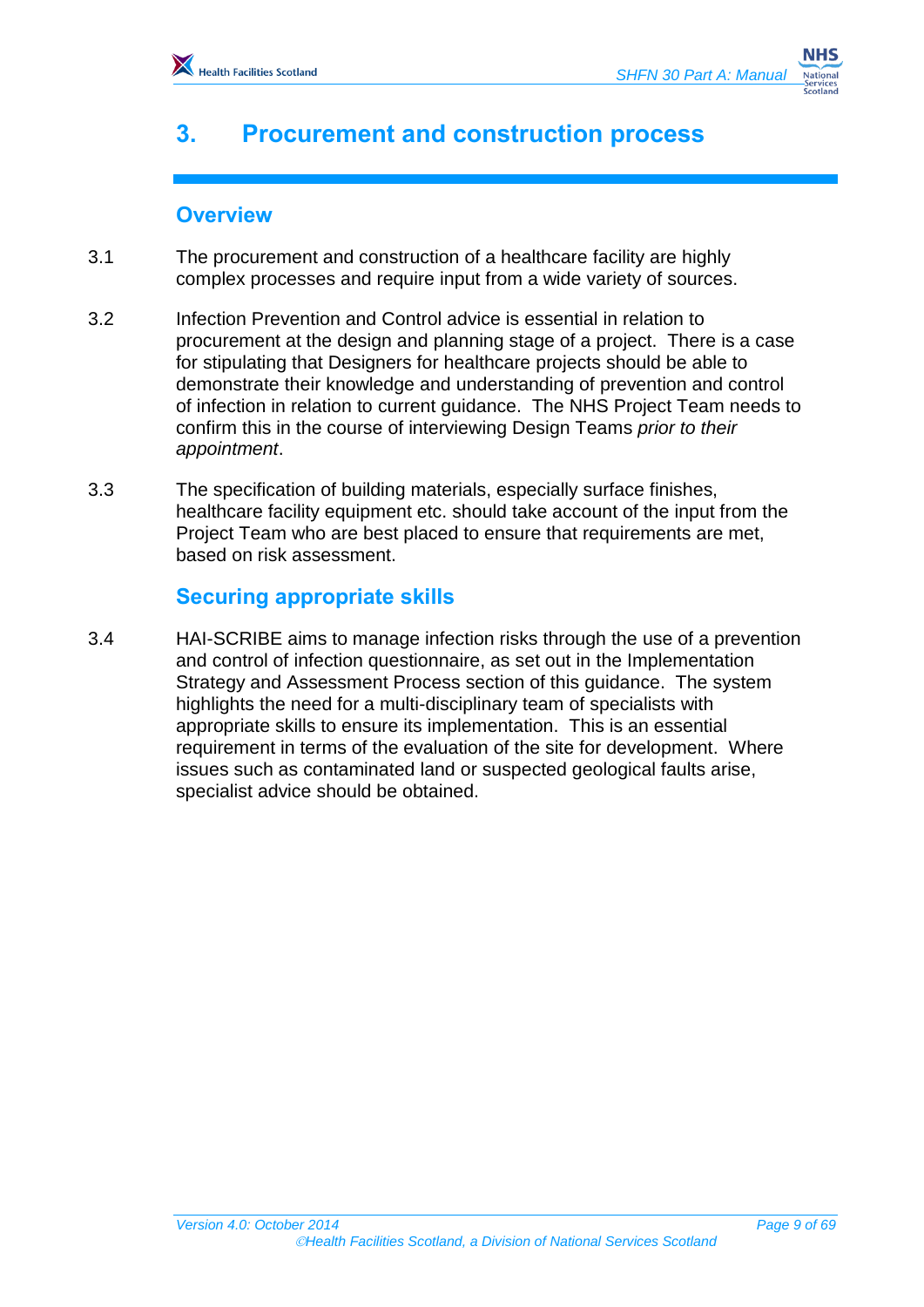# <span id="page-9-0"></span>**4. The Planning Process**

## <span id="page-9-1"></span>**General overview**

4.1 In general the stages of a typical healthcare building project are:

- establishing the 'need to build' and obtaining agreement from Scottish Government Health and Social Care Department (SGHSCD) where required;
- appointment of a design team;
- preparing a project brief and carrying out feasibility studies;
- preparing a business case and securing funding;
- developing the design;
- appointment of a contractor;
- construction of the building works;
- handover:
- NHS commissioning of the building i.e. installing loose furnishings and equipment and training staff;
- occupation.

## <span id="page-9-2"></span>**Business Case process**

- 4.2 The preparation of a business case is the process that supports NHS Board submissions for funding of new projects. A business case must convincingly demonstrate that there is a need for a new building, alteration or refurbishment to improve the delivery of healthcare services and that the project is economically sound, financially viable and will be properly managed by the NHS Board.
- 4.3 Details of the business case process can be found in the Scottish Capital Investment Manual which can be found on the Scottish Government Health and Social Care Directorate website at: [www.scim.scot.nhs.uk/.](http://www.scim.scot.nhs.uk/)
- 4.4 It is important at this stage to identify and involve key people who have a direct interest in the end product including members of the Project Team along with other specialists or departmental heads as required. Specifically at this stage, they need to:
	- establish the goals of prevention and control of infection;
	- agree the agenda for prevention and control of infection design and planning;
	- communicate prevention and control of infection imperatives throughout the course of the project, but especially at the initial stages;
	- work through conflicting issues to reach an optimum compromise;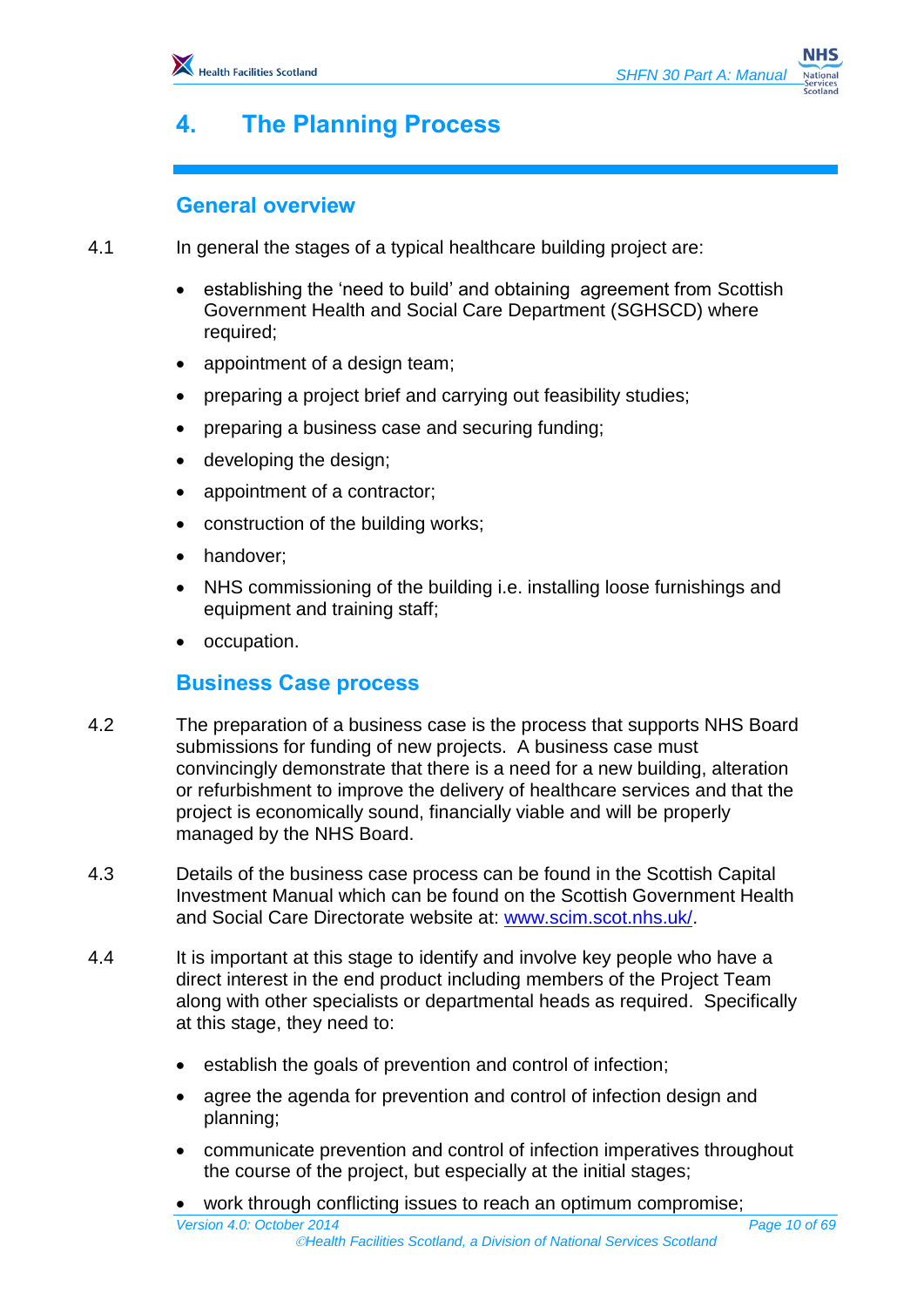

 determine available resources that can be used and recognise the cost benefits of not cutting corners on prevention and control of infection issues.

## <span id="page-10-0"></span>**The brief/concept/feasibility study**

- 4.5 The planning process starts with the identification of a 'need' by the users. The development of this need will involve feasibility studies to enable a design brief or output specification to be developed with consideration given to the following:
	- the effect additional beds or departments will have on policies such as waste management, linen and catering, etc.;
	- the effect of extra theatres would have on decontamination services, workflow, etc.;
	- additional specialised areas that will probably require extra infection prevention and control and laboratory input as well as specialist advice which may not be available in-house e.g. bed space and size of departments, etc., plus engineering services needs such as ultra-clean ventilation, showers, baths, etc.

## <span id="page-10-1"></span>**Space planning**

- 4.6 The planning of the building can contribute to reducing the risk of transmission of micro organisms. For example internal and external routes identified for removal of dirty laundry, segregated recyclates and residual wastes, need to be carefully planned.
- 4.7 The location of departments, theatres, wards and rooms needs to take account of good prevention and control of infection practice and ensure that workflows are designed to inhibit infection spread.
- 4.8 Similarly, the detailed design of the building elements can contribute to reducing the risk of transmission of micro organisms e.g. selection of finishing materials for floors, walls and ceilings; designing the ventilation system to inhibit the spread of contamination.
- 4.9 A number of design and layout issues could contribute to the risk of transmission of micro-organisms. For example, the ventilation system needs to inhibit contamination spread rather than contribute to it. Internal and external routes identified for removal of dirty laundry, waste food, healthcare waste, similarly need to be carefully planned.

## <span id="page-10-2"></span>**Concept Design/ Developed Design**

4.10 Drawings at a scale 1:200 will be available at this stage. They will assist the Project Team in determining clean and dirty traffic flow patterns and confirming room relationships and adjacencies. In addition to verifying compliance with the appropriate Scottish Health Planning Notes (SHPN) or Health Building Notes (HBN), the Project Team should be asked review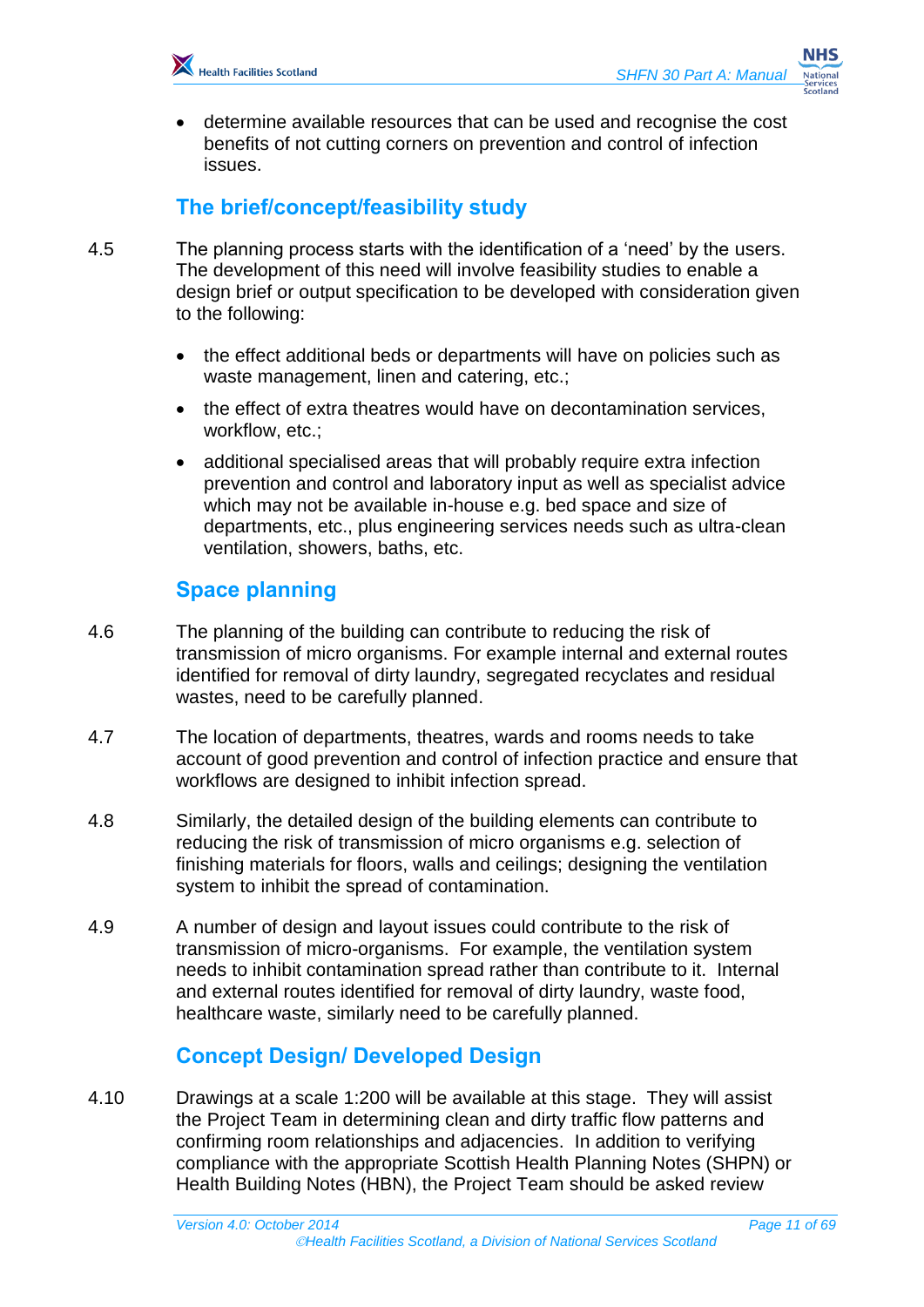

these plans to comment where their specialist knowledge may assist in the decision-taking process regarding issues such as:

- confirming operational procedures;
- setting out traffic flow patterns;
- establishing baseline and future staffing profiles;
- establishing baseline and future revenue budgets;
- establishing equipment requirements;
- providing equipment bays;
- strategy for equipping;
- procurement and selection of furnishings and equipment;
- missing rooms;
- appropriate placing and accessibility of hand hygiene facilities;
- ventilation systems including the level of filtration where specialised ventilation is required;
- water supply, heating and plumbing;
- surface finishes: ceilings, walls, work surfaces, floor coverings and furnishings;
- storage (including waste collection points and delivery areas) and DSRs equipment cleaning areas;
- ancillary areas;
- single rooms;
- isolation rooms;
- changing facilities;
- providing flexibility of space: e.g. to allow for cohort nursing (a full glossary of terms can be found in [Appendix 2\)](#page-60-0);
- lifts:
- pneumatic delivery systems.

## <span id="page-11-0"></span>**Particular issues to be addressed by the Project Team**

4.11 The Project Team must ensure that prevention and control of infection implications are not compromised by reducing standards set by NHS guidance or by overcrowding in clinical areas and they should communicate their views to the Project Manager for further action.

#### **Technical design**

4.12 Drawings at a scale of 1:50 will be available at this stage confirming more precise detail such as the number and location of sanitary fittings, equipment, furnishings, etc.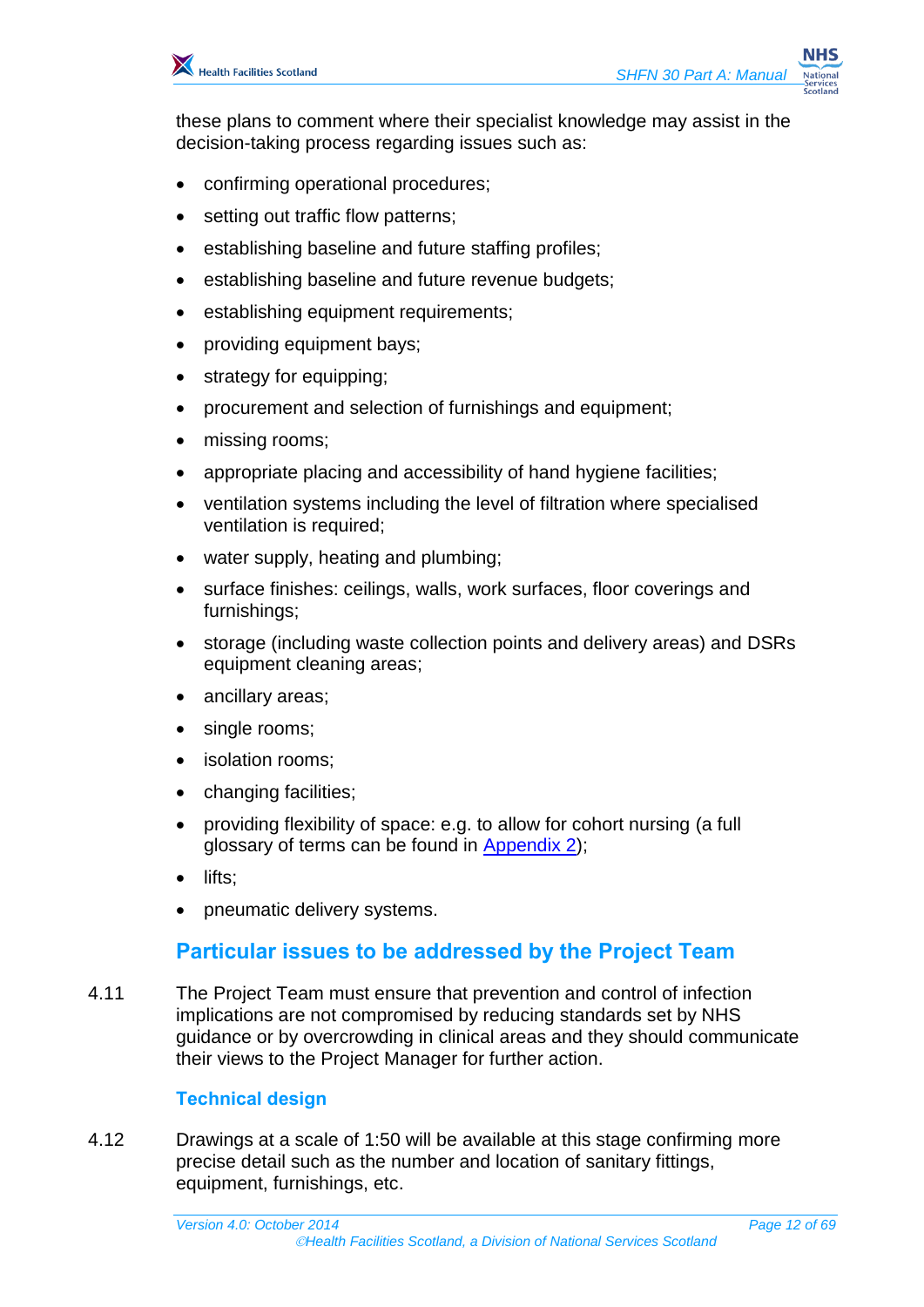

- 4.13 The Project Manager, with advice from the Project Team, will also need to consider the prevention and control of infection issues around:
	- workflow;
	- wash-hand basins: types, numbers and location;
	- fixtures/fittings/flooring;
	- waste water and sewage/body fluid disposal;
	- ventilation;
	- heating and lighting;
	- water systems;
	- suction/medical gases;
	- storage systems;
	- ward kitchens/pantry.

NHS guidance on the design and/or installation of the above can be found in planning notes and technical memoranda available on the HFS website.

4.14 To assist with understanding and mitigating risks associated with bacterial contamination of water distribution and supply systems, it is recommended that the NHS Board should have in place a Water Safety Plan (WSP) as outlined in SHTM 04-01 providing a risk management approach to the microbiological safety of water and establishing good practice in local water distribution and supply. Those organisations with robust water management policies for *Legionella* will already have in place much of the integral requirements for delivering a WSP.

> **Note:** Refer to Health Protection Scotland Guidance for neonatal units (NNUs) (levels 1, 2 & 3), adult and paediatric intensive care units (ICUs) in Scotland to minimise the risk of *Pseudomonas aeruginosa* infection from water.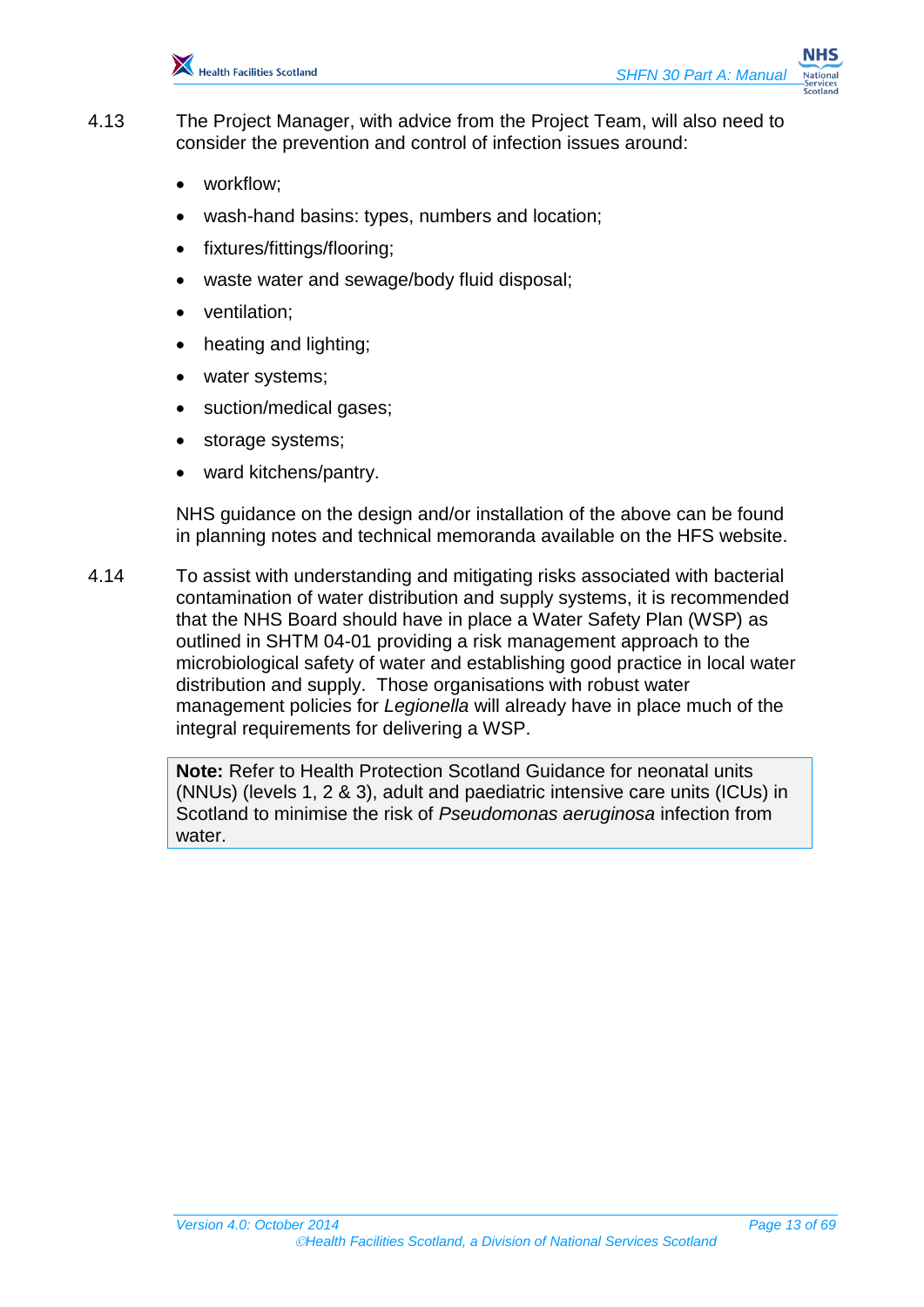

**NHS SHFN 30 Part A: Manual National**<br> **Services**<br>
Scotland

|              | Process and<br>corresponding<br><b>RIBA Plan of Work Stage</b>                    | <b>Planning process Time Period</b> |                                                                           |  |                                                            |  |  |  |  |  |  |  |  |  |  | <b>Issues to consider</b>                                                                                                                       |                                                                         |  |  |
|--------------|-----------------------------------------------------------------------------------|-------------------------------------|---------------------------------------------------------------------------|--|------------------------------------------------------------|--|--|--|--|--|--|--|--|--|--|-------------------------------------------------------------------------------------------------------------------------------------------------|-------------------------------------------------------------------------|--|--|
|              | 0:Strategic Definition                                                            |                                     |                                                                           |  |                                                            |  |  |  |  |  |  |  |  |  |  | Space                                                                                                                                           | Waste                                                                   |  |  |
| Design Stage |                                                                                   |                                     |                                                                           |  |                                                            |  |  |  |  |  |  |  |  |  |  | Catering                                                                                                                                        | Cleaning/disinfection/                                                  |  |  |
|              | 1: Preparation and Brief                                                          |                                     | 1 in 200 (some preliminary designs)<br>1:500                              |  |                                                            |  |  |  |  |  |  |  |  |  |  | Specialist area<br>sterilisation                                                                                                                |                                                                         |  |  |
|              |                                                                                   |                                     |                                                                           |  |                                                            |  |  |  |  |  |  |  |  |  |  | <b>Engineering facilities</b>                                                                                                                   |                                                                         |  |  |
|              |                                                                                   |                                     |                                                                           |  |                                                            |  |  |  |  |  |  |  |  |  |  | Laundry                                                                                                                                         |                                                                         |  |  |
|              | 2:Concept<br>Design/3:Developed<br>Design                                         |                                     | 1 in 200 draft activity data sheets<br>equipment lists usually wish lists |  |                                                            |  |  |  |  |  |  |  |  |  |  | Storage (linen, waste, patient<br>Lifts<br>equipment, domestic equipment)<br>Pneumatic delivery systems<br>Ancillary areas<br>Patient placement |                                                                         |  |  |
|              | Outline business case                                                             |                                     |                                                                           |  |                                                            |  |  |  |  |  |  |  |  |  |  | Changing facilities                                                                                                                             | Single rooms<br><b>Isolation rooms</b>                                  |  |  |
|              | 3:Developed Design/<br>4: Technical Design<br>(Depending on<br>Procurement Route) |                                     |                                                                           |  | 1 in 50: fixtures and fitting<br>(fixed items Group 1) - → |  |  |  |  |  |  |  |  |  |  | Ventilation<br>Heat/light<br>Water systems<br>Sewerage                                                                                          | Wash-hand basins<br>Storage systems<br><b>Ward kitchens</b><br>Workflow |  |  |
| Procurement  |                                                                                   |                                     |                                                                           |  |                                                            |  |  |  |  |  |  |  |  |  |  | Vacuum                                                                                                                                          | Fixture and fittings                                                    |  |  |
|              | Full business case                                                                |                                     |                                                                           |  |                                                            |  |  |  |  |  |  |  |  |  |  |                                                                                                                                                 |                                                                         |  |  |
|              | Tender                                                                            |                                     |                                                                           |  |                                                            |  |  |  |  |  |  |  |  |  |  |                                                                                                                                                 |                                                                         |  |  |
|              |                                                                                   |                                     |                                                                           |  |                                                            |  |  |  |  |  |  |  |  |  |  |                                                                                                                                                 |                                                                         |  |  |
|              | 5:Contract                                                                        |                                     |                                                                           |  |                                                            |  |  |  |  |  |  |  |  |  |  |                                                                                                                                                 |                                                                         |  |  |
|              |                                                                                   |                                     |                                                                           |  |                                                            |  |  |  |  |  |  |  |  |  |  |                                                                                                                                                 |                                                                         |  |  |
|              | Construction                                                                      |                                     |                                                                           |  |                                                            |  |  |  |  |  |  |  |  |  |  | Equipment                                                                                                                                       |                                                                         |  |  |
|              |                                                                                   |                                     |                                                                           |  |                                                            |  |  |  |  |  |  |  |  |  |  | Space<br>Specialist equipment                                                                                                                   |                                                                         |  |  |
| Delivery     | 6:Handover & close-out                                                            |                                     |                                                                           |  |                                                            |  |  |  |  |  |  |  |  |  |  |                                                                                                                                                 |                                                                         |  |  |
|              |                                                                                   |                                     |                                                                           |  |                                                            |  |  |  |  |  |  |  |  |  |  |                                                                                                                                                 |                                                                         |  |  |
|              | 7: In use                                                                         |                                     |                                                                           |  |                                                            |  |  |  |  |  |  |  |  |  |  | Check for any changes made to original agreement/plan                                                                                           |                                                                         |  |  |

**Table 1: Project Development Chart**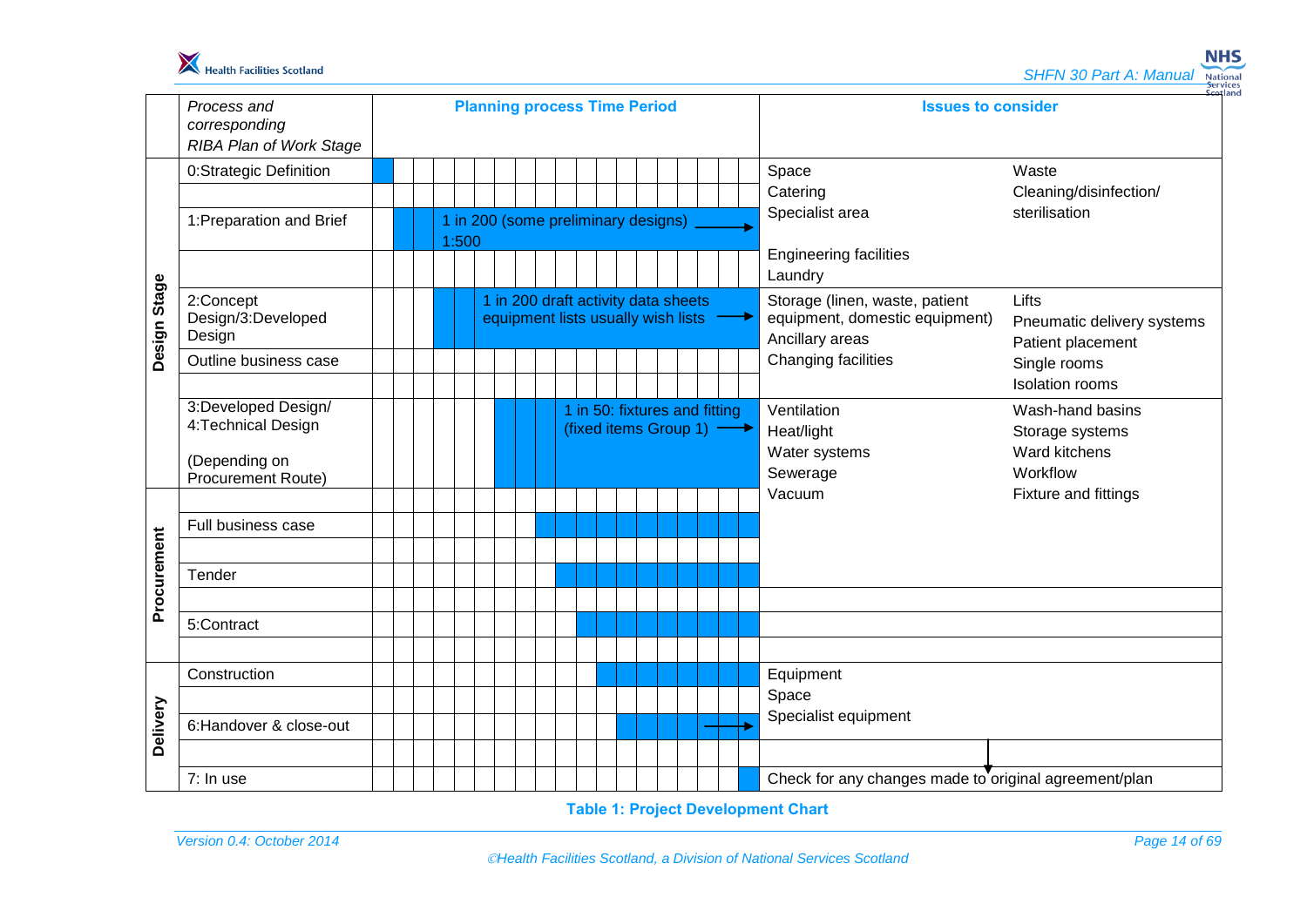

#### **Typical Key Stages of Project Team Input**

- 1. **The Brief/Concept/Feasibility study: Project Team should contribute to the review of operational policies and procedures, such as:**
	- adding beds to ward area may require an additional sluice or single rooms;
	- adding extra theatres will need a review of decontamination services for instruments.
	- additional specialised areas will need extra prevention and control of infection input;
	- traffic flows.
- 2. **Concept design/developed design: Sketch plans at 1:200 scale available at this stage, the Project Team needs to give a broad view of prevention and control of infection issues e.g. rooms missing, wards without ancillary areas such as disposal rooms or dirty utility.**

#### 3. **Technical design: (1/50 designs – early period)**

There is a need to finalise locations of rooms for correct workflows/prevention and control of infection practice, i.e. wards, theatres.

#### 4. **Technical design: (1/50 designs – later period)**

Need to discuss finer details within rooms: location and type of fixtures and fittings, e.g. hand-wash basins/types of basins; airflows in theatres, flooring.

- 5. **Construction:** A designated individual should be appointed particularly if the new build is attached to an existing healthcare building, to ensure that control measures prevent risks to patients.
- 6. **Equipment: decisions on equipment should be made as an ongoing process, but it is at this stage that it will be seen that previous equipment 'wish-lists' may not fit the rooms/departments or are now outdated. It is important that Project Teams also have input during this period (especially if it is a PFI/PPP build).**
- 7. **Commission/equipping: Project Teams must have input during this stage if costly and dangerous mistakes are to be avoided.**
- 8. **In use: this is an important stage in which lessons learnt can be highlighted for future projects, both within NHS Boards and throughout NHSScotland. Post-project evaluation is mandatory and results should be available to other NHS Boards.**

**Table 2: The Key Stages of the Planning Process and examples of Project Team input**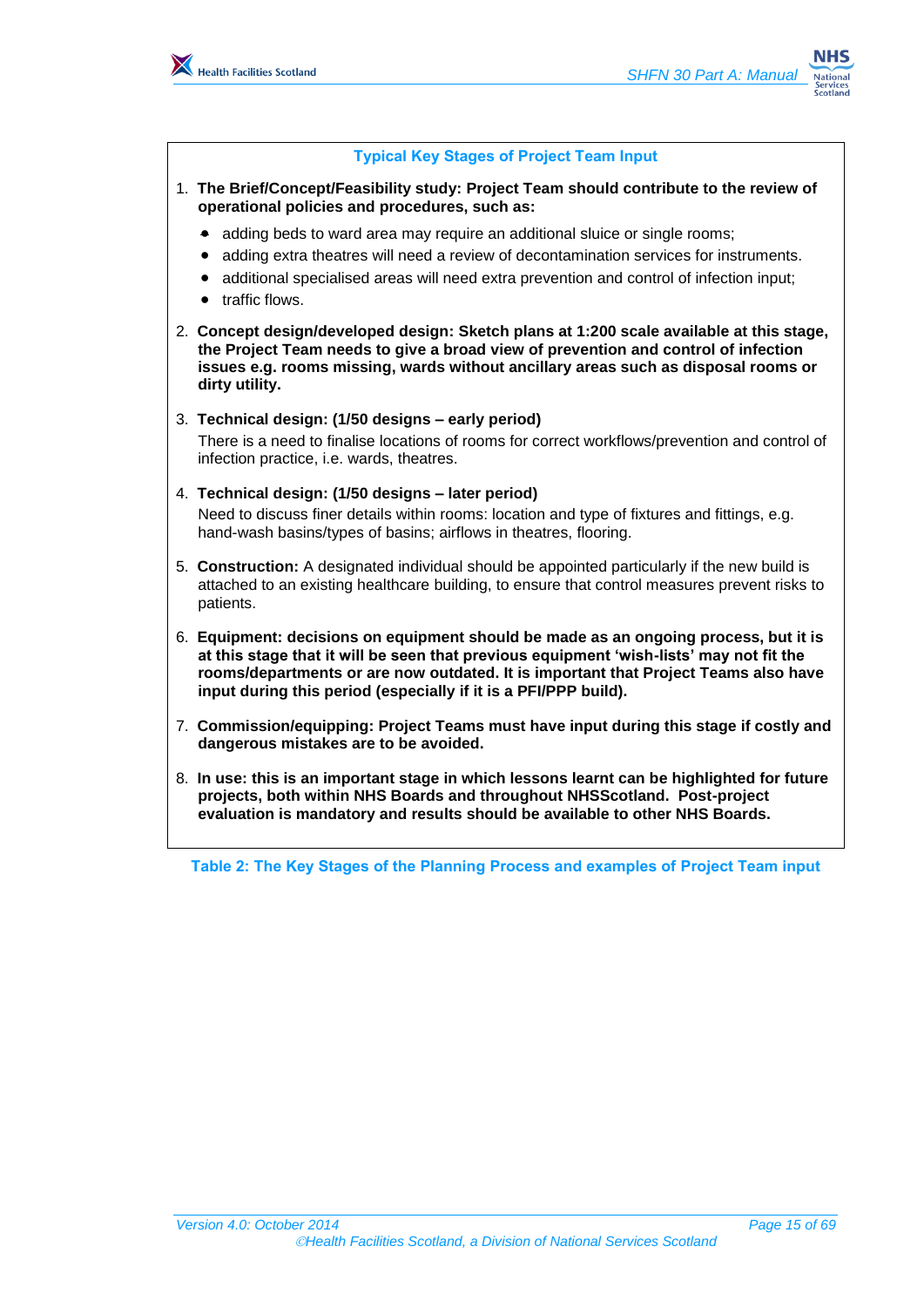| <b>Accommodation areas/internal</b><br>environment/general services                                      | <b>Examples: Key issues and areas to be considered</b>                                                                            |                                    |  |  |  |  |  |  |
|----------------------------------------------------------------------------------------------------------|-----------------------------------------------------------------------------------------------------------------------------------|------------------------------------|--|--|--|--|--|--|
| <b>Accommodation areas</b>                                                                               |                                                                                                                                   |                                    |  |  |  |  |  |  |
| Bed areas:                                                                                               | Placement of patients at high-risk.                                                                                               |                                    |  |  |  |  |  |  |
| Single-bed rooms.                                                                                        | En-suite facilities.                                                                                                              |                                    |  |  |  |  |  |  |
|                                                                                                          | Doors on bays.                                                                                                                    |                                    |  |  |  |  |  |  |
| Dirty utility/clean utility.                                                                             | Standardisation of rooms/choice of equipment.                                                                                     |                                    |  |  |  |  |  |  |
|                                                                                                          | Appropriate storage. Space.                                                                                                       |                                    |  |  |  |  |  |  |
| Domestic services room.                                                                                  | Space, adequate sinks and storage.                                                                                                |                                    |  |  |  |  |  |  |
| Workflow/layout.<br>Standard ward area versus specialised area.                                          |                                                                                                                                   |                                    |  |  |  |  |  |  |
| Bed planning.                                                                                            | Elective.                                                                                                                         |                                    |  |  |  |  |  |  |
| Emergency.                                                                                               |                                                                                                                                   |                                    |  |  |  |  |  |  |
| Linen services and facilities.<br>Storage, transport and handling.                                       |                                                                                                                                   |                                    |  |  |  |  |  |  |
| Catering/kitchen areas.                                                                                  | Furnishing, fixtures and fittings plus workflow crucial for HACCP. Commercial systems e.g. cook-chill<br>versus in-house systems. |                                    |  |  |  |  |  |  |
| Intensive care unit/High dependency unit<br>(ITU/HDU).                                                   | Single rooms versus 4/6 bed bays.                                                                                                 |                                    |  |  |  |  |  |  |
| Clinical wash-hand basins.                                                                               | Number dependent on room types.                                                                                                   |                                    |  |  |  |  |  |  |
|                                                                                                          | Correct wash hand basin specifications.                                                                                           |                                    |  |  |  |  |  |  |
|                                                                                                          | Facilities to ensure compliance with hand hygiene.                                                                                |                                    |  |  |  |  |  |  |
|                                                                                                          | Located to encourage staff use.                                                                                                   |                                    |  |  |  |  |  |  |
| Type of uniform provided inline with national uniform policy.<br>Staff change areas/storage of uniforms. |                                                                                                                                   |                                    |  |  |  |  |  |  |
| Decontamination facilities.                                                                              | Operational policy dictated by choice of decontamination strategy.                                                                |                                    |  |  |  |  |  |  |
| <b>Central Decontamination Unit/Local</b>                                                                |                                                                                                                                   |                                    |  |  |  |  |  |  |
| Decontamination Unit (CDU/LDU).                                                                          |                                                                                                                                   |                                    |  |  |  |  |  |  |
| Equipment.                                                                                               | Bed/mattresses.                                                                                                                   | Purchase versus hire.              |  |  |  |  |  |  |
|                                                                                                          | Endoscopes/instruments.                                                                                                           | Cleaning/disinfection-requirement. |  |  |  |  |  |  |
|                                                                                                          | Patient specific.                                                                                                                 | Enough equipment available.        |  |  |  |  |  |  |
|                                                                                                          | Area for Decontamination facilities.                                                                                              |                                    |  |  |  |  |  |  |

**Table 3: Infection control issues for the Project Team to consider in the Capital Planning Process.**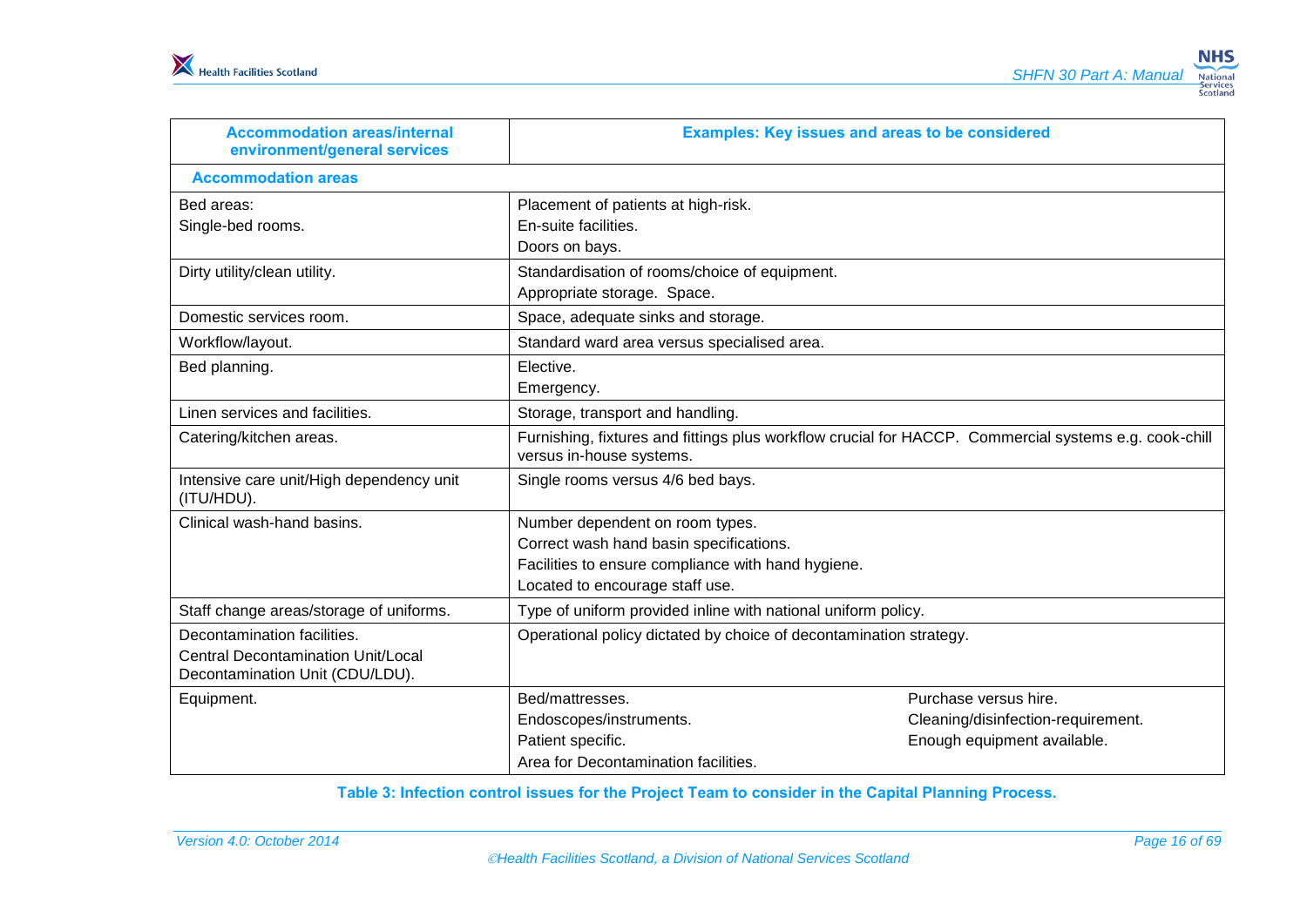| <b>Specialty areas</b>                                                                                          |                                                                                                                   |                                                                                                                                                                |  |  |  |  |  |  |  |
|-----------------------------------------------------------------------------------------------------------------|-------------------------------------------------------------------------------------------------------------------|----------------------------------------------------------------------------------------------------------------------------------------------------------------|--|--|--|--|--|--|--|
| Critical care.<br>Ultra clean ventilation.<br>Theatres.<br>Hydrotherapy.<br>Mortuaries.<br>SCBUs and maternity. | Renal units.<br>Oncology.<br>Neurology.<br>Paediatrics.<br>Decontamination units.<br>Pharmacy aseptic dispensary. | Every specialist area will have different requirements and infection control issues so<br>cannot be planned as standard departments.                           |  |  |  |  |  |  |  |
| <b>Internal environment</b>                                                                                     |                                                                                                                   |                                                                                                                                                                |  |  |  |  |  |  |  |
| Ventilation.                                                                                                    |                                                                                                                   | Single rooms, bays, theatres, pacing rooms, treatment rooms, internal sanitary<br>areas, enhanced single bed rooms with positive pressure lobby for isolation. |  |  |  |  |  |  |  |
| Heating/ventilation.                                                                                            |                                                                                                                   | Dust-free options i.e. hidden heat panels versus radiators.<br>Minor procedure rooms.                                                                          |  |  |  |  |  |  |  |
| Lighting.                                                                                                       |                                                                                                                   | Quantity.<br>The use of sealed units.                                                                                                                          |  |  |  |  |  |  |  |
| Furnishings, fittings and artwork.                                                                              |                                                                                                                   | Walls/floors/ceilings - hygiene versus aesthetics.                                                                                                             |  |  |  |  |  |  |  |
| Water.                                                                                                          |                                                                                                                   | Dead-legs.<br>Water turnover.<br>Appropriate temperature for hot and cold systems.<br>Water coolers/fountains.                                                 |  |  |  |  |  |  |  |
| <b>General services</b>                                                                                         |                                                                                                                   |                                                                                                                                                                |  |  |  |  |  |  |  |
| Disposal of waste.                                                                                              |                                                                                                                   | NHS versus Private Sector.<br>Storage.                                                                                                                         |  |  |  |  |  |  |  |
| Communications.                                                                                                 |                                                                                                                   | IT systems (timely information on pathology, etc, operational policies, infection<br>control policies, procedures and training).                               |  |  |  |  |  |  |  |
| Emergency plans.                                                                                                |                                                                                                                   | Water storage if water cut off/heating/medical gases and<br>vacuum/suction/emergency generator, ventilation, etc.                                              |  |  |  |  |  |  |  |

**Table 3 continued: Infection control issues for the Project Team to consider in the Capital Planning Process.** 

**Note:** This is not an exhaustive list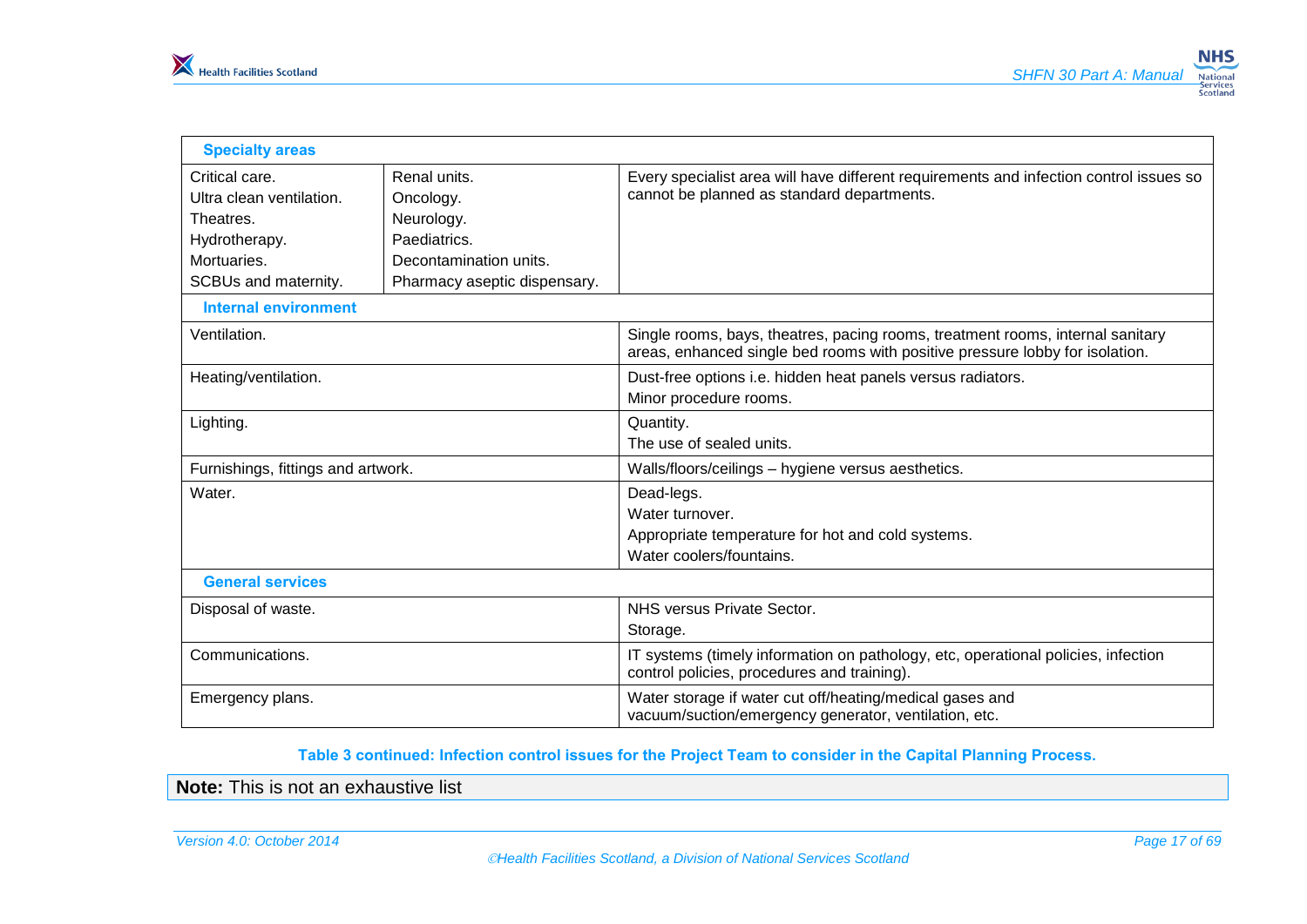## <span id="page-17-0"></span>**Design Development stages**

4.15 It is during the design stages that the Project Manager should verify with the Infection Prevention and Control Team that advice given previously is being followed up. As members of the Design Team, drawings and specifications should be available to them to explain how the design fulfils their requirements at the 1:200 and 1:50 plan stages of the project. Suggestions for improvement in operability are encouraged at this stage.

> **Note:** Plans should be physically signed-off on completion of this stage to confirm full collaborative agreement. This is set out in Part B - Implementation Strategy section of this documentation.

4.16 In alteration or refurbishment projects, consideration should also be given to the impact on existing local facilities, e.g. ventilation, water supplies, etc.

> **Note:** The Project Manager will need to recognise that value engineering will take place and that collective decisions should be taken on the basis of value for money.

#### **Provision of single-bed room accommodation and bed space**

4.17 Reference should be made to SHPN 04-01: 'Adult in-patient facilities'. CEL 27(2010) Provision of SHPN single room accommodation and bed spacing states that for:-

#### New build facilities

For all new-build hospitals and other healthcare facilities which will provide inpatient accommodation there should be a presumption that all patients will be accommodated in single rooms unless there are clinical reasons for multibedded rooms to be available. These reasons should be clearly identified and articulated in the appropriate Business Case and will be subject to Scottish Government agreement as part of the Business Case approval process.

Refurbishment of existing healthcare facilities

For projects where existing accommodation is being refurbished it is recognised that each building to be refurbished will present unique problems. Taking into account the constraints of the existing building, a minimum of 50% single room accommodation will be allowed but close to 100% will be expected. Issues related to the adaptability of existing engineering services will have to be assessed.

#### **Bed space**

4.18 In relation to the issue of bed spacing for multi-bedded rooms, the current advice remains unchanged. That is, taking into account the ergonomic criteria, primarily the space required for patient handling and other activities which take place in the immediate vicinity of the bed, it is recognised that the minimum bed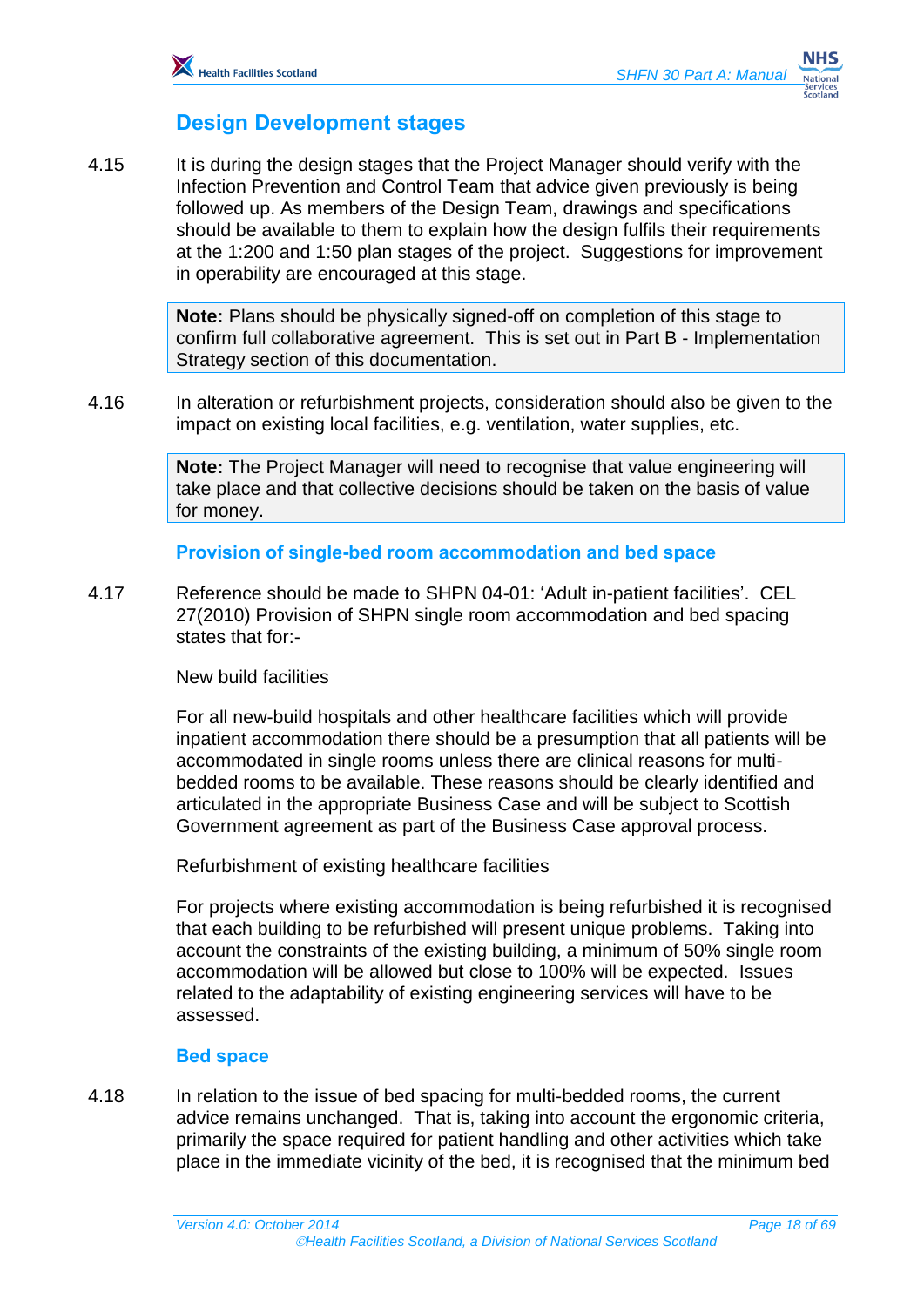space should not be less than 3.6m wide x 3.7m deep. Further guidance can be found in the [notebox](#page-19-0) following paragraph 4.27.

4.19 When carrying out refurbishment work to existing multi-bedded ward accommodation, the NHS Boards should seek to achieve this bed spacing. This may require considering reducing the number of beds in the room and a risk based approach should be applied. NHS Boards should also seek to achieve this bed spacing standard in accommodation which is not being refurbished or replaced. Again a risk based approach should be applied.

## **Sizing of space**

- 4.20 As indicated above in new build projects the bed provision will be in single rooms and the optimum space standards are set out in SHPN 04-01: 'Adult inpatient facilities'. Where single bedroom accommodation is not possible in the alteration or refurbishment of existing wards and the minimum bed space of not less than 3.6m wide x 3.7m deep cannot be achieved then a risk assessment will be required to establish that appropriate space between beds is provided in accordance with the type of clinical intervention to be undertaken in the immediate patient environment.
- 4.21 Design, accessibility and space in patient areas all contribute to ease of manual handling, cleaning and maintenance.
- 4.22 Spacing must take into account access to equipment around the bed and access for staff to hand hygiene facilities. Sufficient space for equipment (e.g. hoists) is a health and safety issue for staff and patients.
- 4.23 Where it is not possible to meet the guidance recommendations set out in SHPNs and HBNs, Healthcare facilities must provide sufficient sanitary facilities including showers/bathrooms to ensure easy access, convenience and independence.
- 4.24 The principle should be to maintain sufficient space for ergonomic reasons to allow activities to take place safely, such as moving of equipment, patient lifting and movement, as well as ongoing maintenance. The exact space needed will vary according to numbers and activity of staff, type of patient, and environmental factors such as ventilation and humidity. Health Building Notes (HBN) 00-03: 'Clinical and clinical support spaces' and HBN 00-02: 'Sanitary spaces' provide details on calculating the optimum spaces required.
- 4.25 Particular issues for consideration sizing space include:
	- patient groups;
	- transmission of micro-organisms;
		- avoiding cross-infection;
		- the environment and its role in cross infection;
		- shared equipment;
		- movement of patients.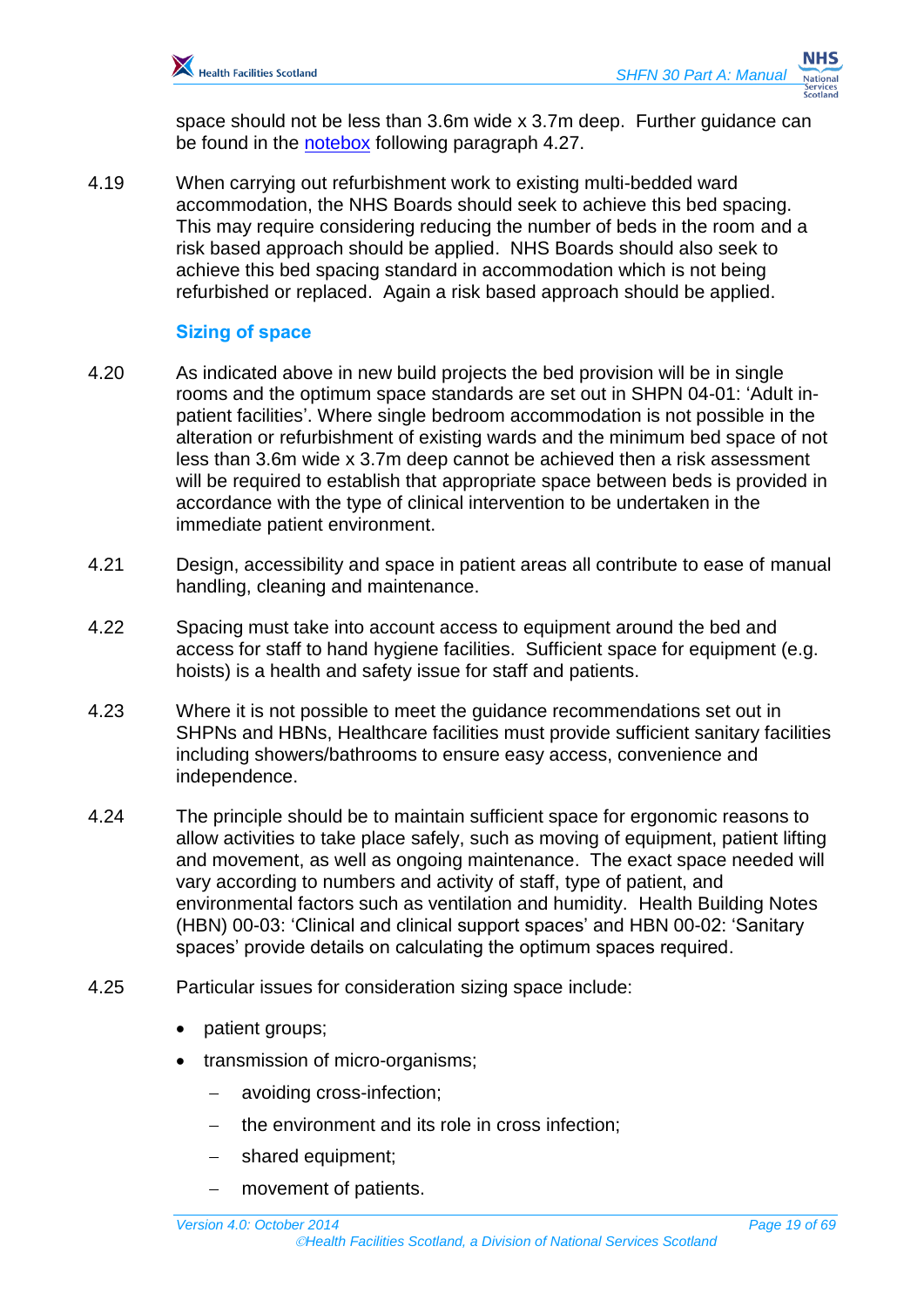

- management of issues:
	- clinical pressures;
	- best use of single rooms;
	- avoiding unnecessary movement of patients between areas.

## **Bed density**

- 4.26 The increase in the prevalence of antibiotic–resistant bacteria and immunocompromised in-patients was one of the compelling reasons for mandating the maximum provision of en-suite single rooms.
- 4.27 Provision of isolation/single rooms used to segregate patients will help prevent the spread of micro-organisms, especially those transferred by the airborne route or those easily disseminated into the immediate patient environment.

<span id="page-19-0"></span>**Note:** The source of guidance related to the provision of single bedrooms and bed spacing requirements can be found in Scottish Health Planning Note 04-01: 'Adult in-patient facilities' and CEL 27 (2010) issued by Health Finance Directorate of the Scottish Government 20 July 2010.

4.28 As previously described, the provision of adequate space around the bed can significantly improve the quality of the patient's experience and aid the clinical and healing process. Clinicians and carers need adequate space around the bed, arranged in a functionally suitable way, to undertake their work efficiently and safely, making the most effective use of resources. Facilities should also serve the psychological needs of patients and their families providing a place of safety and privacy.

## **Departmental issues**

- 4.29 There are some departments in a healthcare facility where infection risk is higher. The adjacency of these departments should be arranged so as not to increase further the risk of infection.
- 4.30 For example, departments with patients at a higher risk of contracting infection should be located and serviced to minimise risk of contamination from departments where patients are an infection risk.
- 4.31 For particular information on the content and conditions to be maintained within various rooms reference should be made to the Scottish Health Planning Notes (SHPN) or Health Building Notes (HBN) still applicable in Scotland that are appropriate to the department under review.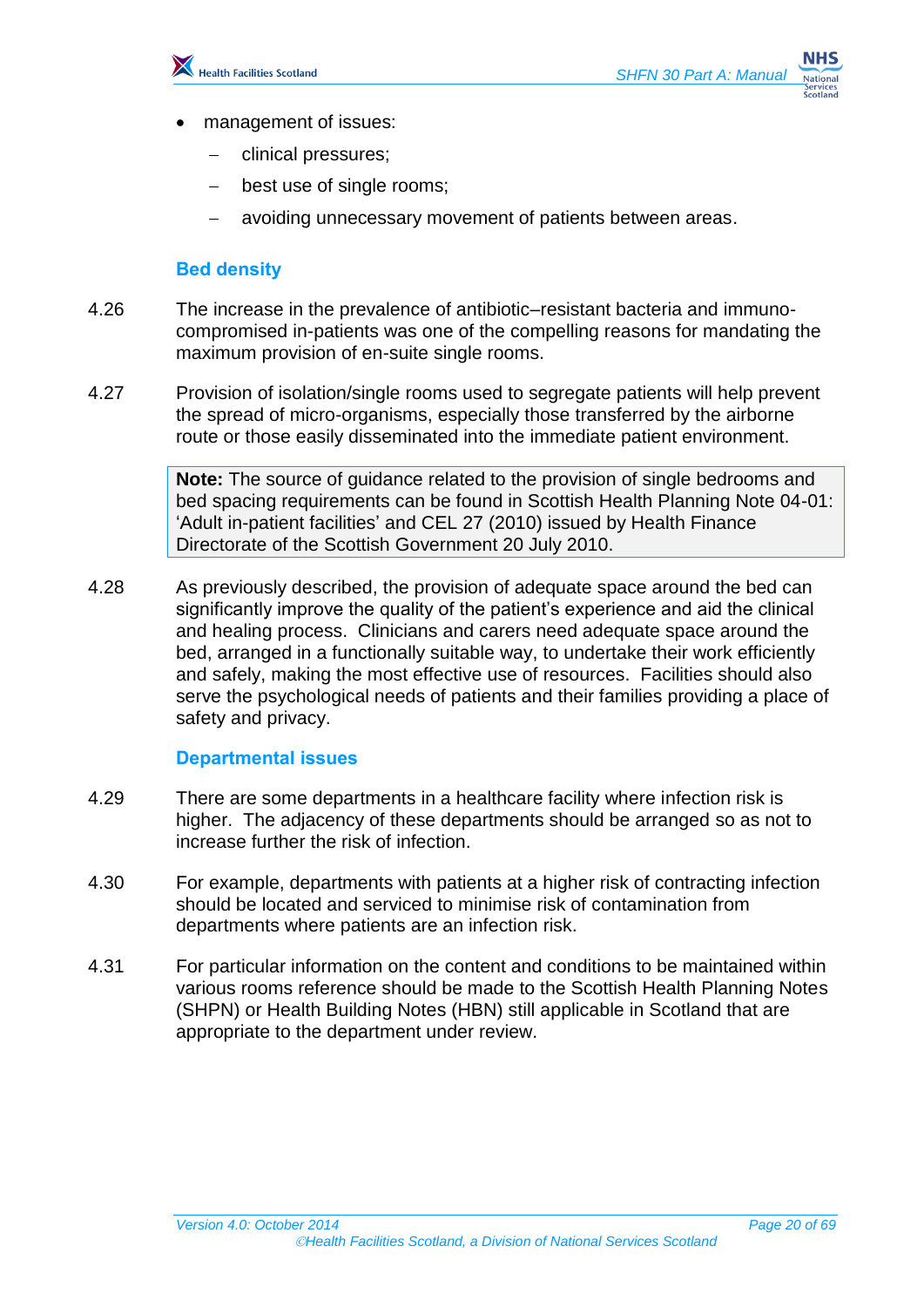

#### **Interior finishes, fixtures and fittings**

**Note:** Throughout this section of the document there is frequent reference to interior finishes, fixtures and fittings not being physically affected by detergents and disinfectants. Health Facilities Scotland National Cleaning Specification provides details on cleaning procedures and frequencies for use within NHS Scotland Healthcare Facilities. Additionally, Appendix 11 of Health Protection Scotland's belonging to National Infection Prevention and Control Manual gives guidance on the management of blood and body fluid spillages and states that use of:

10,000ppm available chlorine disinfectant is recommended for disinfection of surfaces contaminated with spills of blood or certain body fluids (cerebrospinal fluid; peritoneal fluid; pleural fluid; synovial fluid; amniotic fluid; semen; vaginal secretions; breast milk; any other body fluid with visible blood).

1,000ppm available chlorine disinfectant is recommended for disinfection of surfaces contaminated with spills of urine/faeces/vomit/sputum only.

In addition, the Transmission Based Precautions section of the same document states 1,000ppm available chlorine disinfectant is recommended for environmental decontamination when caring for: patients with symptoms of infection; asymptomatic patients who are suspected or incubating an infection; or patients colonised with an infectious agent (i.e. Transmission Based Precautions).

Among other things, consideration should be given to meeting the requirements set out in these documents when selecting interior finishes, fixtures and fittings.

#### **Flooring in clinical areas**

(SHTM 61: Flooring)

- 4.32 Flooring must be seamless, impermeable, slip-resistant, easily cleaned and appropriately wear-resistant. There should be coving between the floor and the wall to prevent accumulation of dust and dirt in corners and crevices. Any joints should be welded or sealed to prevent accumulation of dirt and damage due to water ingress. Wood, tiles and flooring with unsealed joints are difficult to keep clean and should be avoided.
- 4.33 In areas where frequent wet cleaning methods are employed, floors should be of a material that is unaffected by the agents likely to be used, such as a disinfectant solution of 1,000 parts per million available chlorine.
- 4.34 Floors that are particularly subject to traffic when wet (bathrooms, kitchens) should be seamless, impermeable and slip-resistant, but be easily cleaned. Consideration will be required as to the suitability of existing cleaning equipment and its compatibility with new floor finishes.
- 4.35 Carpets are not recommended in clinical areas. Exceptions may include palliative care setting and audiology departments, however if there is a risk of blood/body fluid contamination in these areas the carpets should be able to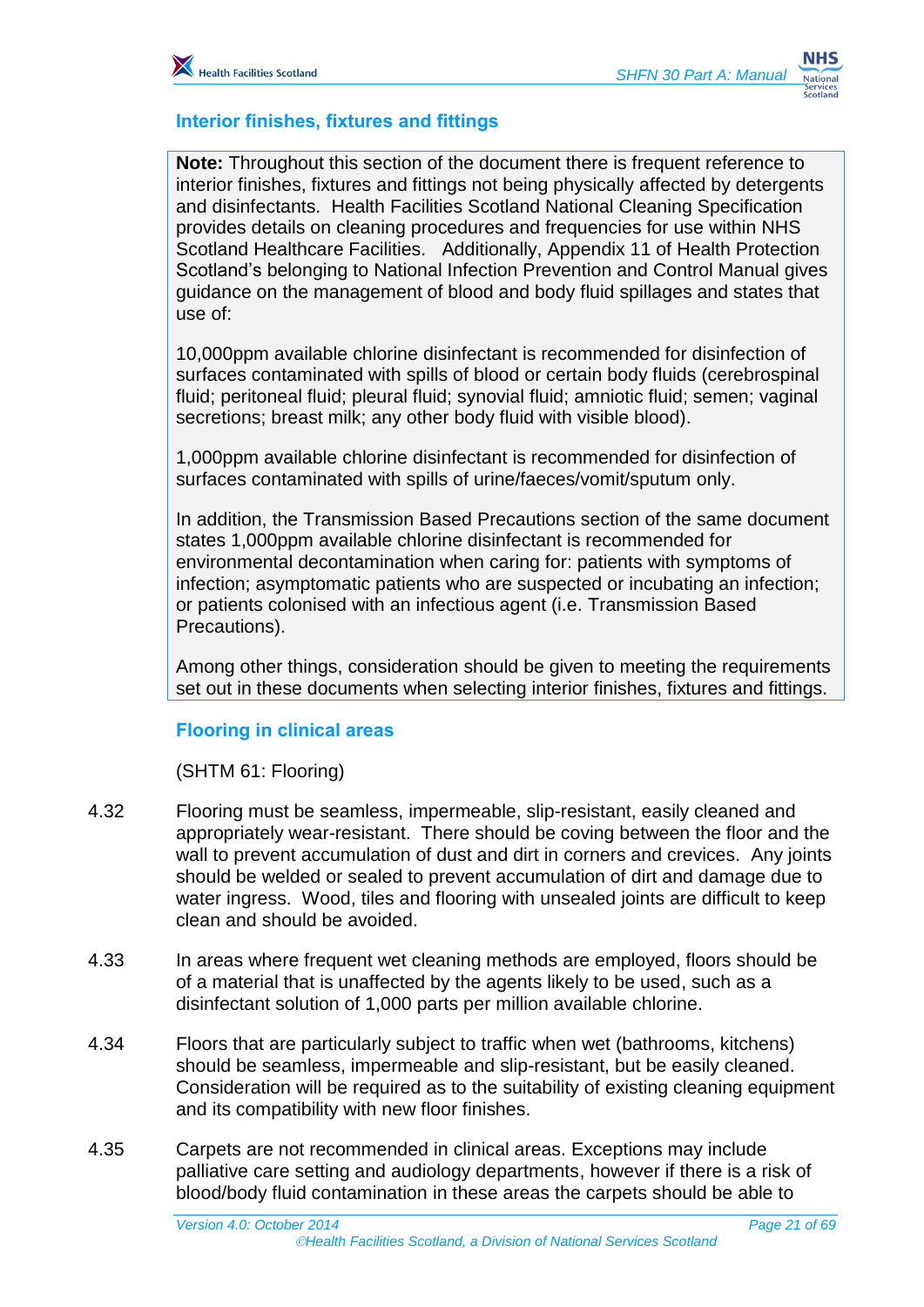withstand exposure to a disinfectant solution of 10,000 parts per million available chlorine.

#### **Walls**

(SHTM 56: Partitions)

4.36 Smooth wipable impermeable surfaces are recommended in clinical areas and design should ensure that surfaces are easily accessed and will not be physically affected by detergents and disinfectants. Additional protection to walls should be considered to guard against gouging and impacts from bedhead and trolley movements. Surfaces should be free from fissures and crevices. Floors or walls penetrated by pipes, ducts and conduits should be sealed to prevent entry of pests and ease cleaning*.*

#### **Ceilings**

(SHTM 60: Ceilings)

- 4.37 Smooth jointless impermeable ceilings should be used in operating theatres and special ventilated isolation rooms.
- 4.38 Suspended ceilings may be installed in general clinical areas and other areas. Smooth wipable impermeable surfaces are recommended in clinical areas and design should ensure that surfaces are easily accessed.
- 4.39 Dust and fungal spores may accumulate on the upper surfaces of ceiling tiles over time and dispersal on removal of tiles may pose an inhalation risk to highly immuno-compromised patients. An HAI-SCRIBE review should be carried out before such work is undertaken.

**Note:** Routine and repetitive maintenance activities do not require fresh risk assessments on every occasion they are carried out.

#### **Doors**

(SMTM 56: Doors)

- 4.40 Doors should be cleanable, that is, smooth, wipable and have impermeable surfaces to ensure that surfaces will not be physically affected by detergents and disinfectants. This applies especially in clinical areas where contamination with blood or body fluid is a possibility.
- 4.41 Doors should have handles that can be easily cleaned and dried. Additional protection to doors should be considered to guard against gouging and impacts from bed and trolley movement. Particular advice related to mental health units is contained in [Appendix 3.](#page-63-0)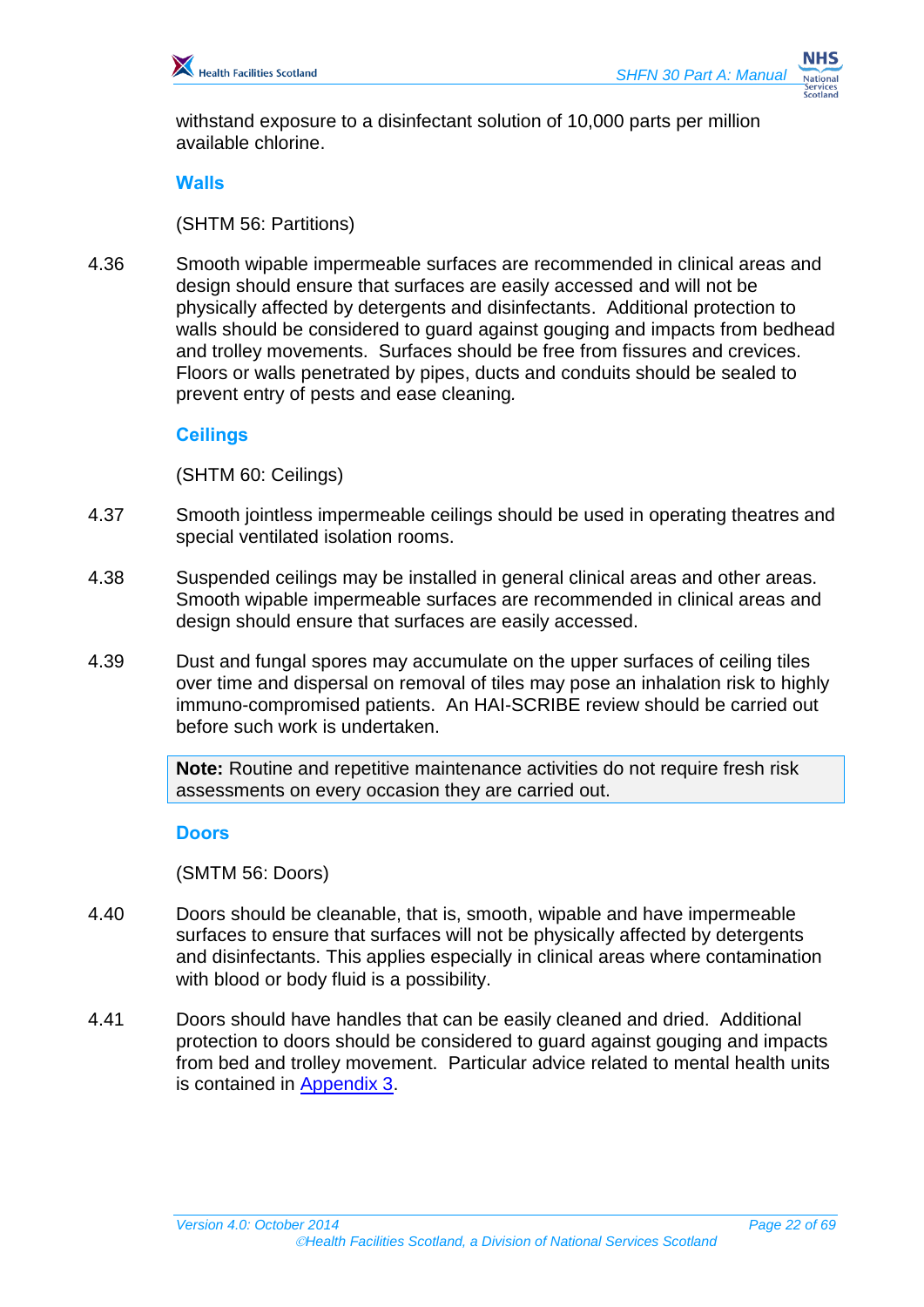#### **Windows**

(SHTM 55: Windows)

4.42 Windows should be sealed and unopenable in operating theatres. Consideration should be given to the elimination of windows in such accommodation. Windows should be sealed and unopenable in ICUs, Neonatal, Oncology and Haematology departments and special ventilated isolation rooms. Internal ledges to all windows should be avoided to prevent build up of dust and clutter. Sloping ledges should be considered in clinical areas.

#### **Fixtures and fittings**

- 4.43 All surfaces should be easily accessed, wipable and will not be physically affected by detergents and disinfectants. All work surfaces should be impermeable, designed for easy cleaning and be free of fissures and unsealed joints. They should be able to withstand the effects of regular cleaning with both detergents and disinfectants.
- 4.44 Gaps, ledges, etc., should be eliminated or minimised as they will harbour dust, particularly where fixtures and fittings interact with walls and floors making them difficult to clean.

## <span id="page-22-0"></span>**Sanitary fittings**

(SHTM 64 Sanitary assemblies and HBN 00-02 Sanitary spaces)

## **Hand hygiene facilities**

4.45 Compliance with hand hygiene guidelines can be improved by conveniently placed and well-designed hand hygiene facilities. The importance of facilities to encourage and facilitate good hand hygiene practices should be high on the list of priorities when designing and planning new healthcare premises or refurbishment of existing premises is being undertaken.

#### **Wash-hand basin design**

(SHTM 64 Sanitary Facilities)

**Clinical wash-hand basins - Specification**

- 4.46 The dimensions of a clinical wash-hand basin should be large enough to contain most splashes and therefore enable the correct hand-wash technique to be performed without excessive splashing of the user or surrounding surfaces. This can also occur if the water outlet is placed too high above the basin.
- 4.47 Clinical wash-hand basins should be wall-mounted using concealed brackets and fixings. They should also be sealed to a seamless waterproof splash-back to allow effective cleaning of all surfaces. It should be noted that tile grouting is difficult to keep clean.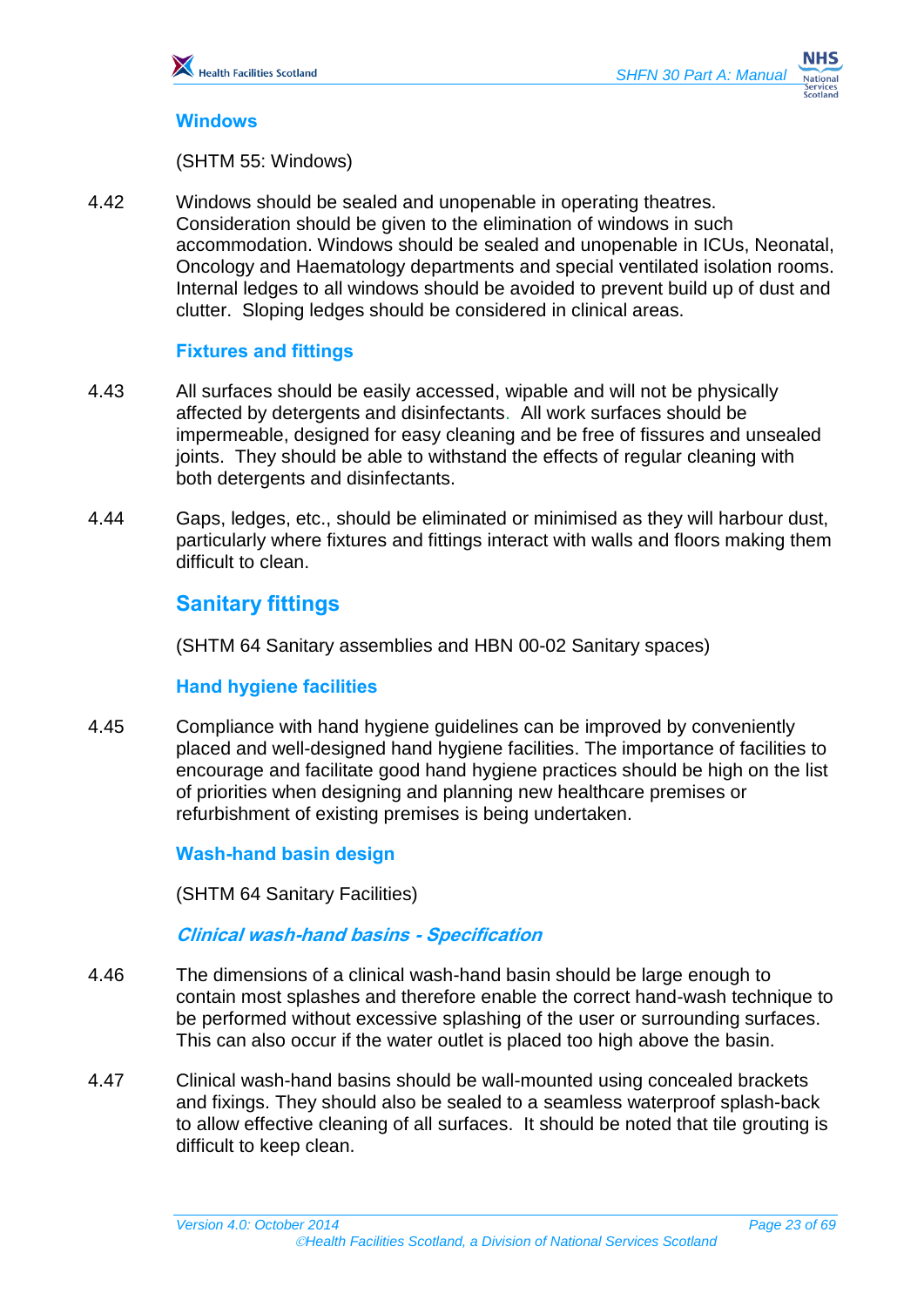

- 4.48 They should not have a plug or a recess capable of taking a plug. A plug allows the basin to be used to soak and reprocess equipment that should not be reprocessed in such an uncontrolled way.
- 4.49 Clinical wash-hand basins should not have overflows as these are difficult to clean and become contaminated.
- 4.50 Taps should not be aligned to run directly into the drain aperture, as contamination from the waste outlet could be mobilised and splashing could occur.

#### **Clinical wash-hand basins - Provision**

- 4.51 The location and provision of clinical wash-hand basins should ensure that they are all readily available and convenient for use. The location of clinical washhand basins is as important as the bed-to-basin ratio. Multi-bed room rooms' basins should be located to ensure access by staff with the minimum travel between patient and basin; for example, one clinical wash-hand basin on each side of the entrance or at opposite sides of the room.
- 4.52 Taps in augmented care wards should not have flow straighteners (aerators), as Biofilm can develop on flow straighteners, rosettes and aerators. It is therefore recommended that these are removed. However, the decision to remove flow straighteners, rosettes and aerators should be based on risk assessment, as their removal can create turbulent flow at increased pressure resulting in splashing of surrounding surfaces and flooring.
- 4.53 Hand hygiene facilities to support the practices as set out in Health Protection Scotland's National Infection Prevention and Control Manual should be readily available in all clinical areas. There should be sufficient numbers and appropriate sizes of clinical wash-hand basins to encourage and assist staff to conform readily to hand hygiene practices as set out in the HPS manual.
- 4.54 Guidelines for the appropriate numbers and location of clinical wash-hand basins in wards are given in Scottish Health Planning Note 04-01 'Adult inpatient facilities' and in other clinical areas in Health Building Note 00-03 Clinical and clinical support spaces. In order to encourage good practice and to give reasonable access, it is recommended that:
	- in en-suite single bedrooms a clinical wash-hand basin should be located in the bedroom and a general wash-hand basin for patient's personal hygiene in the en-suite;
	- in four bedded rooms there should be two clinical wash-hand basins in the room and a general wash-hand basin for patient's personal hygiene in the en-suite. (Note that there should be no more than four beds in a multi-bed room in line with Health Building Note 04-01); Space may preclude this being provided in refurbishment projects within existing premises and risk assessments may accept this situation given the provision of alcohol-based hand rub facilities as the first choice for routine hand hygiene;
	- in intensive care and high dependency units (critical care areas), a clinical wash-hand basin should be available by each bed space. It should be noted,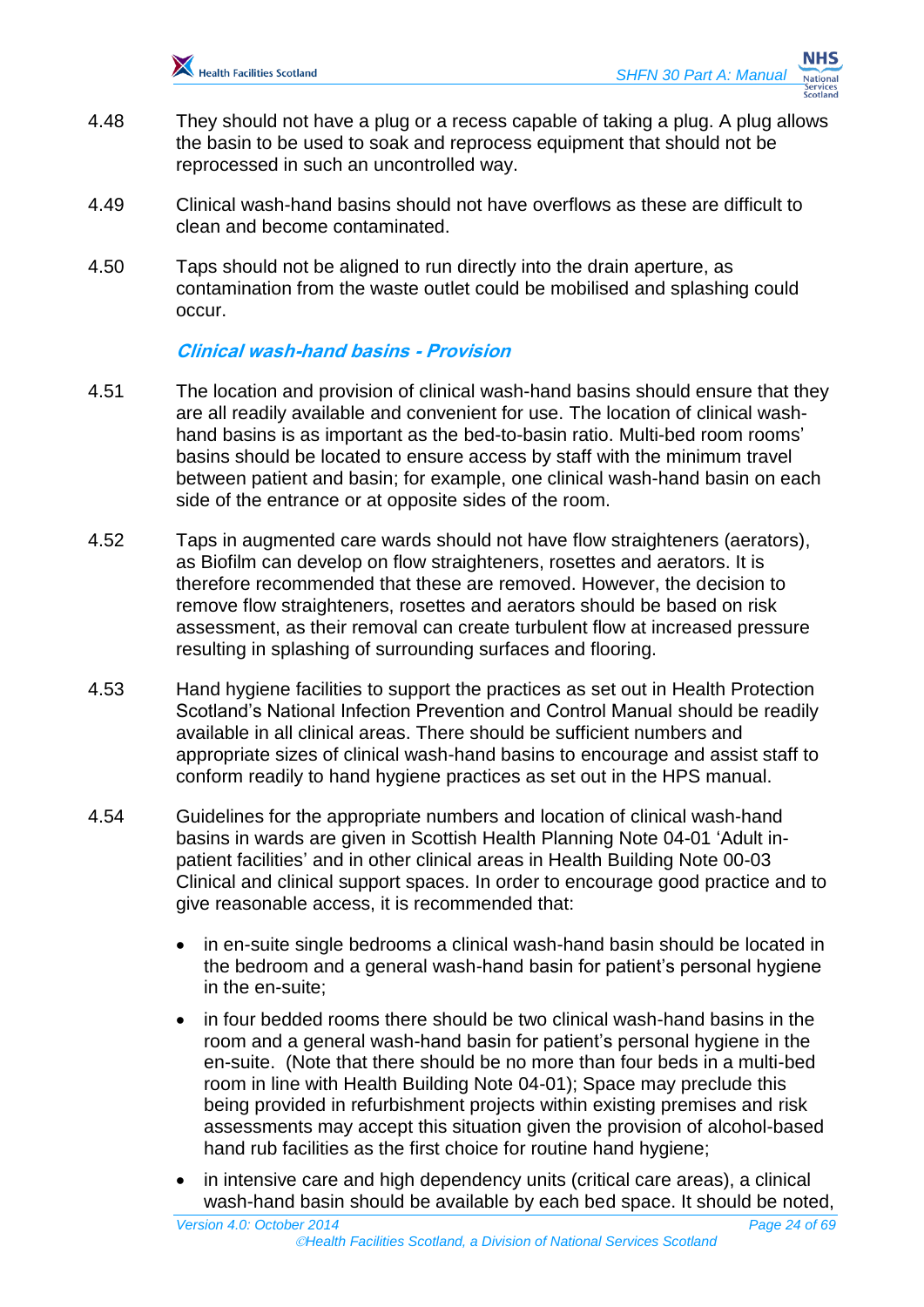however, that under-usage of basins encourages colonisation with Legionella and other microorganisms. Whilst there should be sufficient hand wash stations for hand washing, the provision of more than is necessary presents an avoidable risk of infection from water. Advice on number and location of hand wash stations in clinical areas should be sought from the IP&CT.

**Note:** Outlets that are used infrequently are a potential problem with water stagnation in all clinical areas. Measures to control the spread of microorganisms in healthcare premises include the regular use of alcohol-based hand-rubs, and this can result in a significant reduction in the use of hand-wash basins. There has also been a trend to providing an enhanced provision of hand wash basins resulting in reduced throughput of water to each. Under-use of taps encourages colonisation with *Legionella* and other microorganisms such as *Pseudomonas* spp. Designers should be aware of these issues and, accordingly, consider how they might impact on the frequency of use of hand washing.

- 4.55 NHS Boards should have policies in place to avoid contamination of the delivery system and ensure that clinical wash-hand basins are not used for other purposes such as emptying of patient bathing water into the water delivery system where they can colonise existing biofilms.
- 4.56 HBN 00-03 'Clinical and clinical support spaces' and HBN 00-02 'Sanitary spaces' give guidance on activity spaces required for clinical wash-hand basins including in primary care and out-patient settings, where clinical procedures or examination of patients/clients are undertaken. A clinical wash-hand basin should be accessible to where the procedure is carried out.

#### **General wash-hand basins**

- 4.57 All en-suite facilities should have a wash-hand basin for use by patients.
- 4.58 All toilet facilities should have a wash-hand basin. Wash-hand basins should not have overflows as these are difficult to clean and become contaminated.
- 4.59 Taps should not be aligned to run directly into the drain aperture.
- 4.60 All general wash-hand basins should be sealed to a seamless waterproof splash-back.
- 4.61 HBN 00-02: 'Sanitary spaces' gives guidance on activity spaces for en-suites, showers, baths and changing facilities.
- 4.62 SHTM 64 gives details of sanitary assemblies for other areas such as theatre scrubs, kitchens etc.

**Note:** For guidance on mental health and learning disability settings, see [Appendix 3.](#page-63-0)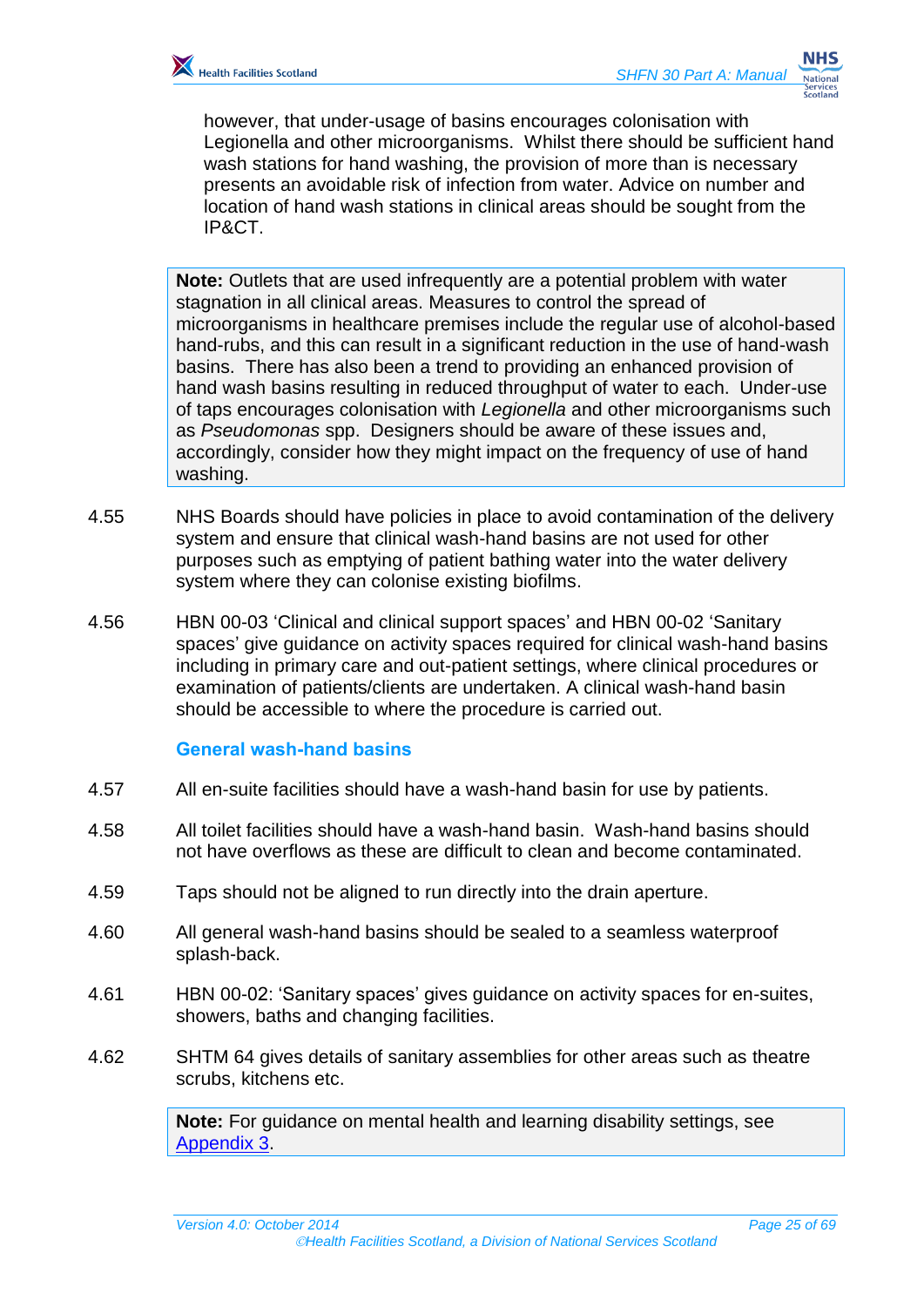#### **Water/taps**

- 4.63 Health and Safety regulations (The Workplace (Health, Safety and Welfare) Regulations, 1992) require that both hot and cold running water should be available in areas where employees are expected to wash their hands.
- 4.64 Hands should always be washed under running water; mixer taps allow this to be practised in safety in healthcare settings where hot water temperatures may be high to control *Legionella* spp. (see Scottish Health Technical Memorandum 04-01).
- 4.65 Taps can be fitted with thermostatic mixing valves (TMVs) to ensure that the temperature of the water delivered does not cause scalding etc (no greater than 41<sup>o</sup>C). TMVs are recommended in most healthcare settings depending upon outcomes of local risk assessments. TMVs should be sited within the tap or on pipework immediately prior to the taps. Taps should be capable of accommodating point-of-use filters which may have to be retro-fitted at some time following an outbreak of Legionellosis or *Pseudomonas* infection. (Scottish Health Technical Memorandum 04-01 refers).
- 4.66 There have been multiple observations of TMV colonisation with *Pseudomonas* spp. including *Pseudomonas aeruginosa* particularly in older TMVs. This observation includes colonisation with multiple antibiotic-resistant strains. This is most significant in high dependency units (for example, intensive therapy units, special care baby units, and burns units) where patients may be particularly susceptible to colonisation and infection with this opportunist pathogen. Conventional manual mixer taps may not be as prone to such colonisation and may be appropriate in situations where monitored patients are confined to their beds and consequently there may be under-usage at these outlets.
- 4.67 Consideration should be given to the provision of removable, accessible, TMVs and/or taps or taps with removable spouts in high dependency accommodation. By holding a float of spares, decontamination could be undertaken without prolonged interruption to hot and cold water supplies.
- 4.68 A local risk assessment of patient susceptibility to *Pseudomonas* infection versus scald risk where patients operate taps could be used to inform the use of TMVs or conventional manual mixer taps.
- 4.69 Non-TMV taps are also available for certain applications (for example, kitchens and cleaners' sinks). These taps allow the user free rein to determine the temperature of the water delivered at the point of use. However, a local risk assessment should be undertaken first.
- 4.70 Taps should be easy to turn on and off without contaminating the hands and be elbow/wrist operated or sensor operated.
- 4.71 Taps discharging directly into a drain hole can cause splashing, which could disperse contaminated droplets. The tap outlet flow should not discharge directly into the waste aperture.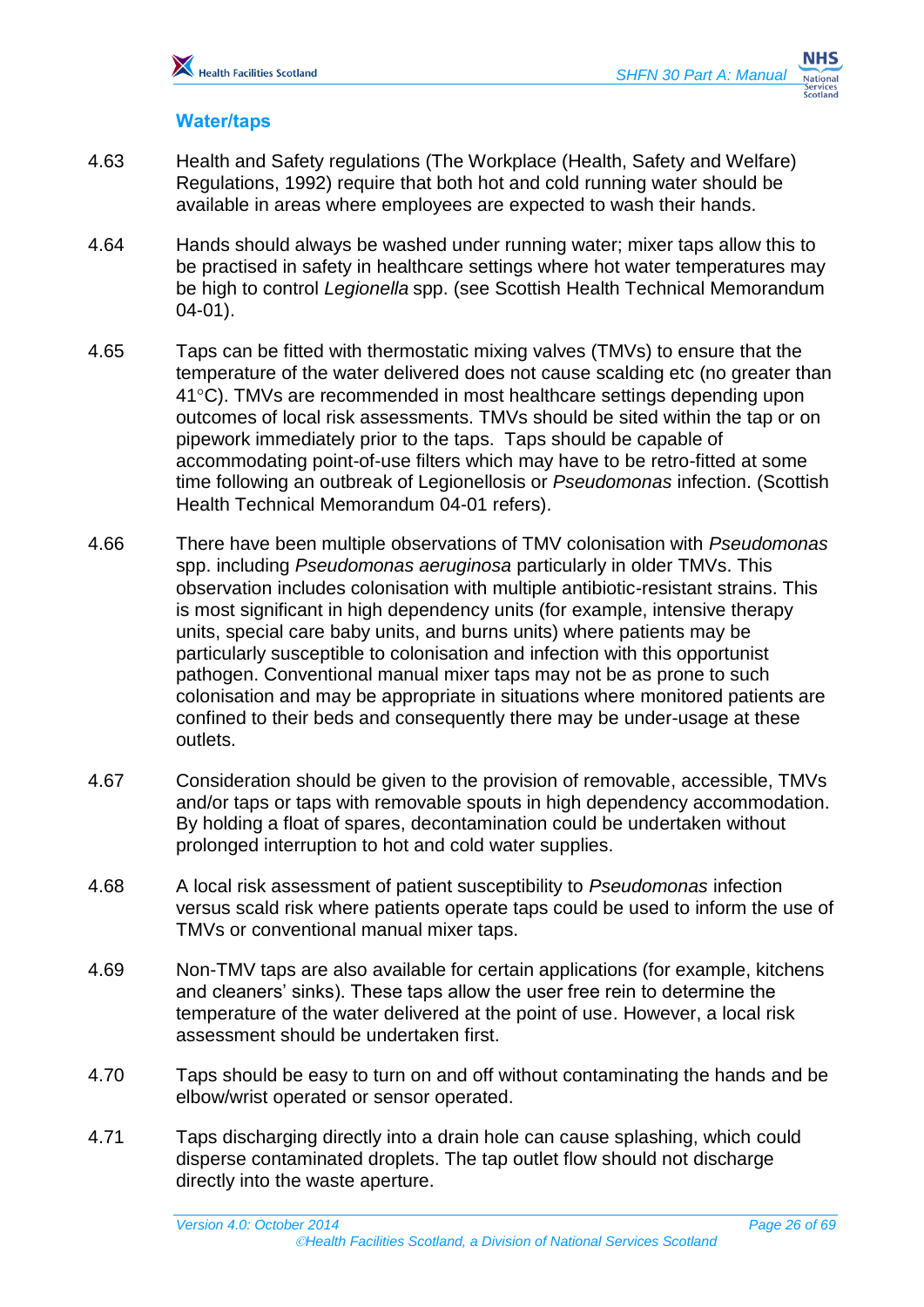- 4.72 Swan-neck tap outlets are not recommended for new build projects nor in refurbishment schemes, as they do not fully empty after use. Strainers, aerators (flow straighteners) and anti-splash fittings at outlets are recommended not to be used as they become colonised with bacteria. Adjustments to flow may be required to minimise splash risks. Careful consideration as to the appropriateness should be given to the need to provide sensor taps in clinical wash hand basins.
- 4.73 Where water systems are closed down, a *Legionella* risk assessment should be undertaken. This should include the risk bacterial overgrowth in dead-legs poses to adjacent water systems. Flushing and hyperchlorination should also be considered when the system is reinstated.

#### **Alcohol based hand rub/Soap dispensers**

- 4.74 Liquid soap dispensers should be wall-mounted at all wash-hand basins and be designed to be operated without contamination from the user's hands coming into direct contact with the dispensing mechanism. Dispensers should not be refillable but be of a disposable, single cartridge design (see [Appendix 3](#page-63-0) for guidance on mental health units).
- 4.75 Alcohol based hand rub dispensers should be available to staff as near to each individual patient as possible, subject to local risk assessment. Users and IPC teams should liaise and advise on the precise position and number of these units in clinical areas (Further information can be found in CNO (2005)1).

#### **Hand drying**

- 4.76 Paper hand-towel dispensers should be conveniently placed by all wash-hand basins (clinical and non clinical).
- 4.77 The use of paper towels in rolls should be discouraged. They are difficult to tear off without contaminating the remaining roll.
- 4.78 Fabric towels are a source of cross-contamination and must not be used for hand hygiene.
- 4.79 Hot-air hand dryers reduce paper waste and may be considered for use in public areas of healthcare facilities. Many machines dry hands more slowly than paper towels, and these should not be installed for staff use in clinical areas. They are noisy and should not be used in clinical areas where patients could be disturbed.
- 4.80 Hands-free waste bins, sack holders or receptacles, with appropriate colourcoded waste bags, should be provided by each wash-hand basin.

#### **Sinks and slop-hoppers**

4.81 Using sinks for both hand-washing and the cleaning of equipment is not allowed as this will significantly increase the risk of hand and environmental contamination. Dirty utility rooms should contain: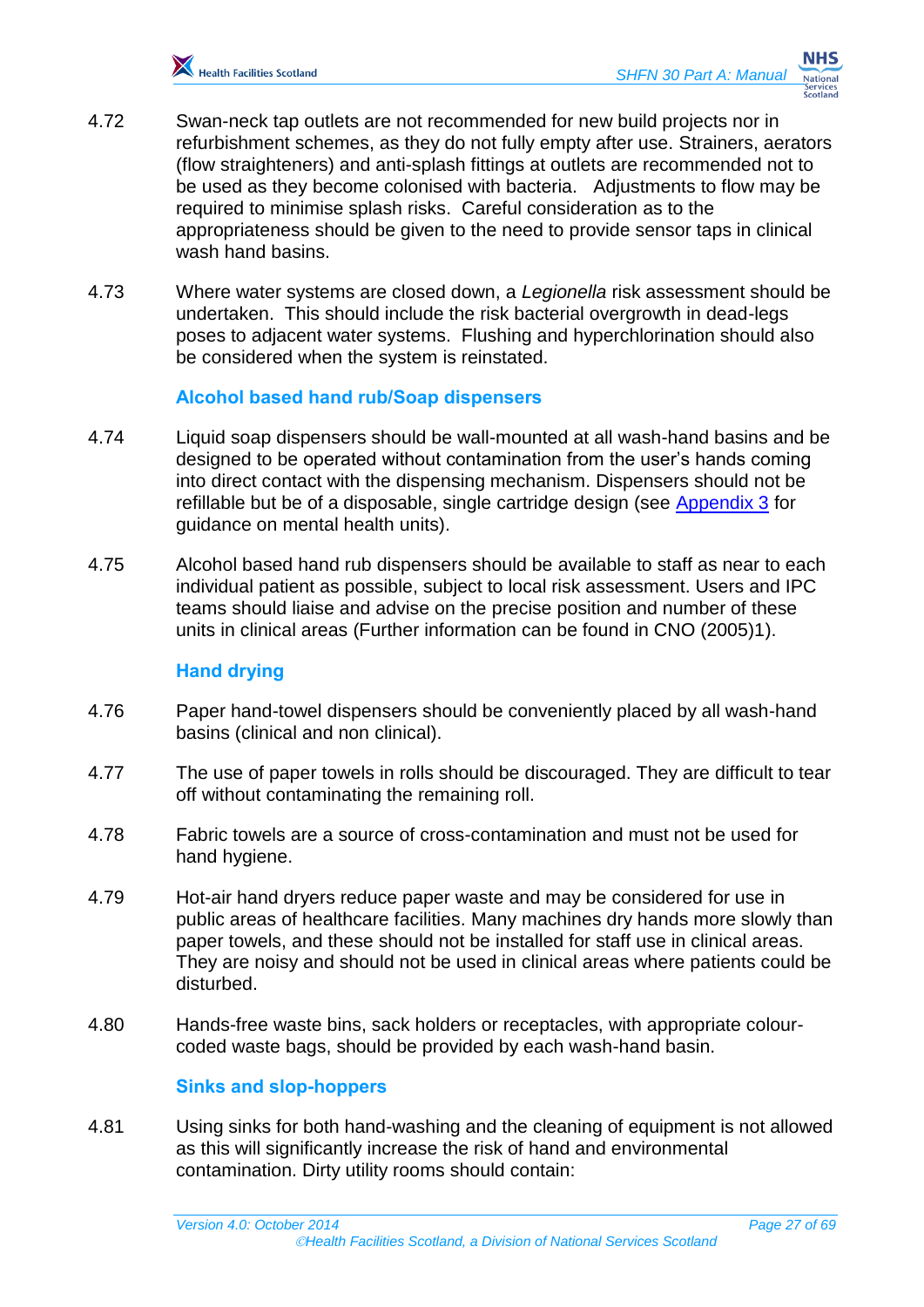

- a hopper;
- a macerator;
- a separate sink for cleaning equipment;
- a clinical wash-hand basin;
- space to accommodate colour-coded disposal bags for bagging waste.
- 4.82 Convenient access to these is important, as contaminated fluids such as patients' wash-water should not be emptied down clinical wash-hand basins in adjacent ward areas.

**Note:** Equipment for destruction of disposable bedpans or cleansing nondisposable bedpans may generate significant noise. Care should be taken to eliminate this spreading to adjacent accommodation.

4.83 Slop-hoppers should be provided in areas where dirty waste water, is disposed, e.g. domestic services room, cleaners' cupboards/areas for cleaning equipment. Hoppers should be provided in dirty utility rooms where required for the disposal of small amounts of liquid waste e.g. from urinalysis. (Further detail is provided in HBN 00-03 Clinical and clinical support spaces).

## <span id="page-27-0"></span>**Soft furnishings**

4.84 Soft furnishing used within clinical areas should be chosen for ease of cleaning and compatibility with detergents and disinfectants. They should be covered with material that is impermeable, preferably seam-free or heat-sealed.

#### **Curtains and blinds**

- 4.85 Privacy curtains become contaminated with micro-organisms which can be transmitted to staff hands. Where patients may be particularly susceptible to infection, curtains should have fittings that allow quick and convenient replacement. Consideration should be given to disposable curtains for which such fittings are common.
- 4.86 In new-build or refurbished augmented care units, consideration should be given to having separate curtains for each multi-bed space sufficiently separated such that staff can easily and correctly identify which curtain belongs to which bed space.
- 4.87 Reusable curtains should be able to withstand decontamination in healthcare laundering processes.
- 4.88 There should be a local policy on the changing of privacy curtains both for routine changing when the curtains become soiled and after discharge of a patient with a known or suspected infection. The policy for changing of privacy curtains both for routine changing when the curtains become soiled and after discharge of a patient with a known or suspected infection should reflect the practice set out in the National Cleaning Services Specification.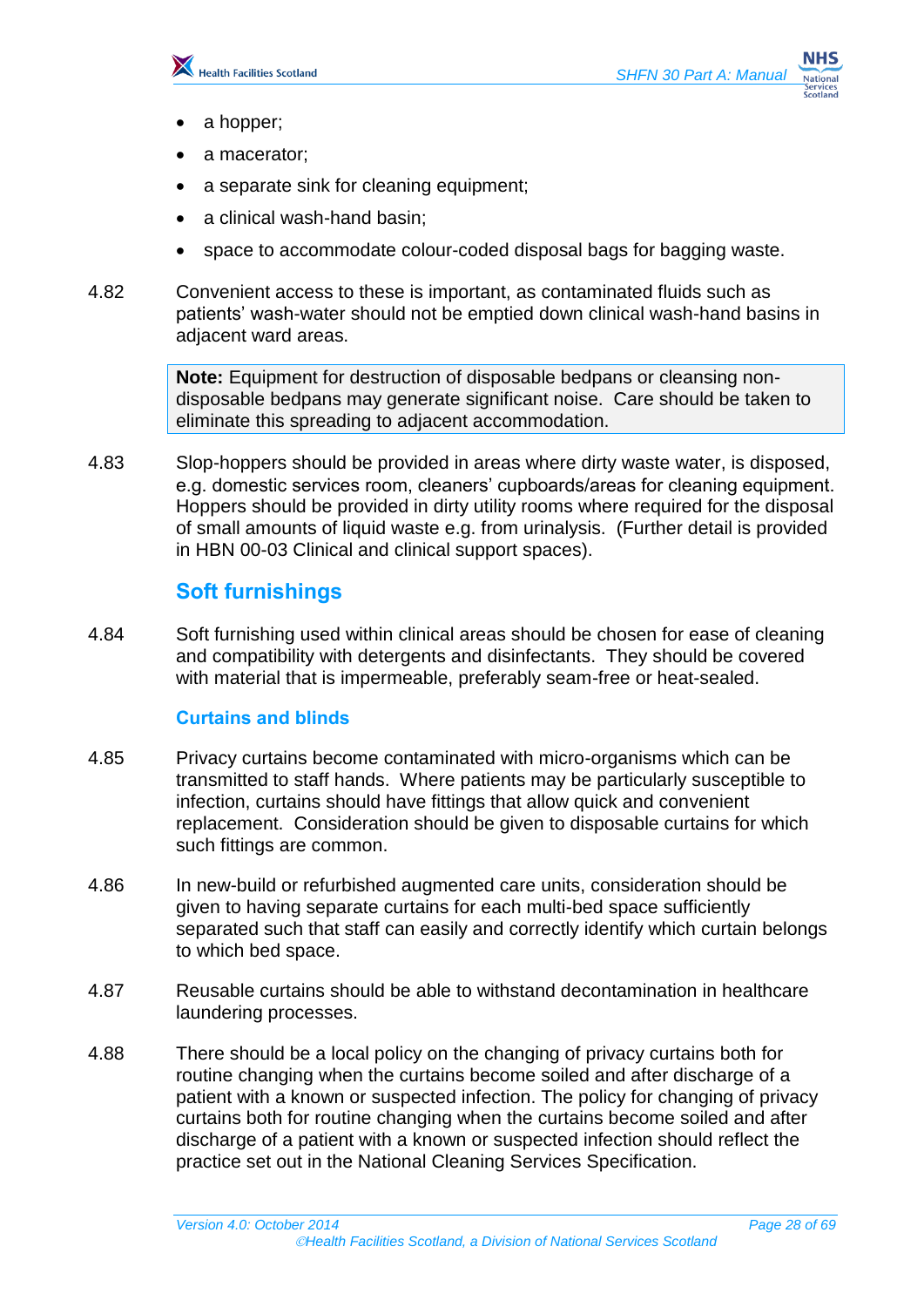

4.89 Window blinds are not recommended in clinical areas for new-build or refurbishment applications but where currently in place they require to be readily and regularly cleaned as part of local policy.

## <span id="page-28-0"></span>**Equipment**

- 4.90 The purchase of fixed equipment (Group 1&2) will normally take place before the operational commissioning period. (A full definition of Group 1&2 equipment can be accessed in [Appendix 1\)](#page-59-0). However, it is important during the design, construction and equipment scheduling stages that there is consultation with the Infection Prevention and Control Team in discussion of equipment. Some of this will be purchased/fitted by the Contractor and may have significant design implications. All equipment must be compatible with the need for prevention and control of infection and all equipment must be compliant with decontamination guidance.
- 4.91 Technical commissioning of the building, services and equipment should include any areas that require inspection and testing to demonstrate compliance with prevention and control of infection standards, i.e. theatres, hydrotherapy pools, isolation/segregation rooms and clean rooms in pharmacy and Central Decontamination Units (CDUs). There is a legal requirement for compliance in CDUs and pharmacies.

## <span id="page-28-1"></span>**Procurement Stages**

#### **Infection Prevention and Control Expertise in Procurement activities**

4.92 Infection Prevention and Control Specialist input is essential at the procurement stage of any construction/refurbishment project. This input is initially required when consideration is being given to the selection of Architects and Designers following interview.

#### **Tender/contract**

4.93 The Project Manager should seek the views of the Project Team as part of the tender evaluation process and scoring of relevant sections of tenders/contracts to assess competence in relation to the technical nature of the build.

#### **Health & Safety expertise**

4.94 Prevention and Control of HAI is a Health and Safety concern and the actions or omissions of those involved in the provision or operation of the facility could become evidence in any legal action stemming from an infection. For this reason it is essential that, as with other considerations of professional competence, all those involved in the design and planning are able to demonstrate that appropriate expertise was in place and advice sought.

#### **Legislative issues**

4.95 Before any work commences, there is a need to be aware of all legislative issues, which apply to the project. Examples of relevant legislation may include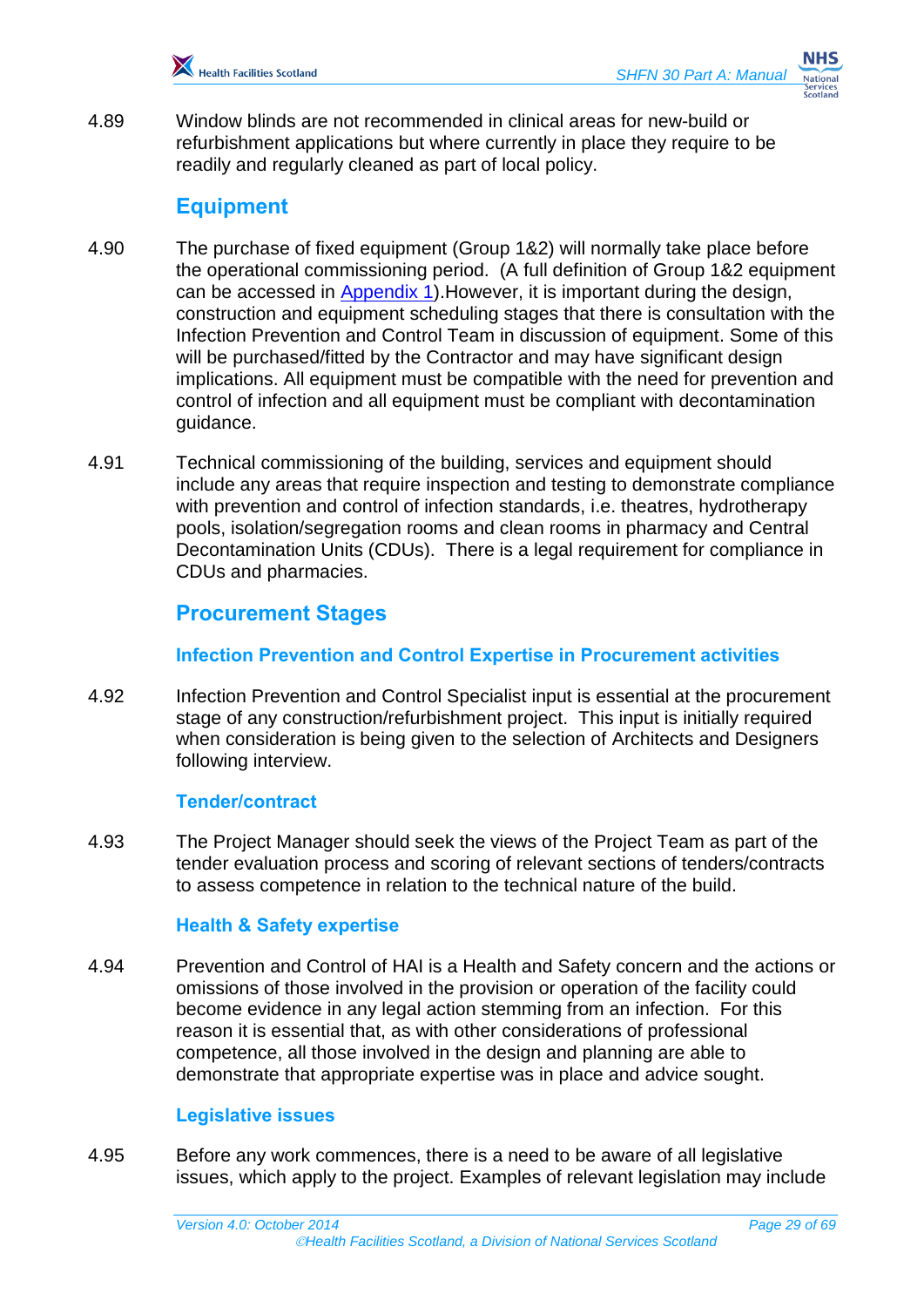

- The Health and Safety at Work etc Act 1974;
- The Construction (Design and Management) Regulations 2007 (CDM);
- The Provision and Use of Work Equipment Regulations (PUWER) 1998;
- The Control of Substances Hazardous to Health (COSHH) Regulations 2002.

An expanded list appears in the References section of this document.

#### **Delivering a safe environment**

4.96 A number of pieces of legislation put the primary responsibility for the safety of the facility, including HAI, on the employer, usually the NHS Board. In construction procurement the 'employer' sets the resource, assesses the competence of the Design Team and evaluates the output. This means the employer should lead on setting the quality culture that will deliver a safe environment.

#### **Delivery/Construction Stages**

4.97 HAI-SCRIBE provides additional information on infection prevention and control.

#### **Construction (new build)**

4.98 When the project is a new-build, the largest risk is at the beginning of the project where there may be excavations of large amounts of soil together with its transportation away from the site. NHS Project Managers should visit the site at appropriate and mutually convenient times, as soon as possible after the Contractor has taken ownership of the site, meeting with the Contractor and observing work practice and familiarising themselves with the layout of the various departments. This will help them to detect any unidentified problems or ones caused by design changes. Any changes identified should be risk assessed in compliance with the Management of Health and Safety at Work and recorded.

#### **Construction (new-build attached to existing site or refurbishment)**

4.99 Involvement of Project Teams in refurbishment projects is important not only for ensuring that 'designed-in' prevention and control of infection is achieved, but also for assessing the potential risks to patients in existing buildings from dust, dirt and pathogens.

> **Note:** The Health and Safety file and method statement should be reviewed prior to handling over the site to the contractor. It should include clear indications as to how waste is transferred, controlled and the site managed. By listing the HAI control measures in the Health & Safety file or similar documents the design team will have the opportunity to evaluate the suitability of the proposed controls prior to commencing HAI-SCRIBE assessment.

4.100 Measures that limit the spread of dust, dirt and pathogens during construction may include the following: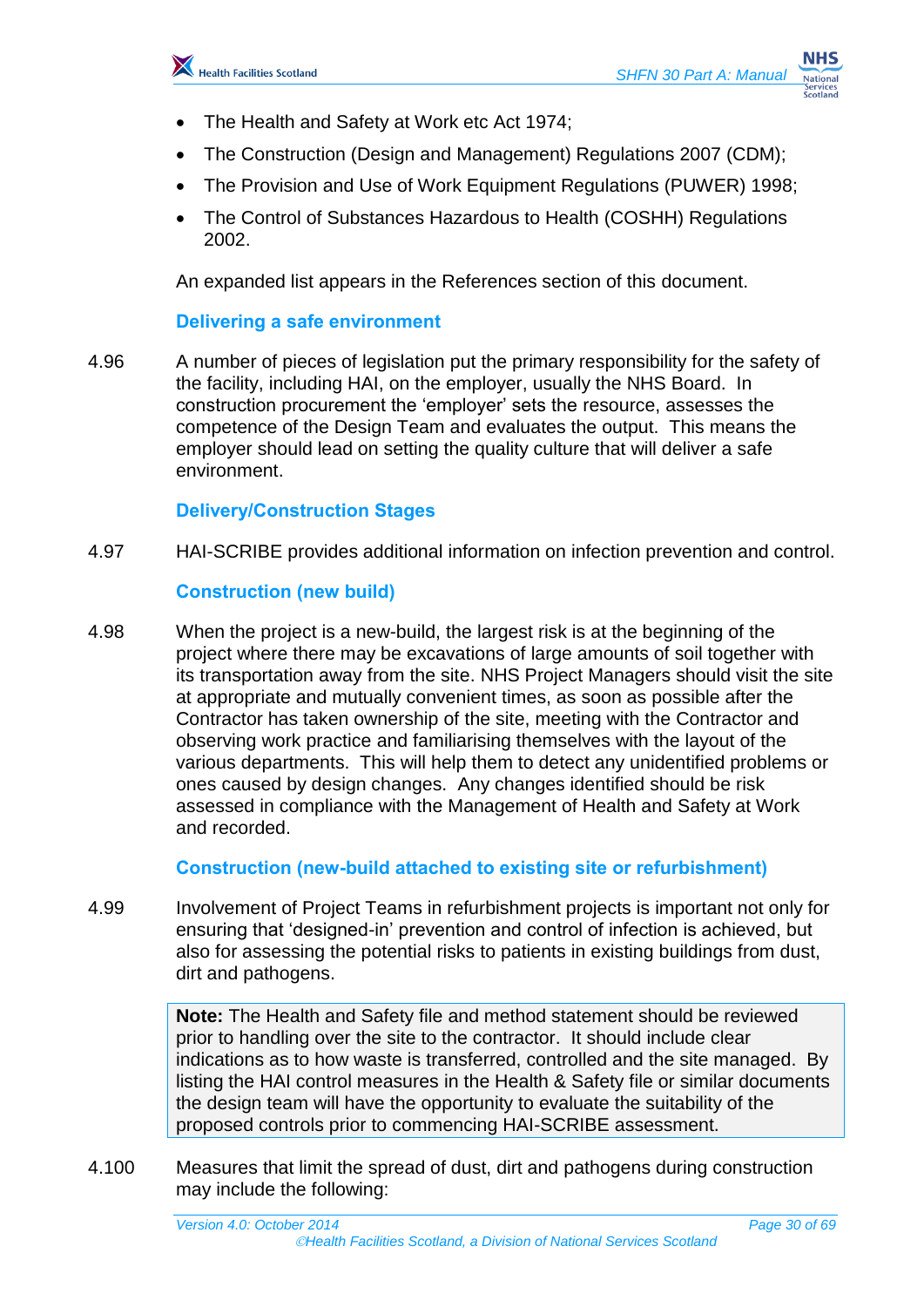

- undertaking work in winter as the risk is lower for *Aspergillus* spp. and other fungal infections. Clinical teams would need to bear in mind the impact of winter bed pressures and Norovirus outbreaks when planning work over this period;
- cleaning and vacuuming areas under construction and the surrounding areas frequently;
- placing adhesive floor strips outside the door to the construction area to trap dust; these should be replaced regularly to remain effective;
- sealing windows, doors and roof-space to control dust;
- installation of temporary sealed partitions where appropriate;
- provision of barriers which should be physically robust, smooth and easy to clean;
- damp-mopping the area just outside the door to the construction area daily or more often if necessary;
- using a high-efficiency particulate air (HEPA) filtered vacuum to clean areas daily or more often if necessary eg where there is a greater risk of infection spread or a greater need for control of infection;
- transporting debris in containers with tightly fitting lids, or covering debris with a wet sheet:
- all debris should be bagged and sealed for removal at convenient times. This would reduce the risk associated with frequent travel. Follow-on cleaning of the traffic routes would be required as appropriate;
- not hauling debris through patient-care areas;
- removing debris after normal work hours through an exit restricted to the construction personnel;
- designating an entrance, a lift and a hallway that the construction workers must use outwith times that it would be used by patients, visitors or healthcare workers;
- shampooing carpets when the construction project is completed;
- commissioning hotel services regarding cleaning during construction stage.

**Note:** The Project Manager or delegated person should monitor the effectiveness of dust control measures and any signs of dust accumulation outwith the contained area. The frequency would be based on the risk assessment of surrounding clinical areas.

4.101 HAI-SCRIBE control measures must be clearly documented, followed and recorded. Similarly, a daily checklist is maintained as a minimum during the progress of the construction project and signed off by the designated appropriate person.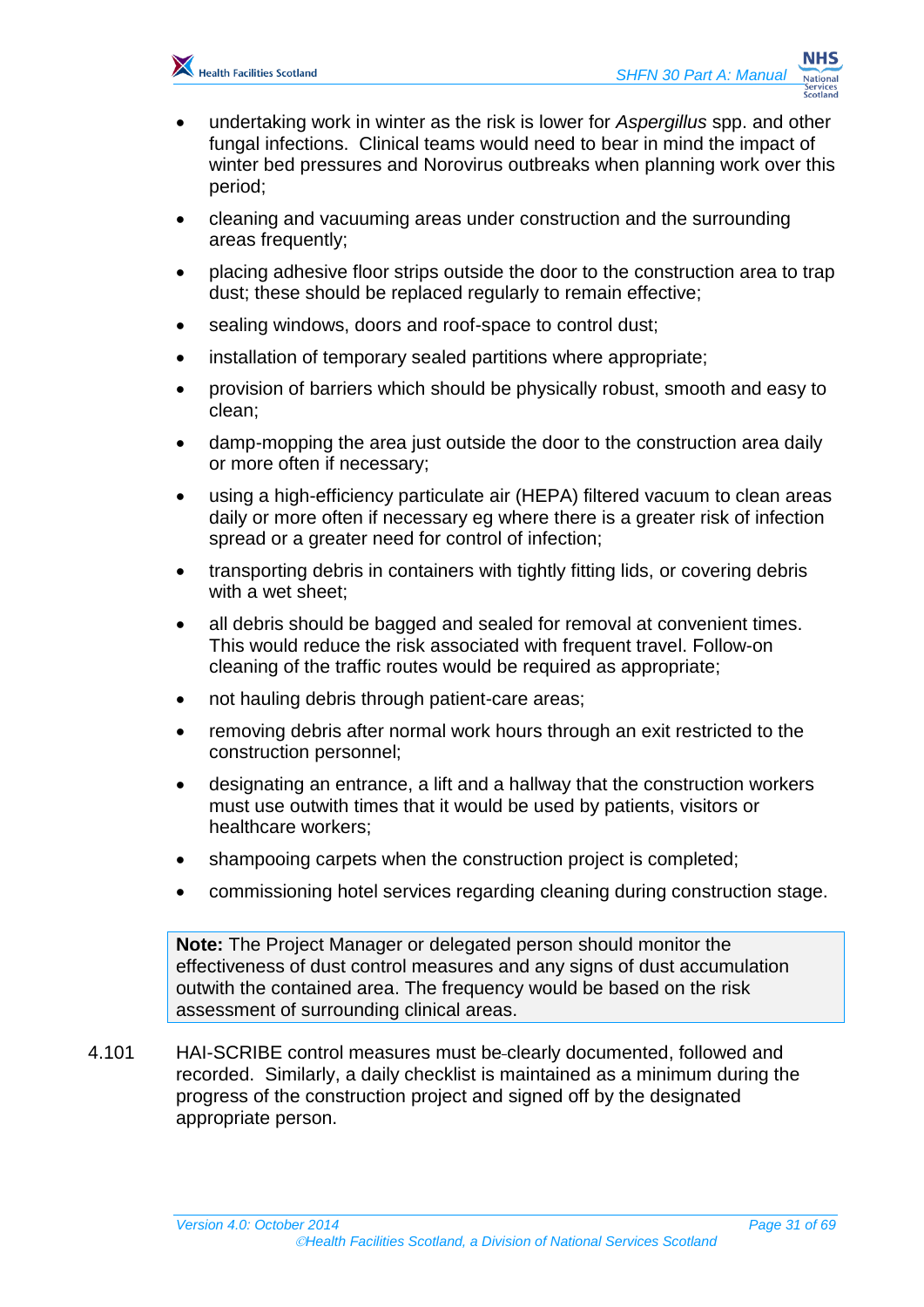| <b>Barriers</b>                                             |        | N/A |
|-------------------------------------------------------------|--------|-----|
| Construction signs posted for the area                      | Yes/No |     |
| Doors properly closed and sealed                            | Yes/No |     |
| Floor area clean, no dust tracked                           | Yes/No |     |
| <b>Air handling</b>                                         |        |     |
| All windows closed behind barrier                           | Yes/No |     |
| Negative air pressure at barrier entrance                   | Yes/No |     |
| Negative air pressure machine running                       | Yes/No |     |
| <b>Project area</b>                                         |        |     |
| Debris removed in covered container daily                   | Yes/No |     |
| Waste materials in appropriate container                    | Yes/No |     |
| Routine cleaning done on job site                           | Yes/No |     |
| <b>Traffic control</b>                                      |        |     |
| Restricted to construction workers and necessary staff only | Yes/No |     |
| All doors and exits free of debris                          | Yes/No |     |
| <b>Dress code</b>                                           |        |     |
| Appropriate for the area (e.g., Theatres, CDU)              | Yes/No |     |
| Required to enter                                           | Yes/No |     |
| Required to leave                                           | Yes/No |     |

#### **Table 4: Daily construction survey**

#### **Surveillance and monitoring during renovation or construction work**

- 4.102 Incidences of *Aspergillosis* and *Legionellosis* associated with environmental changes arising from construction and renovation work have been reported (Fournel *et al* 2010, Boivin *et al* 2012).Therefore the need for additional surveillance and environmental monitoring may be identified by the Project Team through Risk Assessment.
- 4.103 Where any patients may be placed at risk, it is important that an appropriate risk assessment be carried out. This would be undertaken in advance of any demolition works or disturbance/alterations to the building fabric/ventilation systems. Advice on patient groupings should be obtained from clinicians.
- 4.104 Since the airborne spores of *Aspergillus* spp. can travel significant distances, this will apply generally to all works in the immediate vicinity or within the boundary of the healthcare site. The need would be dependent on the HAI Risk classification such as type 3 or type 4. Particular care will be required in Transplant units and other accommodation for Immuno-compromised patients.

## <span id="page-31-0"></span>**Delivery/Commissioning Stage**

4.105 Upon completion of construction, the facility must be brought into use; the complexity of the task involved generally means that a Commissioning Manager and Commissioning Team will be needed. Senior managers, infection prevention and control teams, specialist teams and users should be fully involved in the process. The commissioning entails: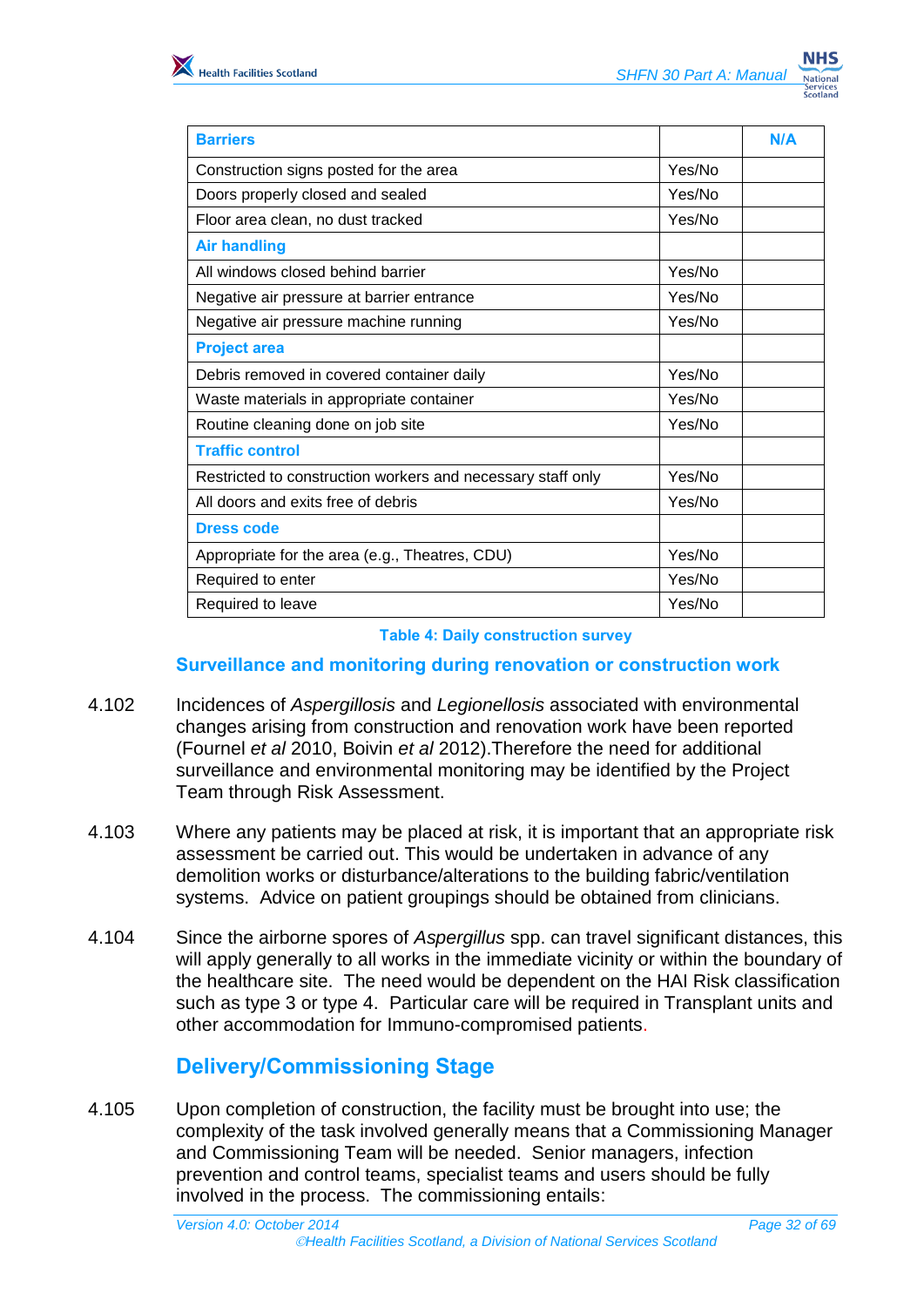

- drafting operational procedures;
- establishing baseline and future staffing profiles;
- establishing baseline and future revenue budgets;
- establishing final equipment requirements;
- identifying policy issues for referral to the Commissioning Team or the construction project team;
- identifying staff training needs;
- establishing the occupation programme for each user function, for incorporating into the overall masterplan.
- 4.106 The Project Team may also need to be involved in processes for:
	- transfer of facilities;
	- phased or staged occupation;
	- strategy for equipping;
	- selection of equipment;
	- storage and subsequent cleaning/disinfection of any furniture or equipment;
	- commissioning domestic services for cleaning;
	- site visits;
	- artwork;
	- furnishing and fittings including decorating;
	- interior finishes and fixtures;
	- post-handover period;
	- decommissioning of redundant facilities;
	- period of handover to operational management.

**Note:** Although this must be robustly resisted, commissioning of building services is frequently curtailed to meet deadlines or put in the hands of inadequately qualified or inexperienced personnel. This is invariably to the detriment of user satisfaction, operational efficiency, HAI risk and running costs and should be avoided.

## <span id="page-32-0"></span>**Post Project Evaluation**

- 4.107 The purpose of post-project evaluation is to improve project appraisal, design, management and implementation. This typically takes place 12 months posthandover and is a learning process that should not be seen as a means of allocating blame. There are three stages:
	- project appraisal;
	- monitoring and evaluation of the project;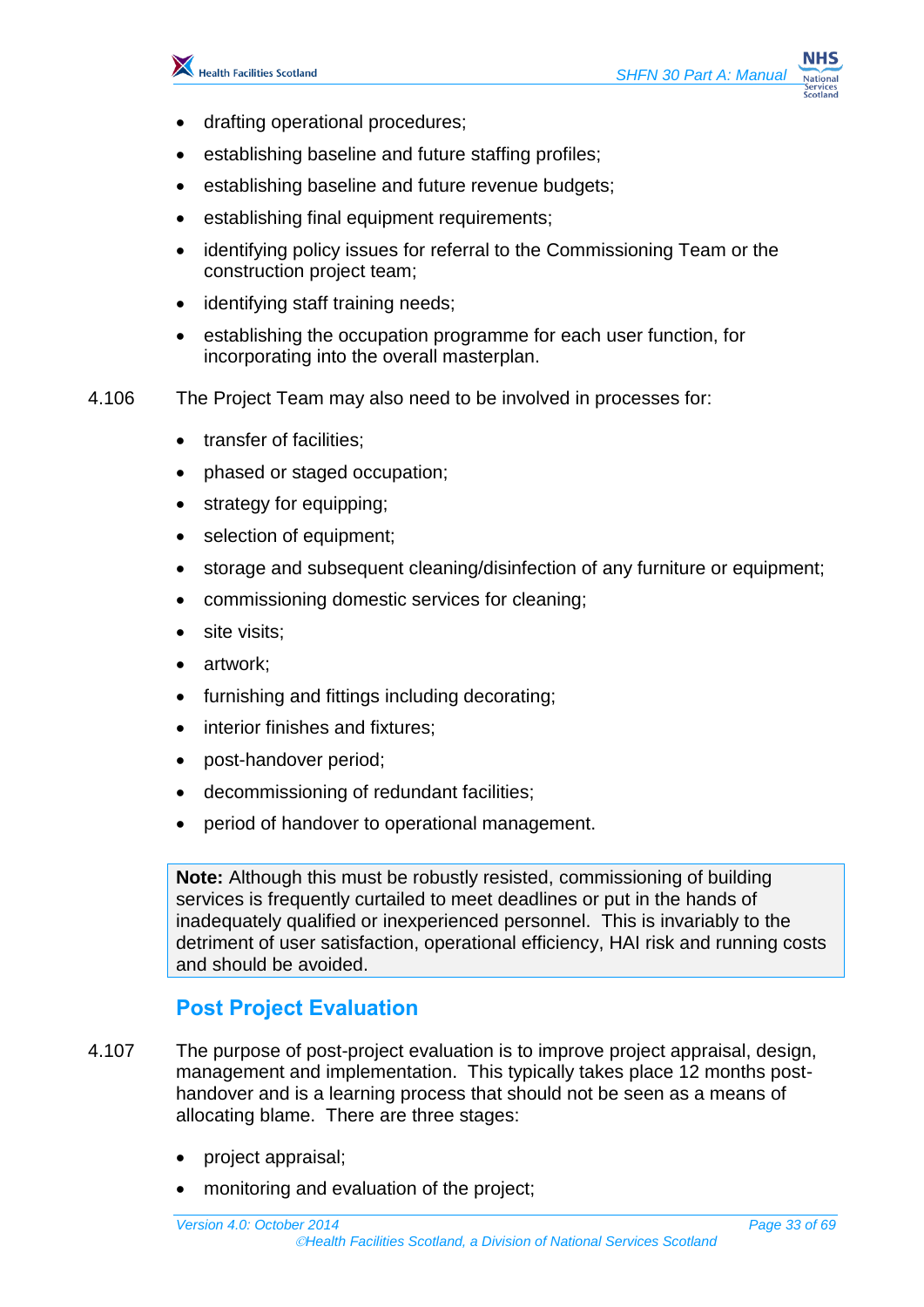

- review of project operations.
- 4.108 It is useful for members of the Project Team to be included at this stage in the evaluation teams that are reviewing project alternatives. The outcomes (activity and its consequences) of the project will not be amenable to evaluation until the facility has been in use for some time. However, if the project is part of a phased refurbishment or new build, valuable lessons can be learned and implemented during ongoing project work.

**Note:** It is important that the project is evaluated in terms of its original objectives, not in the light of any new legislation or development.

4.109 Reference should be made to the HAI-SCRIBE questionsets in Part B - the Implementation Strategy and Assessment Process section of this guidance relating to the design and planning stage of any development.

#### **Logistics**

- 4.110 The design of the healthcare facility must realistically consider the logistics of a functioning facility. It is essential that systems are in place which will inhibit the spread of infection and resources and personnel are managed so that they do not contribute to the risk of infection.
- 4.111 Examples of logistical issues to consider include:
	- the delivery and distribution of clean materials and people via connecting corridors and lifts;
	- the collection, transportation and storage pending removal or disposal of waste materials;
	- the separation of clean and dirty traffic flows;
	- clinical workflows.
- 4.112 These issues require careful planning and design which recognise the potential for infection spread through the mismanagement of such issues.

#### **Summary**

- 4.113 The following are the main issues for designers and Project Team personnel to consider in designing a healthcare facility. However, the infection risk should be assessed in conjunction with other risks as conflicts can arise (e.g. with respect to the needs of dementia patients).
- 4.114 Design to facilitate cleanliness and cleaning:
	- use finishes that are impermeable, smooth, seamless and durable, as far as practicable;
	- cove hard flooring up the walls for a short distance to provide an easy to clean junction;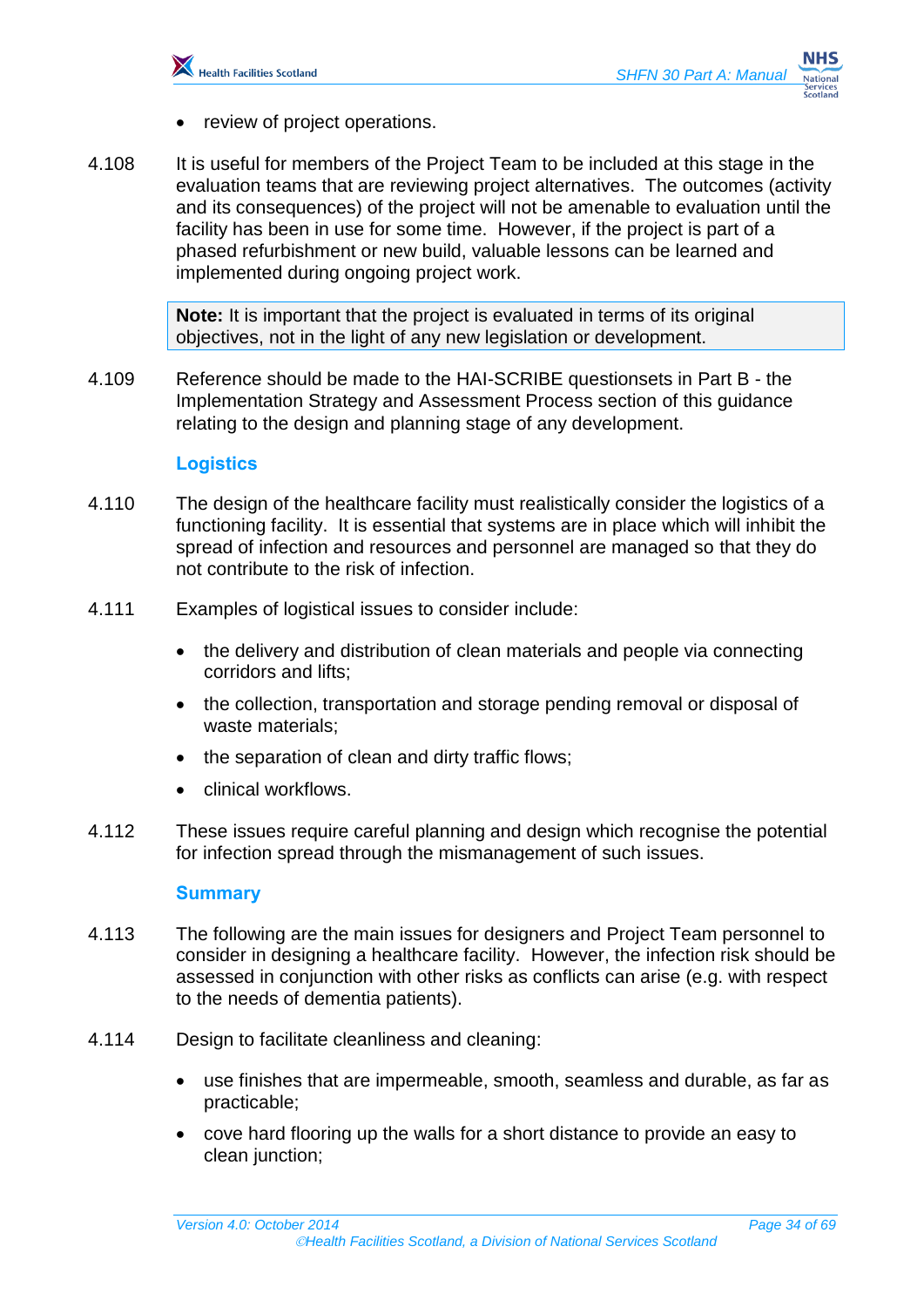

- eliminate or minimise dead-legs and blind ends in water systems, both in the original design and as the systems are modified;
- provide hands-free operation for as many facilities as is practicable for example: bins, taps, lights, sanitary equipment, flushing, doors;
- consider integral blinds as an alternative to curtains at internal windows.
- 4.115 To facilitate safe working practices (for example, tidiness, and hand hygiene):
	- provide sufficient space for activities to take place and to avoid crosscontamination between adjacent spaces;
	- provide sufficient storage for patients' possessions and for all supplies to discourage clutter;
	- ensure proper segregation and management of waste, including healthcare waste and linen;
	- provide sufficient domestic waste receptacles;
	- provide bedside waste disposal facilities for patient use;
	- eliminate or minimise difficult to clean gaps and ledges or horizontal surfaces such as window sills which encourage clutter;
	- provide enough wash-hand basins and soap dispensers;
	- plan for and deliver good separation of clean and dirty activities;
	- provide sufficient space for storage and preparation of cleaning equipment and materials;
	- provide suitable facilities for cleaning of equipment.
- 4.116 Design for easy cleaning:
	- it is always best practice to maintain a visibly clean environment that is free from dust and soilage, and acceptable to patients, their visitors and staff;
	- good design can make cleaning immeasurably easier, for example
		- using finishes that are easy to clean;
		- in clinical areas, flooring should be seamless and smooth, slip-resistant, easily cleaned and appropriately wear-resistant.
	- consultation should take place with the local IPC team prior to purchase and on planning.
- 4.117 The Infection Prevention and Control Team should be consulted throughout a building or renovation project and their advice and recommendations taken into account and documented.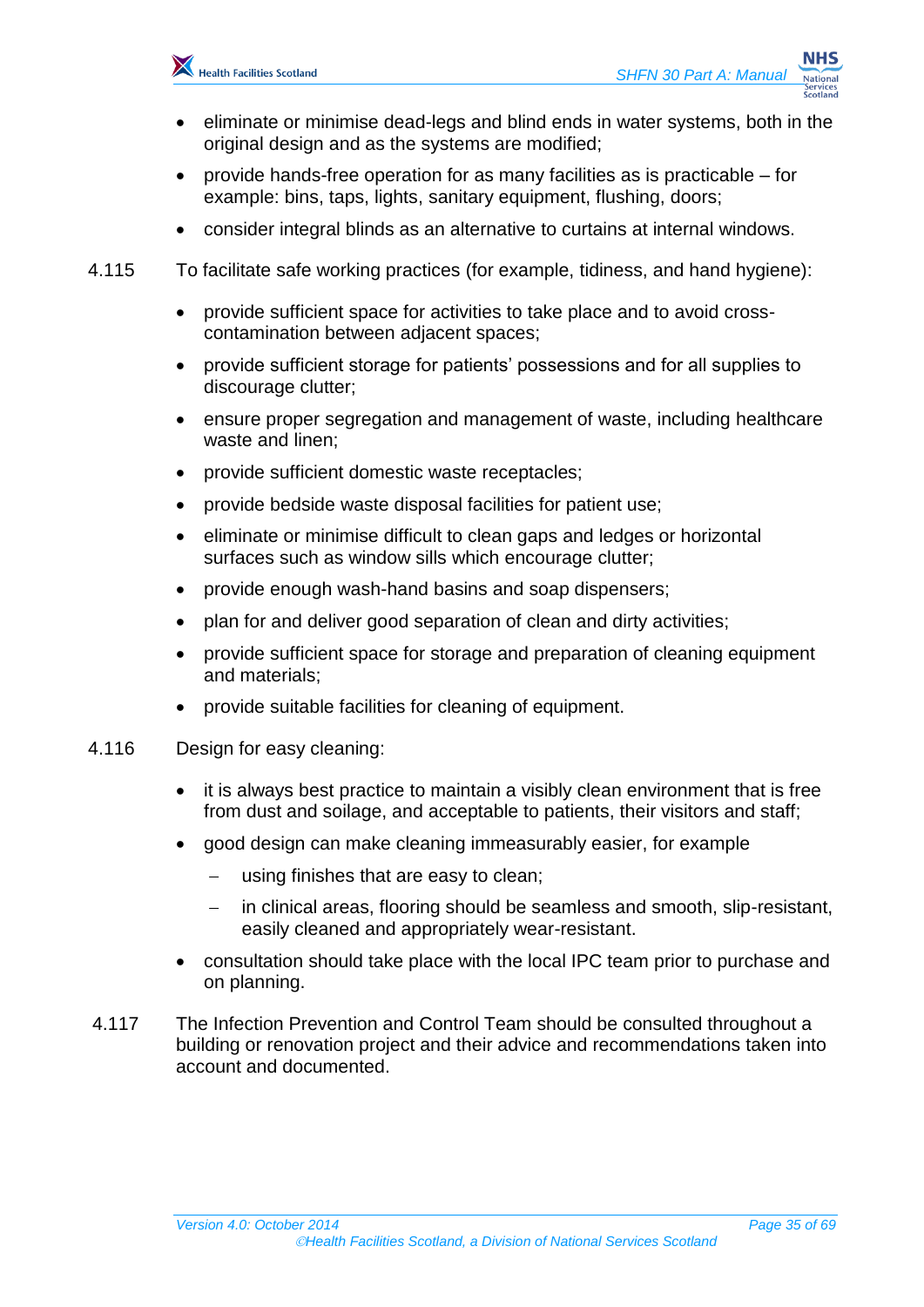# <span id="page-35-0"></span>**5. Typical rooms: purpose and content**

**Note:** For the purposes of this guidance, the following terminology is used (A full Glossary of terms can be found in [Appendix 2\)](#page-60-0):

a. **Multi-bed room** is a room that contains more than one bed. It is best practice for these to have both en-suite toilet with shower, clinical wash-hand basin and doors to the main ward area.

b. **Single-bed room** is a room with space for one patient and usually contains as a minimum: a bed; locker/ wardrobe; and clinical wash-hand basin**. (NB: single-bed rooms without en-suite sanitary facilities are not recommended).**

c. **En-suite single-bed room** this is the same as 'b' but with en-suite shower, WC and wash-hand basin. (In new build, space for a social support zone for overnight stay and a clinical support zone is also provided).

d. **Enhanced Single room (with en-suite facilities)** this is the same as 'c' but with a ventilation system that prevents uncontrolled escape of infectious aerosols from the room to adjacent areas. It can also provide a degree of dilution of infectious aerosols in the room for the safety of staff and visitors. The room should have extract ventilation that exceeds its supply, such that gaps in its fabric leak inwards not outwards.

e. **Enhanced Single room (with en-suite facilities and ventilated lobby)**  this is the same as 'd' but with a lobby having positive pressure ventilation.

**SHPN 04:01 Supplement 1:** Within this guidance Isolation facilities either suite/room with specialised ventilation are parts d & e.

## <span id="page-35-1"></span>**Generic rooms**

**Note:** Information on sanitary fittings, taps, etc. is contained in paragraphs 4.45 – 4.73. For further information on room contents, refer to Activity Data Base (ADB) sheets generally issued as part of briefing information.

#### **Isolation Facilities**

- 5.1 The primary aim of Project Team is to prevent the spread of infection between patients, visitors and staff by control or containment of potentially pathogenic organisms. Many of these organisms can be controlled by basic IPC practices such as hand hygiene and environmental cleanliness and this can be facilitated by single room isolation. A small proportion of patients requiring isolation will require isolation facilities as per d & e. (SHPN 04-01 Supplement 1: 'Isolation facilities in acute settings').
- *Version 4.0: October 2014 Page 36 of 69* 5.2 The key to effective isolation on general wards is the provision of sufficient ensuite single-bed rooms to prevent patients known to be a risk for spreading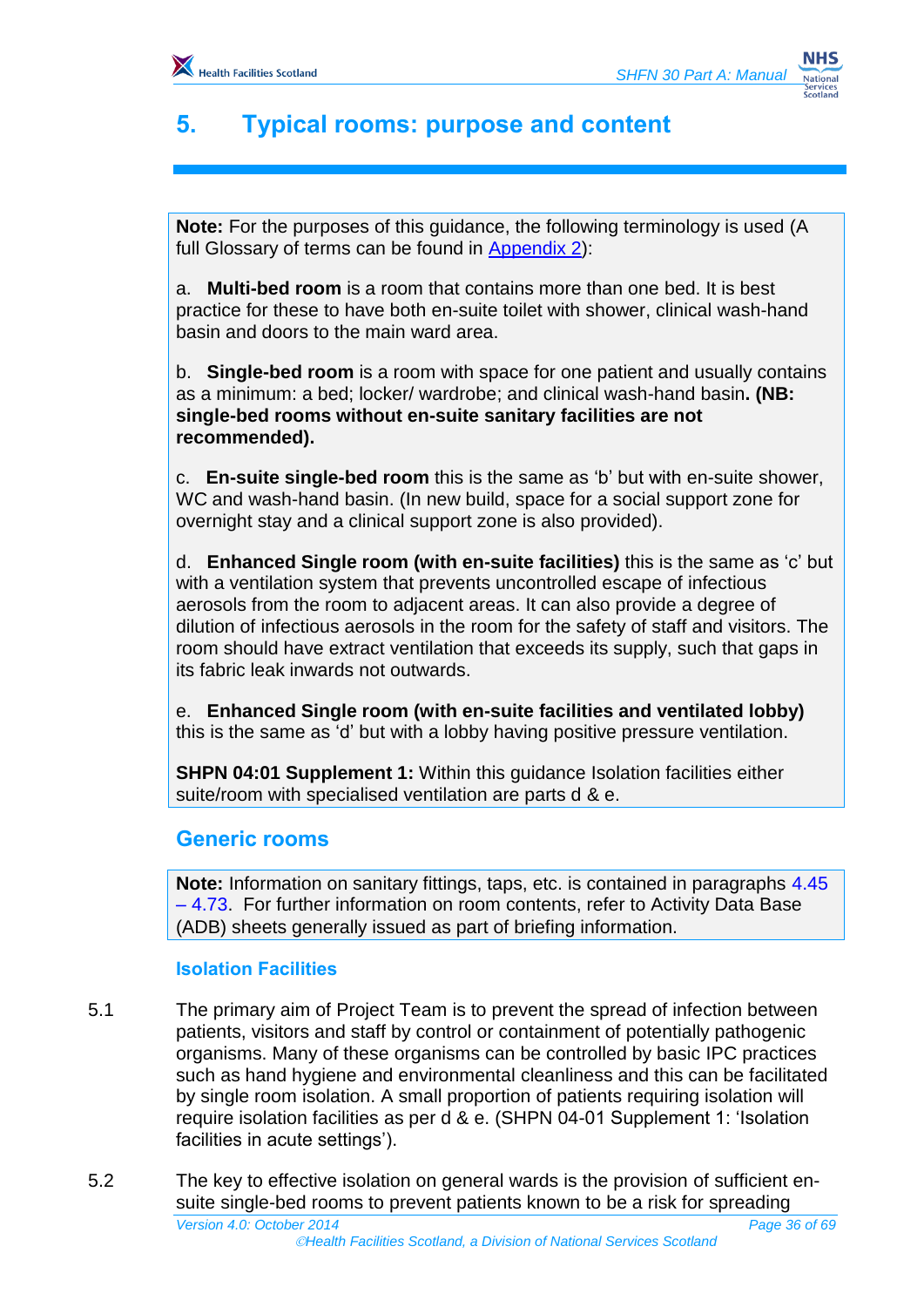

infections being cared for in open ward areas. Single rooms reduce the risk of cross-infection for non-airborne diseases. Most patients requiring segregation/isolation on general wards can be isolated effectively in en-suite single rooms.

5.3 NHS Boards should audit the use of en-suite single-bed rooms to determine local requirements.

> **Note:** In Accident & Emergency departments, where it is feasible to do so, a dedicated room should be provided for patients with a known or suspected infectious agent/disease transmitted wholly or partly by the airborne route. If source isolation is required, this room should be at negative pressure to the corridor; a lobby is not required. This room should be suitable for general use when not required for isolation.

- 5.4 Multi-bed rooms can also be used to cohort patients with the same infection if they have en-suite toilet and shower, and a door to the main ward area. The possible need for this should be considered at the design stage.
- 5.5 Storage of, and ready access to, clean disposable PPE to support the practices set out in Health Protection Scotland's National Infection Prevention and Control Manual is important to encourage its use plus appropriate waste receptacles for disposal once worn.
- 5.6 Gloves and aprons and other disposable PPE should be sited at the entrance to single-bed rooms.
- 5.7 Additional storage facilities will be required for the care and treatment of patients in isolation facilities, especially if the isolation is likely to last for some time:
	- the storage of the minimum amount of supplies needed;
	- lockable provision for personal clothing and possessions. (see [Appendix 3,](#page-63-0) [paragraph 3/11](#page-64-0) for additional information).

#### **Design**

<span id="page-36-0"></span>5.8 Scottish Health Planning Note 04, Supplement 1 – 'Isolation facilities for infectious patients in acute settings' provides guidance on the facilities required for isolating infectious patients on acute general wards (source isolation). It also provides guidance on the ventilation parameters for an enhanced single bed room and ventilated lobby.

#### **Ceilings**

5.9 Removable ceiling tiles are not advised for specialist ventilated isolation rooms/suites (SHTM 60).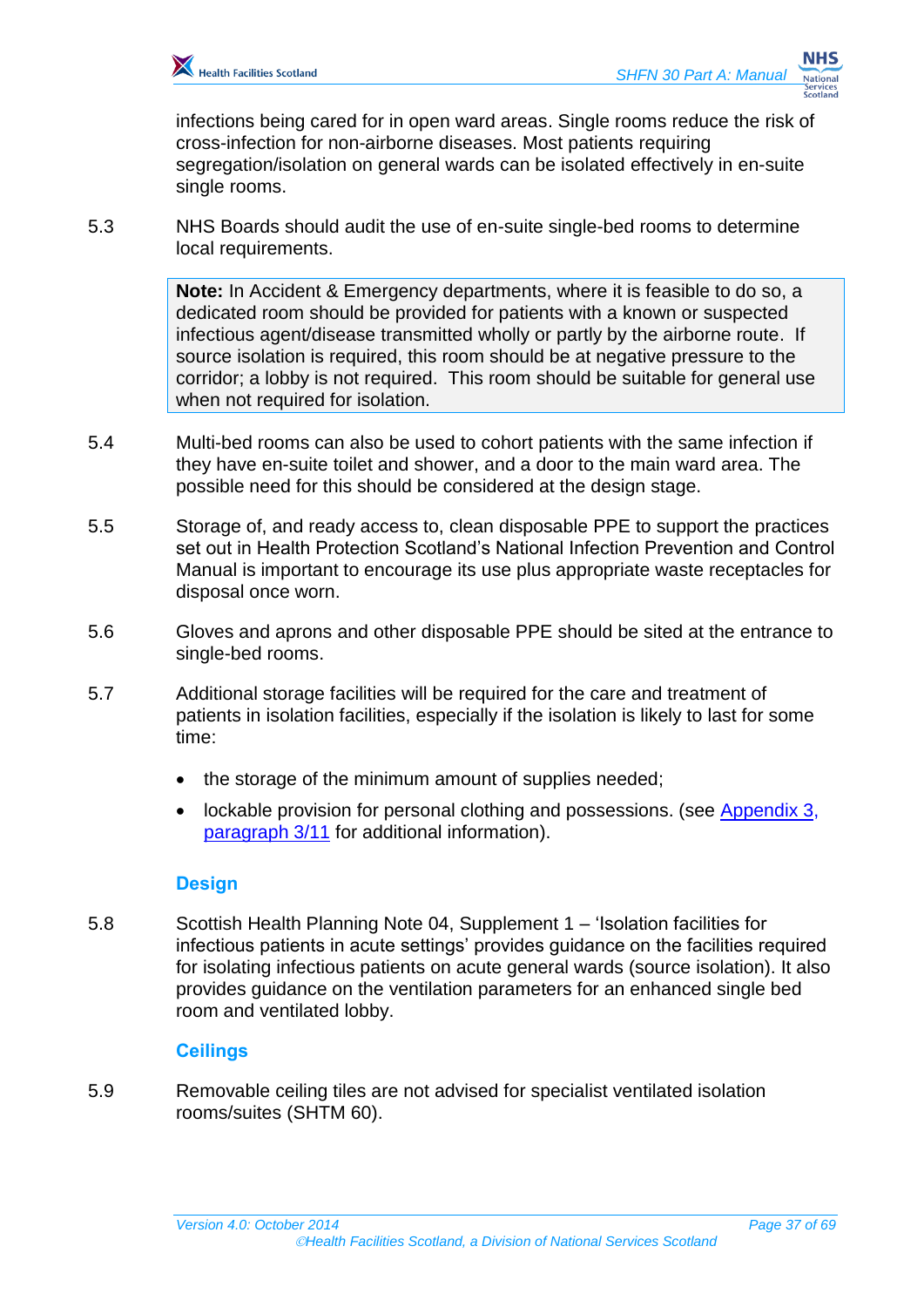#### **Doors**

5.10 Doors design is critical to the design of a specialist ventilation isolation room/suite. For specific guidance on source isolation, refer to Scottish Health Planning Note 04-01, Supplement 1 – 'Isolation facilities for infectious patients in acute settings'.

**Enhanced single room with en-suite facilities and ventilated lobby 'e'**

5.11 Lobbies provide an area for staff to undertake hand hygiene and to don and remove PPE. (SHPN 04: Supplement 1).

**Engineering requirements for special ventilated isolation rooms/suites**

<span id="page-37-0"></span>5.12 Maintenance programme and revalidation programmes should be established for specialised ventilated isolation rooms to ensure the design criteria are maintained and met at all times. Although it is impossible to give specific maintenance frequencies, each unit should be included in a Planned Preventive Maintenance (PPM) programme that includes pressure/air flow monitoring equipment.

#### **Recommendations**

- single-bed rooms with en-suite sanitary facilities are optimum for infection prevention and control design;
- there should be sufficient en-suite single-bed rooms to prevent patients known to be a risk for spreading infections being cared for in open ward areas. Healthcare providers should audit the use of en-suite single-bed rooms to determine where further local requirements and adaptations are greatest;
- the provision of additional isolation facilities should be considered when designing new healthcare buildings and renovating existing buildings.

#### **Ancillary Areas**

- 5.13 It is important that ancillary areas are of an acceptable standard to support effective infection prevention and control. Clean and dirty areas should be in separate rooms and the workflow patterns of each area should be clearly defined.
- 5.14 The design and finish of ancillary areas should facilitate good cleaning, have facilities for hand hygiene, and sufficient storage for supplies and equipment together with provision for the removal of Personal Protective Equipment to waste or to wash.
- 5.15 Infection Prevention and Control issues are determined on:
	- the use of the ancillary area;
	- who will have access; and
	- what type of activity will be carried out there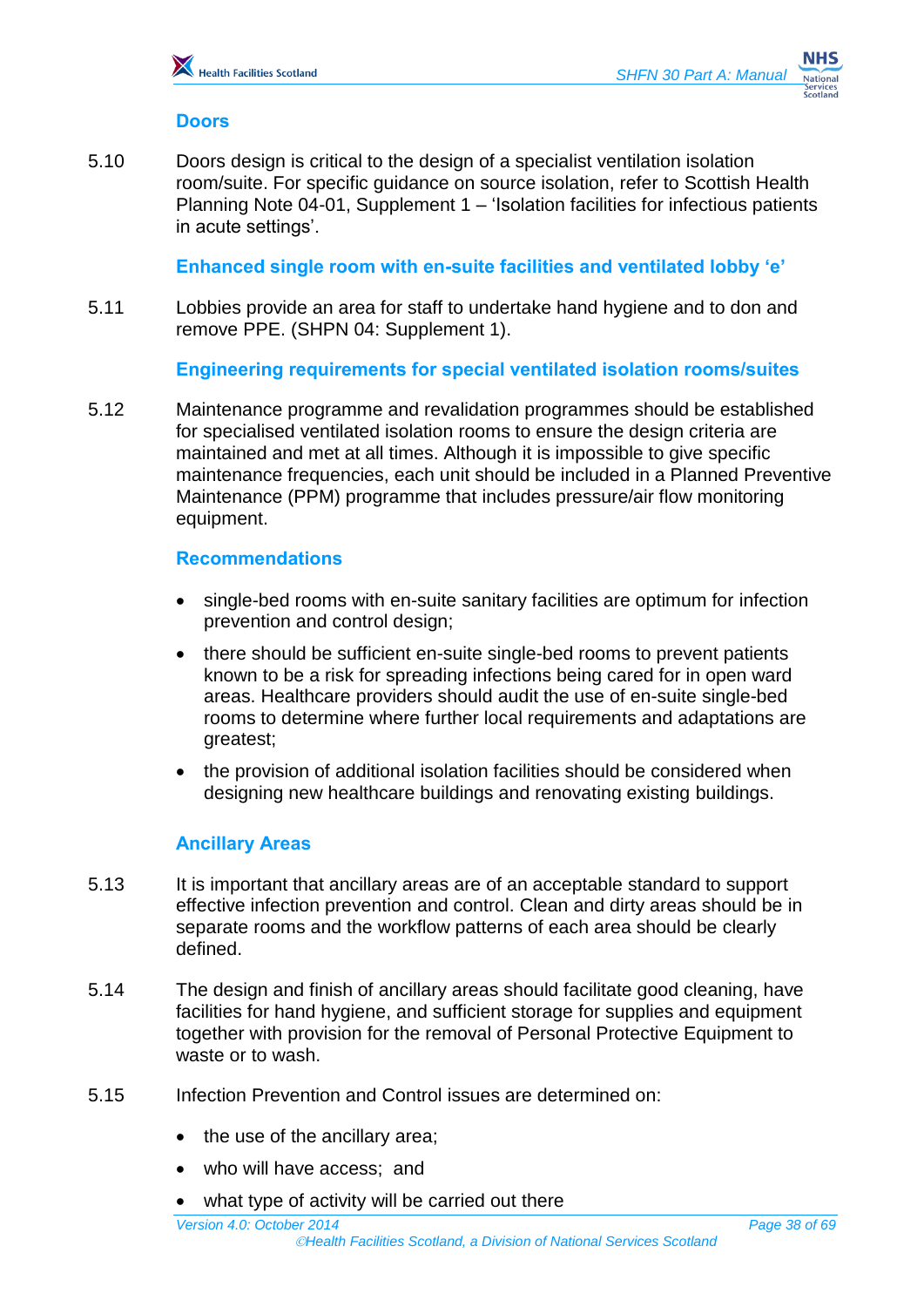

- 5.16 Ancillary areas include:
	- dirty utility;
	- clean utility;
	- clean linen store;
	- domestic services rooms (DSRs);
	- decontamination facility/disposal room;
	- day room/patient waiting areas;
	- play areas;
	- nappy-changing area;
	- storage;
	- visitors' toilets;
	- laundry departments;
	- changing accommodation;
	- treatment room.
- 5.17 Key activity spaces for each of the above functions are described in HBN 00-03. SHPN 04-01 and SHPN 36 describe the design requirements for the above rooms in hospital or community facilities.

#### **Dirty utility room**

(SHPN 04-01, SHPN 36 and HBN 00-03)

- 5.18 A dirty utility room should include facilities for:
	- cleaning items of equipment;
	- testing urine;
	- disposal of body fluids;
	- decontamination of commodes;
	- temporarily holding items requiring reprocessing;
	- hand hygiene.
- 5.19 Space and facilities for holding, reprocessing or disposal of bedpans, urinals and emesis (vomit) bowls are required. Commodes, unused bedpans, urinals, vomit bowls and linen bag carriers can also be stored. Closed storage is required for aprons and gloves. Storage cupboards should be provided.
- 5.20 A working stock of clean goods should be stored within a Dirty Utility Room. Clean goods would include unused bedpans & urinals and cleaned commodes.
- 5.21 Where commodes are to be used, there should be sufficient space allowed for their decontamination and storage of a working stock.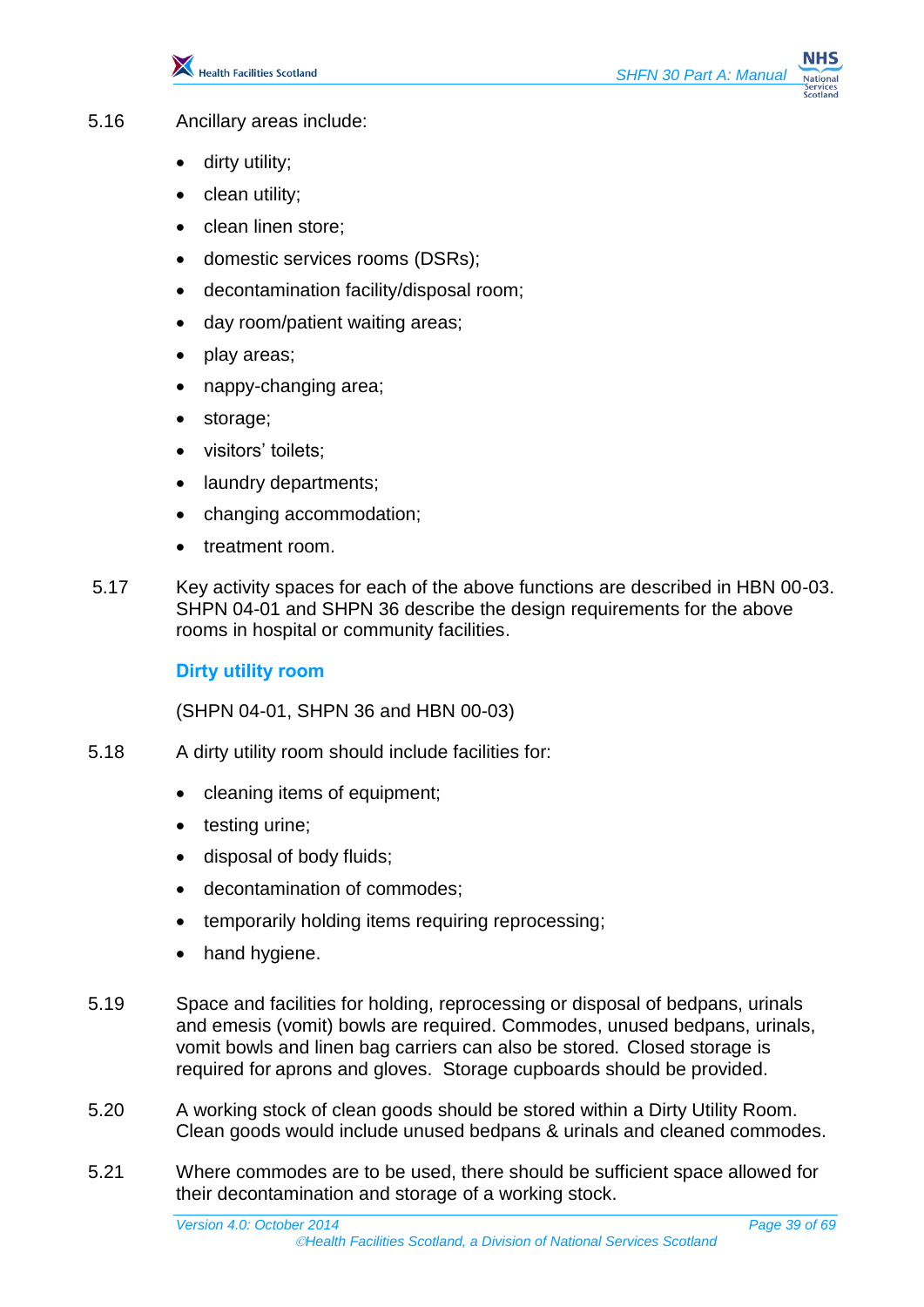

- 5.22 A clinical wash-hand basin is necessary plus a deep sink for equipment with draining board (or macerator, if available) for urine disposal and a separate deep sink for decontaminating equipment.
- 5.23 There needs to be clear demarcation achieved between clean/unused equipment and soiled/dirty equipment. A defined clean-to-dirty workflow is also required.

#### **Clean utility room**

(SHPN 04-01 and HBN 00-03)

- 5.24 A clean utility room is required where drugs and lotions may be stored and prepared, a supply of clean and sterile supplies may be held and dressing trolleys prepared. Designated hand hygiene facilities are required but must be positioned sufficiently far away from infusate preparation to prevent splashing and contamination.
- 5.25 The room should be located adjacent to the treatment area.
- 5.26 It is important that planners/design teams think about the type of storage facilities provided. There are three options: cantilevered units, mobile units or units fixed to the floor with no gaps.
- 5.27 It is important that sufficient dedicated worktop area is provided to enable aseptic preparation to be carried out, e.g. preparation of intravenous infusion. This provision should be sufficiently distant from the wash hand basin as to prevent contamination.
- 5.28 Storage facilities should be able to be cleaned easily and quickly while protecting clean stores and equipment from dust and contamination. Sloping surfaces should be provided up to ceiling level to permit cleaning.

#### **Clean linen store**

(SHPN 04-01 and HBN 00-03)

5.29 Clinical areas should have designated areas for the storage of clean linen to maintain the cleanliness of the linen and allow easy access. Storage should be on slatted shelving or racking and be off the floor. Where shelving is fixed, it should be provided with kick boarding provided to avoid the need to clean the floor underneath. Shelving should be cleanable and not harbour dust.

#### **Treatment room**

(SHPN 04-01 and HBN 00-03)

5.30 A treatment room may be required for in-patient examination or investigations on the ward. It will certainly be needed in primary care settings and will require different design features according to its planned use, for example, immunisation, wound dressing or surgical intervention and investigations.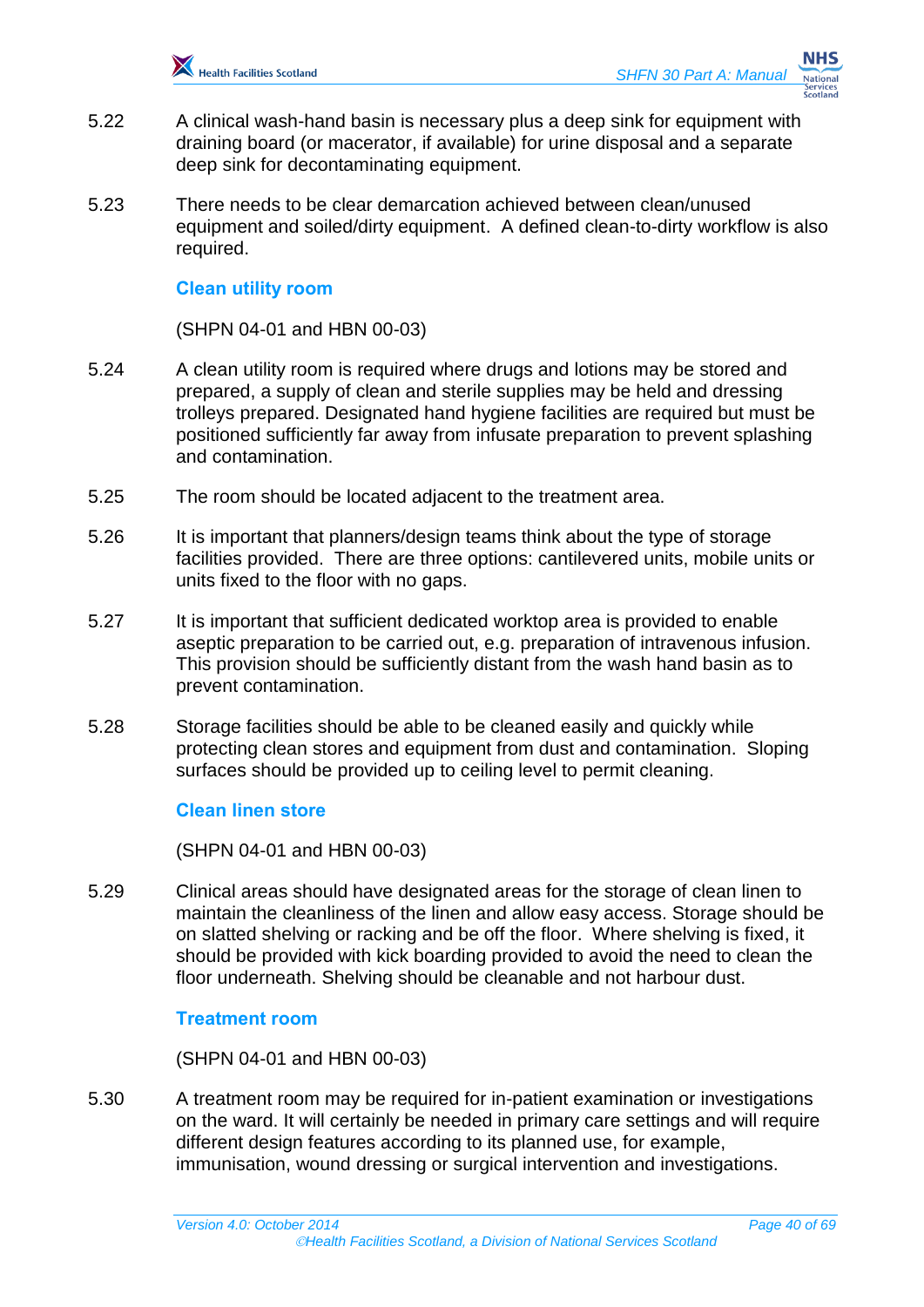

- 5.31 A clinical wash-hand basin should be provided (see Health Building Note 00- 03).
- 5.32 Carpets should not be used in a treatment room.
- 5.33 Space should be available to allow for the storage of equipment and sterile supplies.

#### **Disposal room**

(SHPN 04-01)

- 5.34 This area should be secure and not be accessible to patients/public.
- 5.35 The disposal room is for temporary storage of supplies and equipment that have to be removed for cleaning, reprocessing or disposal, for example, items to be returned to the sterile services department (SSD).
- 5.36 The sizing and location of disposal rooms should be considered at the design stage, taking into account the predicted levels and types of waste to be generated and the planned operational policies relating to frequency and work flow of waste and linen collection.

#### **D.S.R. (Domestic service room)**

(HBN 00-03)

5.37 This room is used to deliver day-to-day cleaning services for a defined area. Cleaning materials and equipment in daily use should be stored in cupboards within this room.

> **Note:** It should be noted that the requirements for DSRs have recently been under review by the domestic services review group.

- 5.38 The room should be provided with a sink with draining board and slop-hopper as well as a wash-hand basin situated well away from the equipment washing sink and slop hopper. There should be unrestricted access to the sink and slophopper.
- 5.39 Space should be provided for segregation and storage of mops, buckets and other cleaning equipment vacuum cleaner and scrubbing/polishing machine (for hard floors) and for lockable COSHH cupboard for cleaning supplies.

**Day room/patient waiting areas** 

(HBN 00-03)

5.40 There is often conflict between the aesthetics of these areas and the prevention of contamination of the environment or furnishings and ease of cleaning/disinfection. This is especially the case in waiting areas such as in accident and emergency departments, primary care and minor injury units.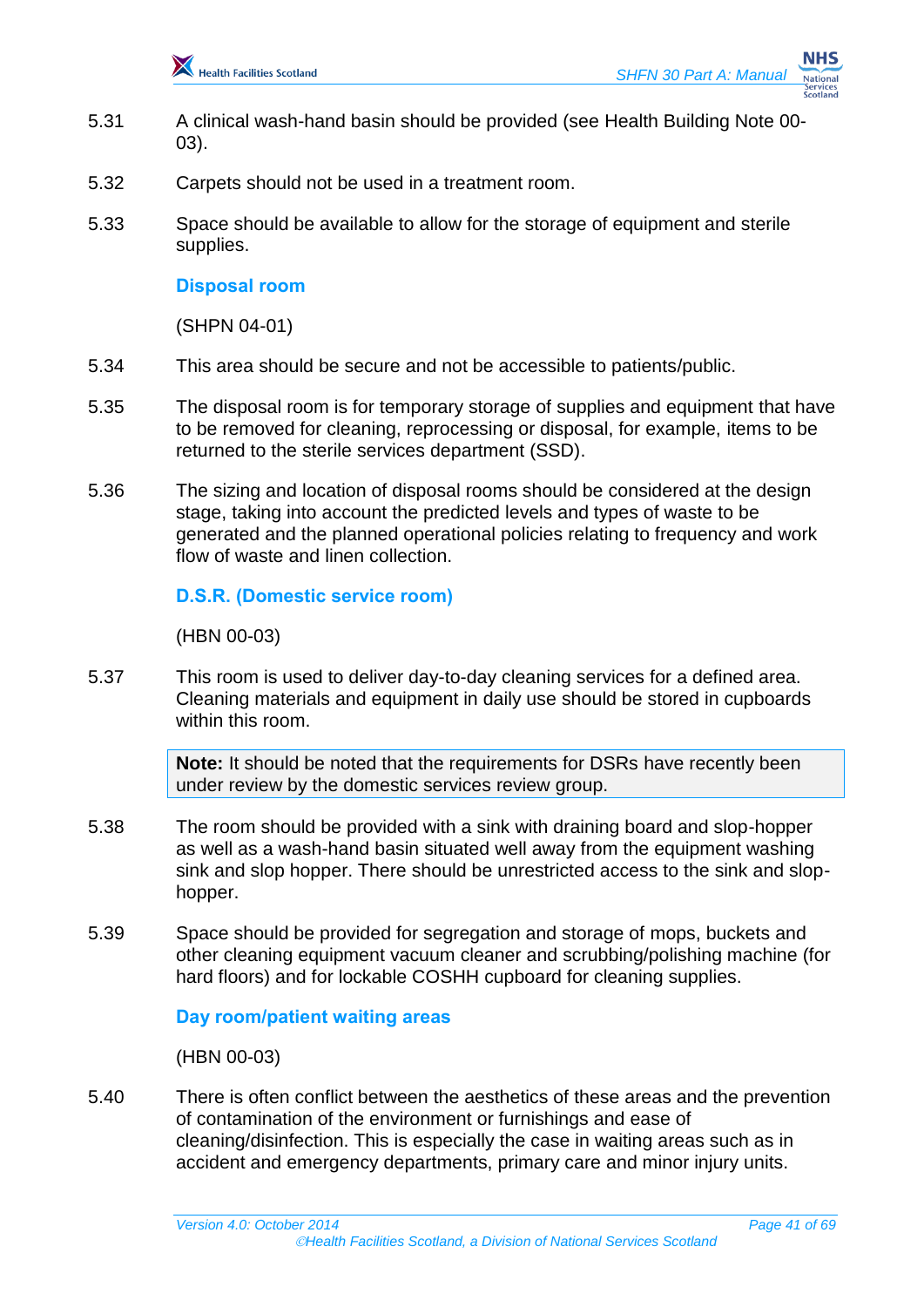

5.41 It is important that where blood and body-fluid spillages may occur, the environment should be able to be decontaminated effectively. Use of carpets should be the exception and then only after much consideration and risk assessment.

> **Note:** There are special requirements for Mental Health Units which are categorised as low risk.

#### **Play area**

(HBN 00-03)

5.42 All equipment, finishes and furnishing will be wipable, impermeable and be able to withstand cleaning and disinfection. This is particularly important for play mats and soft floor coverings.

**Nappy-changing area** 

(HBN 00-03)

- 5.43 Facilities for disposal of soiled nappies and for hand washing in the immediate environment are required along with a regular cleaning programme of equipment used.
- 5.44 The area for nappy-changing will have a surface that can be easily cleaned and disinfected.

#### **Staff/Visitors' toilets**

(SHPN 04-01 and HBN 00-02)

- 5.45 These are heavily used and will provide enough space with wipable, impermeable, durable finishes to maintain a high standard of cleanliness.
- 5.46 There will be provision of disposal facilities for sanitary waste in both women's, assisted, disabled and unisex toilets.
- 5.47 The number of toilets, wash-hand basins and hand drying facilities provided will be sufficient for the size of the facility (see Health Building Note 00-02). Minimum numbers for staff and patient toilets and visitor toilets in non-public areas are determined by NHS guidance documents. Provision for visitors in public areas will be determined by the Scottish Building Control technical standards.
- 5.48 Hand drying should be by single-use paper hand towels or hot air hand driers. If a facility is, in or closely adjacent to, areas where patients may be sleeping, hot air hand driers will be avoided due to noise.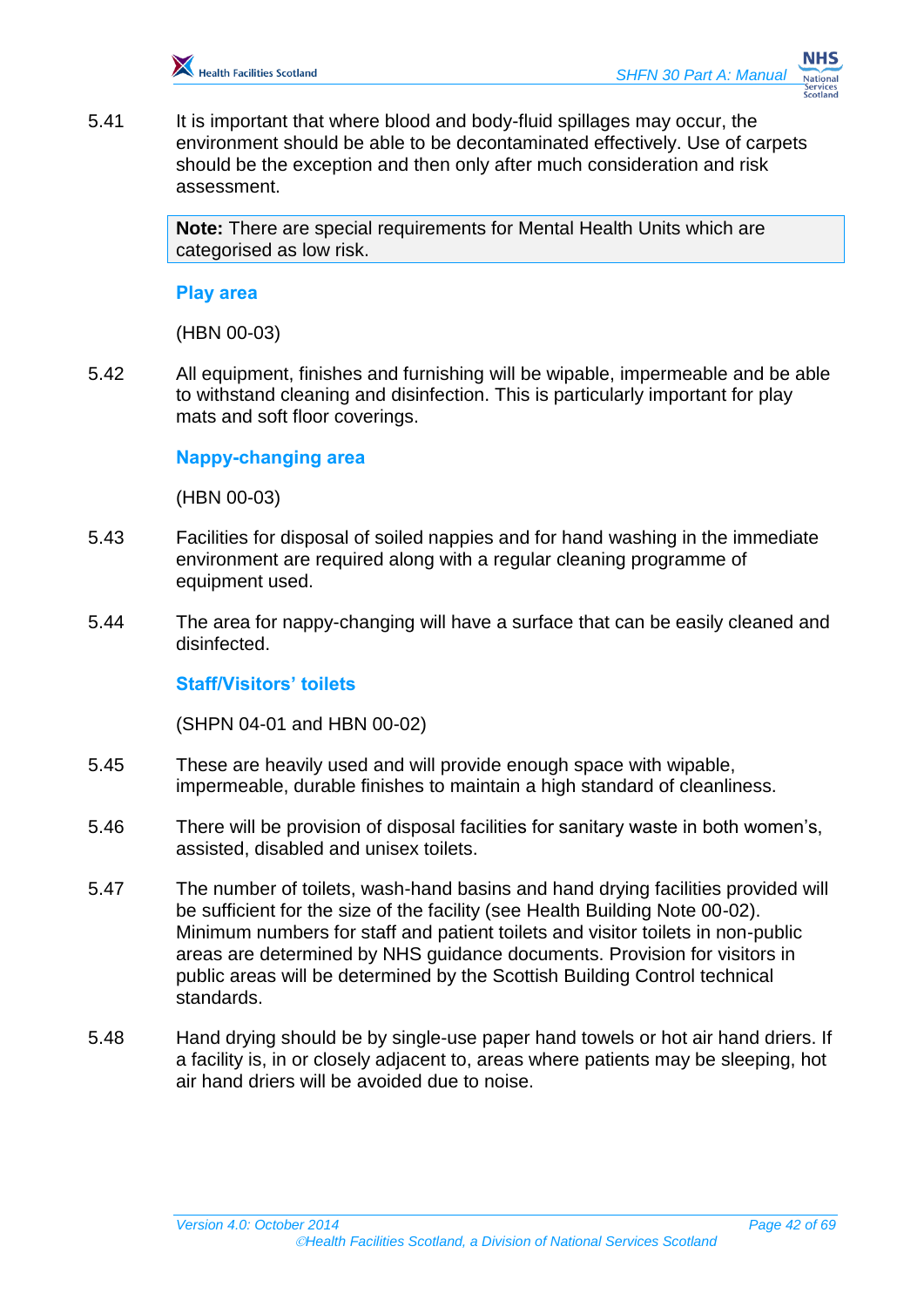#### **Equipment storage**

(SHPN 04-01, SHPN 36, and SHTM 63)

- 5.49 Storage areas need to be appropriate for the operational requirements of each clinical area.
- 5.50 The need for sufficient secure storage should not be underestimated. Many briefs start with sufficient storage, but this space is often lost to other areas during the design process. This can have implications for both clinical practice and infection prevention and control.
- 5.51 Storage away from areas of clinical activity is required for both small and bulky items of equipment to minimise clutter, enabling efficient environmental cleaning.
- 5.52 All healthcare premises need a storage area for large pieces of equipment such as beds, mattresses, hoists, wheelchairs and trolleys that are not currently in use. The use of equipment libraries can be an effective way of storing, maintaining and decontaminating large or electrical equipment.
- 5.53 Cleaning equipment, laundry and healthcare (including clinical) waste need to be stored in separate purpose-built areas to prevent cross-contamination.
- 5.54 Sufficient and appropriate storage will protect equipment from damage, contamination and dust, which may potentially carry microorganisms, but should also allow free access to floors and shelves for cleaning.

#### **Storage for patients' possessions**

(HBN 00-03)

- 5.55 Adequate space should be allocated for the storage of patients' possessions. Wardrobes and lockers used for storage of patients' possessions should be selected to be easily and efficiently cleaned. Louvre doors should not be fitted, as they are difficult to keep clean.
- 5.56 Consideration and risk assessment should inform choice of furniture, vandalism and ligature issues affecting all types of accommodation.

#### **Out-patient and day surgery changing facilities**

(HBN 00-03)

5.57 In areas such as out-patients, imaging and minor injuries units, it will be necessary to provide sufficient changing/storage facilities for patients if clothing has to be removed and kept safe. These should be included at the planning stage and should be able to be cleaned easily.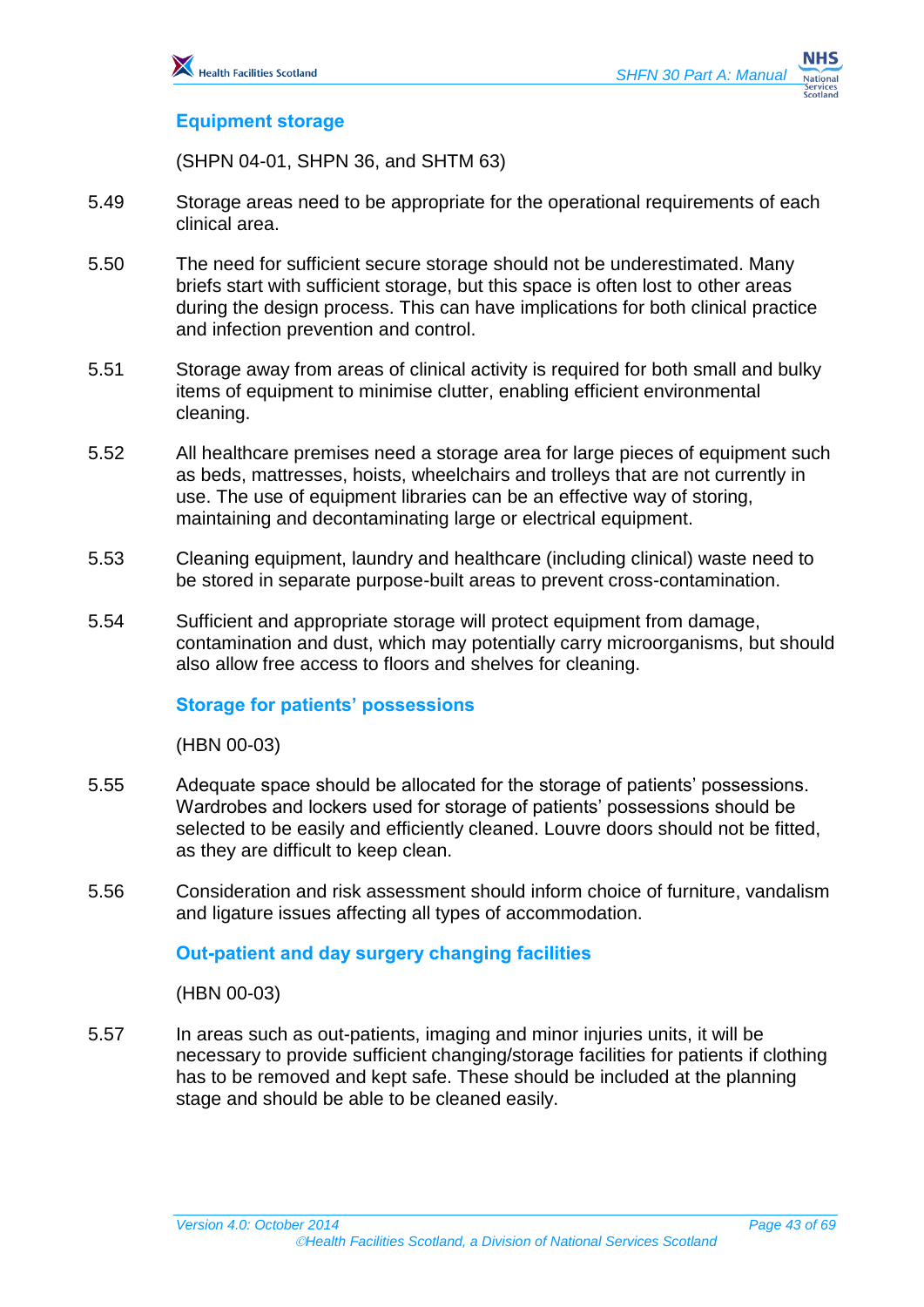## **Clinical staff changing**

(HBN 04-01 and HBN 00-02)

5.58 By providing staff changing facilities, sanitary facilities, showers and sufficient locker space for outdoor clothing staff will be able to change out of their uniform on-site. Wash-hand basins and shower facilities for staff should be made available and easily accessible in case of substantial blood or body fluid contamination. There needs to be sufficient storage for clean scrub suits and footwear. Facilities for disposal should also be available. Specialist departments will require local specialist staff changing (eg theatres and aseptic suites). Where these are not available, staff should change and contaminated uniforms bagged.

#### **Maintenance staff changing**

(HBN 04-01 and HBN 00-02)

- 5.59 Changing facilities should be provided for maintenance staff who undertake activities that could expose them to contamination. There should also be access to showers in case of significant contamination.
	- appropriately sized changing facilities should be provided for staff, to encourage them to change out of their uniform on-site;
	- wash-hand basins and sanitary facilities should be included in showers in the event of contamination by blood or body fluid.

#### **Linen cupboard**

- 5.60 Each ward should have an area for the storage of clean linen which, in new build accommodation, should be purpose-designed. The area used for the storage of clean linen should ensure that linen is not exposed to contaminants. The areas are required to have:
	- good ventilation;
	- adequate lighting;
	- impermeable flooring that is easy to clean and fitted with coving between the floor and the wall to avoid accumulation of dust and dirt in corners and crevices;
	- smooth, impermeable and easy to clean slatted shelving to ensure free flow of air.
- 5.61 If linen trolleys are used to store linen within the ward area, they should be managed so that:
	- they are kept clean and tidy and enclosed with an impervious covering to ensure that linen is not exposed to dust;
	- linen bags are not left open or lying on the floor with the potential for exposure to dust which may potentially carry micro-organisms;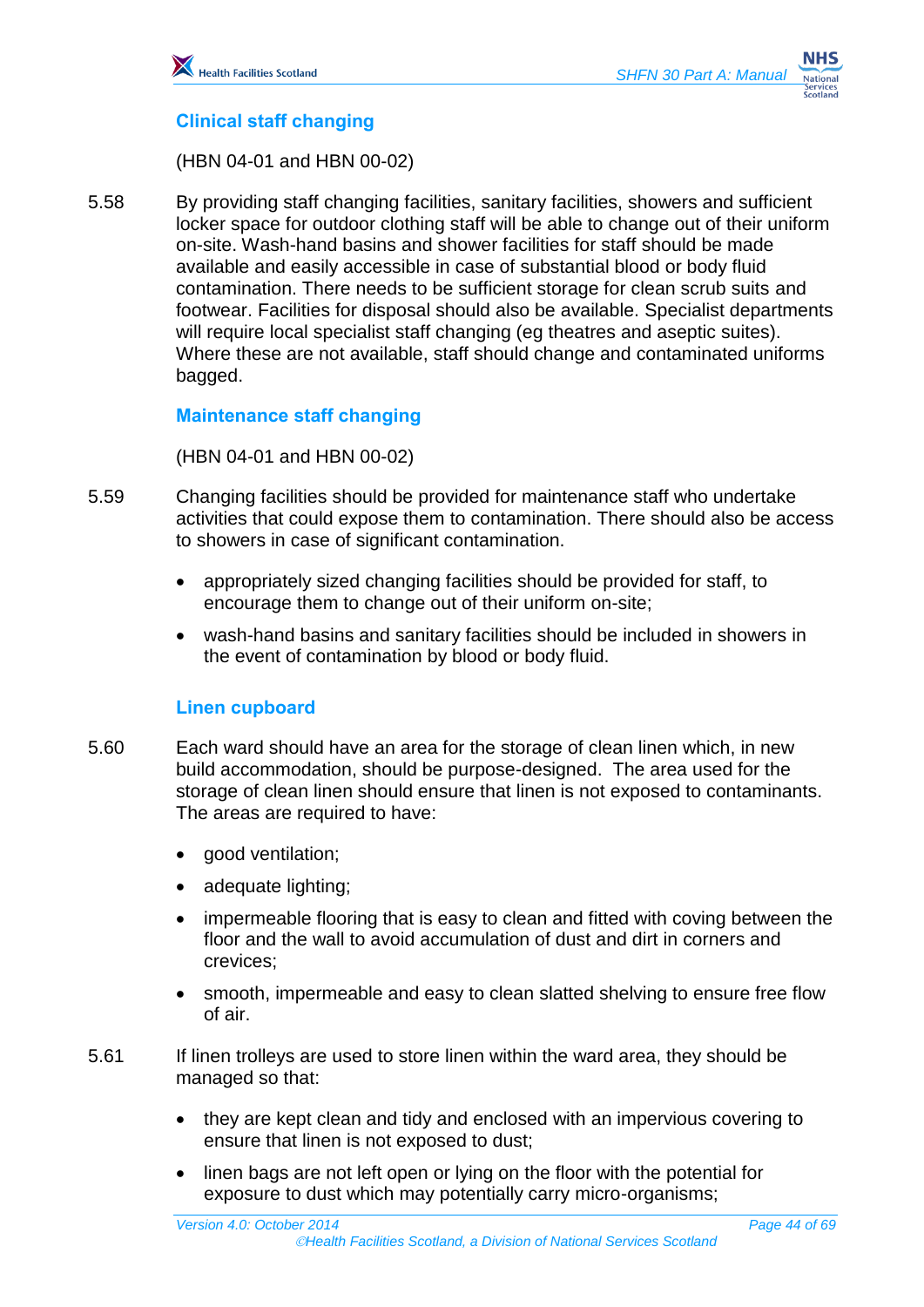appropriate procedures are in place to allow cleaning of linen trolleys.

#### **Used linen storage**

5.62 The following types of linen should be segregated at source before sending to the laundry;

- used linen;
- infectious linen;
- heat labile linen.

#### **Central or local NHS Laundry facilities**

**Note:** Prior to installation, it is important to ensure that validation, testing and recording of the laundry process (including thermal disinfection) can be undertaken, as this is vital for the effective decontamination of laundry in NHS settings. This is the responsibility of the maintenance manager or engineer.

5.63 The layout of laundry areas must be designed to ensure that effective cleaning can be undertaken. Finishes to walls, floors, work surfaces and equipment must be capable of withstanding regular cleaning and the impact of mechanical cleaning equipment. The area should be large enough to allow access for decontamination trolleys.

#### 5.64 Laundry facilities should provide:

- suitable space for laundry machinery;
- suitable storage for used linen and for separation of used and laundered linen;
- storage space which is designed to prevent odours from migrating from storage areas to adjacent areas;
- storage space designed to accommodate trolleys, etc., used in the transportation of linen;
- appropriate facilities to allow the segregation of used linen, heat labile linen and infectious linen, in appropriate containers which are clearly identifiable;
- suitable facilities to allow compliance with hand hygiene practices;
- a laundry policy to ensure infection risks are minimised;
- a ventilation system that will minimise the level of airborne contamination and dust to minimise the risk of cross infection.

If processing infectious linen suitable vent pipes should be routed to a safe area outwith the laundry and effluent from the drains must be sealed from the machine to the drainage area outwith the laundry.

5.65 Ward based machines (industrial or domestic):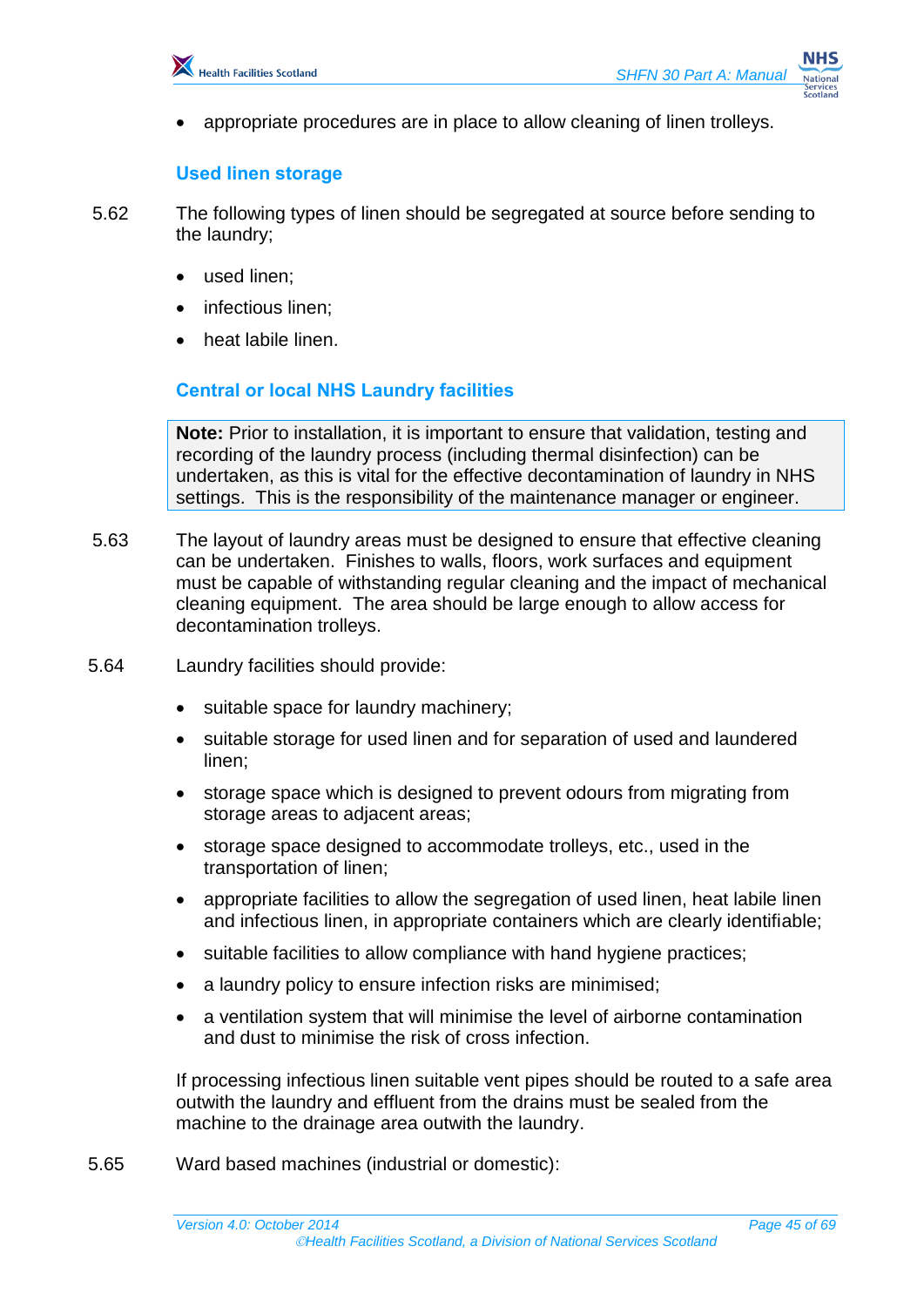

- ward based machines must not be used within the NHS for processing 'infectious linen' or 'contaminated uniforms';
- as it is costly and difficult to validate domestic washing machines, these should only be used in areas agreed by the IP&CT such as rehabilitation units for patients' own laundering or laundering of heat labile baby clothes. Validation and thermal disinfection processes is not required or suitable for domestic machines;
- it is preferable to install industrial type machines in ward areas as in the long term these are more cost effective due to durability, in addition some models have temperature recording facilities that can be used to ensure thermal disinfection is reached but this is not a requirement in this setting.
- 5.66 Tumble driers should be used to further support thermal disinfection where domestic washing machines are used.

#### **Catering/food hygiene**

(HBN 04-01)

- 5.67 There should be facilities for staff who prepare and serve food to wash their hands. Additionally;
	- in centralised kitchens, physical separation must be provided for storage, preparation and cooking areas including any equipment that is used which is effectively done by use of colour coding;
	- cooked and raw products must be physically separated at all times;
	- ward kitchens should have a separate staff wash-hand basin with non-touch taps, liquid soap and paper towels;
	- storage areas such as cupboards must be clean and intact;
	- the refrigerator should have a thermometer either built in or separate and this should record daily temperatures to ensure the fridge is 5°C or below.

#### **Waste management**

- 5.68 Guidance on the management of all wastes arising within healthcare facilities or wherever NHSScotland services are delivered is provided in Scottish Health Technical Note (SHTN) 3. SHTN 3 is published for use by NHS Boards' staff and its contractors and comprises the following parts:
	- Part A: Summary of requirements best practice overview;
	- Part B: Waste management policy template;
	- Part C: Compendium of regulatory requirements;
	- Part D: Exemplar waste procedures; and,
	- Part E: Waste prevention and re-use guide.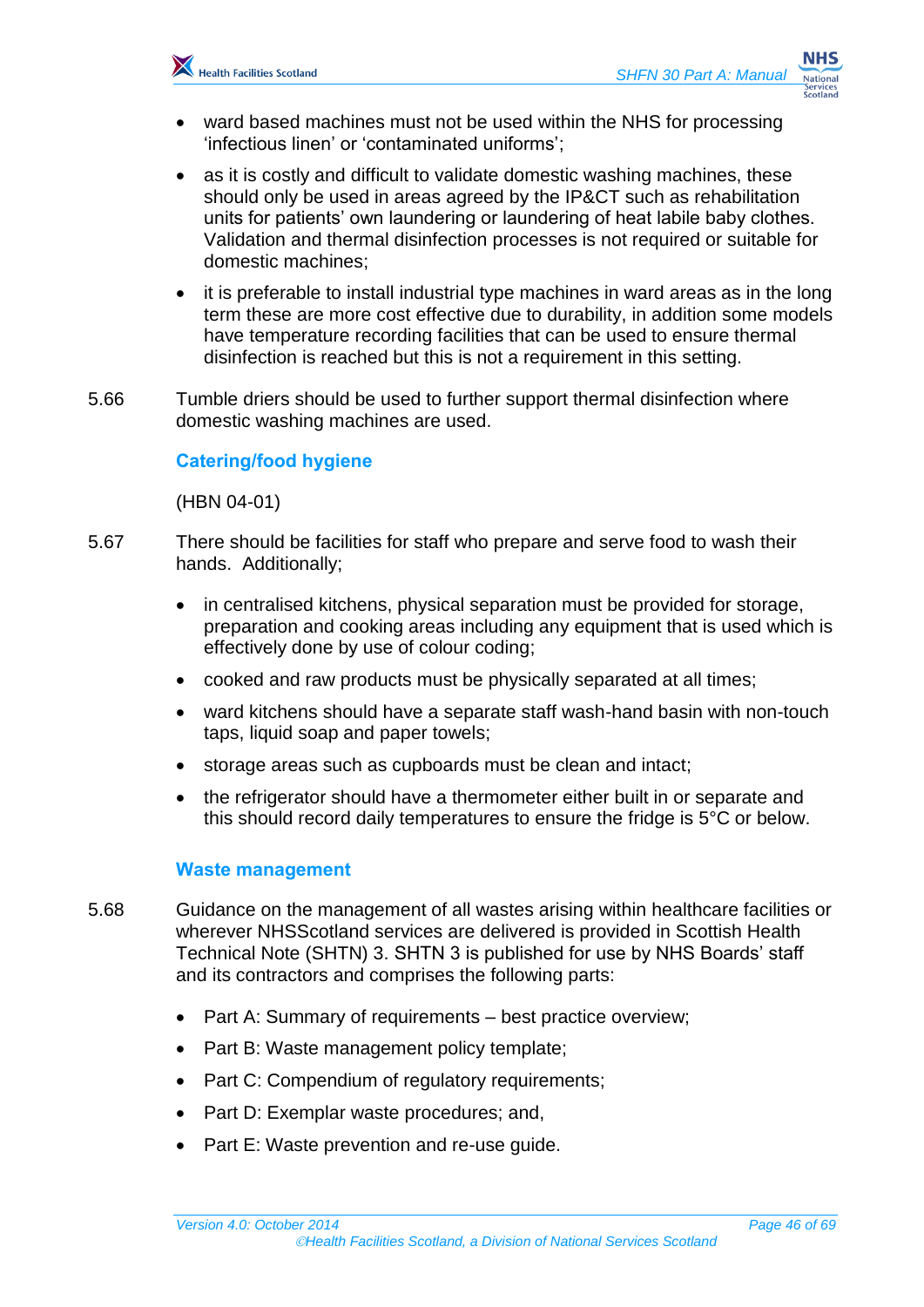5.69 Many of the regulatory requirements for NHS Boards' wastes are captured within 'Duty of Care' under the Environmental Protection Act 1990 (as amended).

#### **Responsibilities under 'duty of care'**

- 5.70 The 'Duty of Care' is described in Section 34 of the Environmental Protection Act 1990. The Act was recently amended in Scotland by the Waste (Scotland) Regulations 2012. Guidance on its use and interpretation can be found in the 'Duty of Care – A Code of Practice' published in October 2012.
- 5.71 The Code of Practice outlines the obligations of those involved in the waste management chain from waste producer to final disposal. It requires producers and others who are involved in the management of waste to prevent its escape and take all reasonable measures to ensure that the waste is dealt with appropriately from the point of production to the point of final disposal. In order to comply with this requirement NHS Boards should:
	- ensure that waste is segregated in a manner which allows for the recovery of materials;
	- ensure that a written description accompanies all waste movements, adequately describing the type and quantity of waste;
	- ensure that those who manage the waste and sites receiving the waste are authorised to do so; and,
	- maintain records of all waste movements.
- 5.72 One of the main responsibilities under duty-of-care, which has major implications for IPC and the built environment, is to ensure that waste is stored safely on-site. Essentially:
	- storage areas at ward and unit level should be secure and not publicly accessible;
	- storage areas should be sufficient in size to allow packaged waste to be segregated and to avoid waste of different classifications being stored together in the same area;
	- SHTN 3 provides further detail on waste segregation, receptacles and storage.

#### **Waste segregation and storage**

- 5.73 Any new capital developments should have enough space for waste receptacles to be located close to the point of waste production.
- 5.74 Healthcare wastes such as potentially infectious waste and pharmaceutical waste should be segregated into colour-coded receptacles in accordance with SHTN 3. Healthcare waste receptacles should not be accessible to the public.
- 5.75 Receptacles for recyclates should be easily accessible and clearly marked using the best practice colour coding specified in SHTN 3. Receptacles for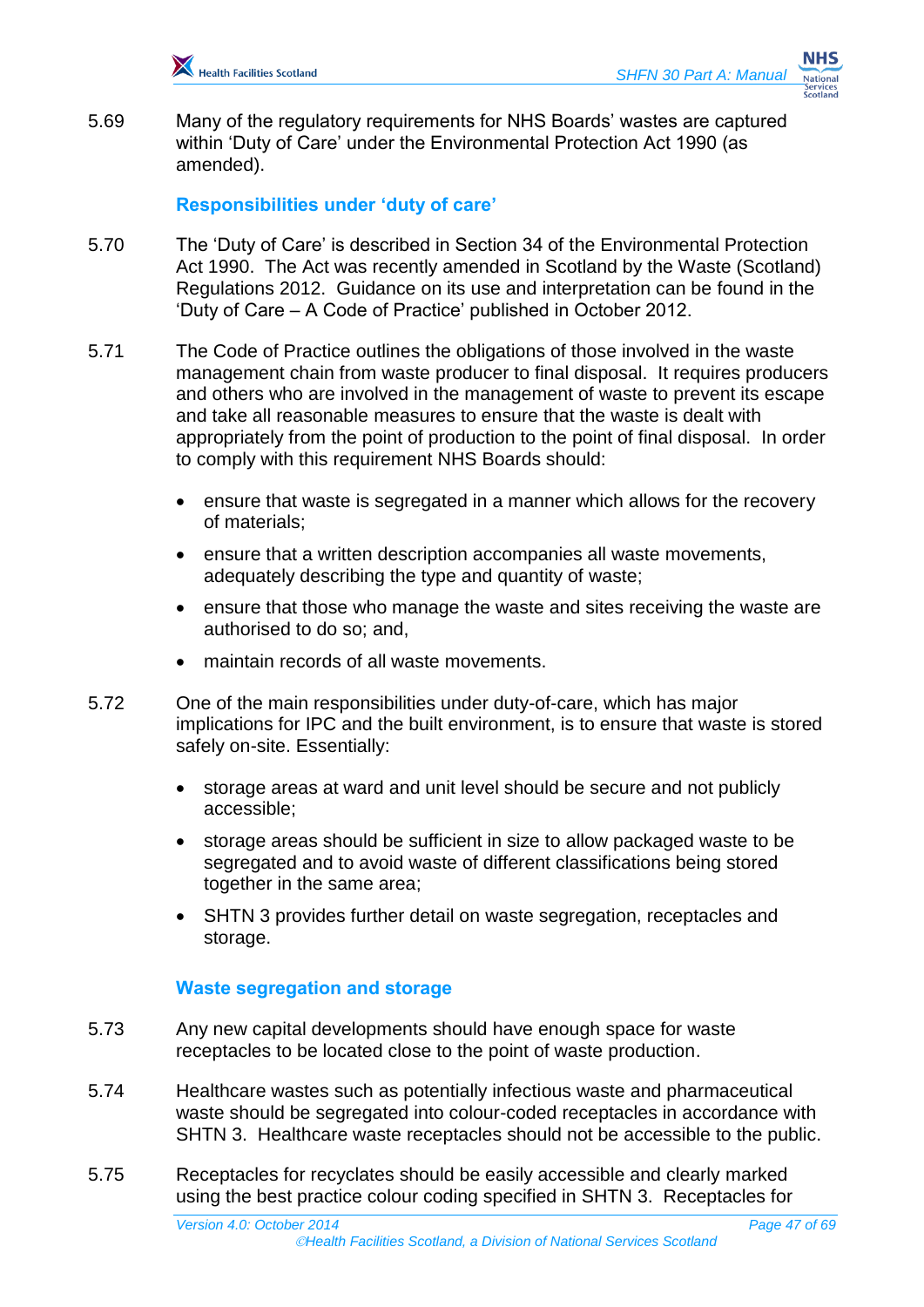recyclates should be available in all locations where domestic waste is produced.

- 5.76 Residual waste is the name given to domestic waste once recyclates have been segregated at source. This waste should be placed into clear (preferable) or black bags. Receptacles for this waste stream should be clearly labelled.
- 5.77 Dedicated secure storage areas for waste are best located at entrances to wards or departments, preferably with access from both ward and hospital corridor to facilitate collection by authorised personnel only.
- 5.78 Storage for used linen should be in a clearly designated area separate from waste. This should minimise any risks of used linen being accidentally taken for disposal or waste being taken to the laundry.
- 5.79 Dedicated waste storage areas should be able to be cleaned easily and efficiently. The holding area should be of sufficient size to hold wheeled-bins and waste sacks ensuring that healthcare waste is clearly segregated from other wastes to avoid contamination.
- 5.80 A designated, secure area is also necessary to hold receptacles from the whole site (central waste yard) from which waste can be collected for off-site treatment and recycling. Guidance on the design and facilities required in waste storage areas is available in SHTN 3.

**Note:** Similar consideration will be required to route, contain and retain waste arising from construction activities in order to prevent debris and dust permeating clinical areas.

#### **Waste receptacles**

- 5.81 Comprehensive guidance on the size and colours of waste receptacles is available in SHTN 3. Waste receptacles should be of suitable size to meet waste arisings taking collection arrangements into consideration. Receptacles should be easy to clean, hands-free (i.e. foot operated) and comply with the requirements of SHTM 83: 'Firecode'.
- 5.82 Lids of waste receptacles that are used for healthcare waste need to be capable of being cleaned and disinfected. Avoid attaching temporary labels that would inhibit effective cleaning.

**Healthcare waste (including healthcare waste generated in primary care and community settings)**

5.83 In healthcare facilities such as care homes and primary care settings, all waste should be contained appropriately and kept secure at all times.

**Note:** There are special requirements for MHUs and Custodial accommodation.

5.84 The system and frequency of collection of waste service needs to be taken into account when planning facilities. Areas for temporary storage e.g. holding bays and/or intermediate rigid receptacles such as wheeled bins may be required.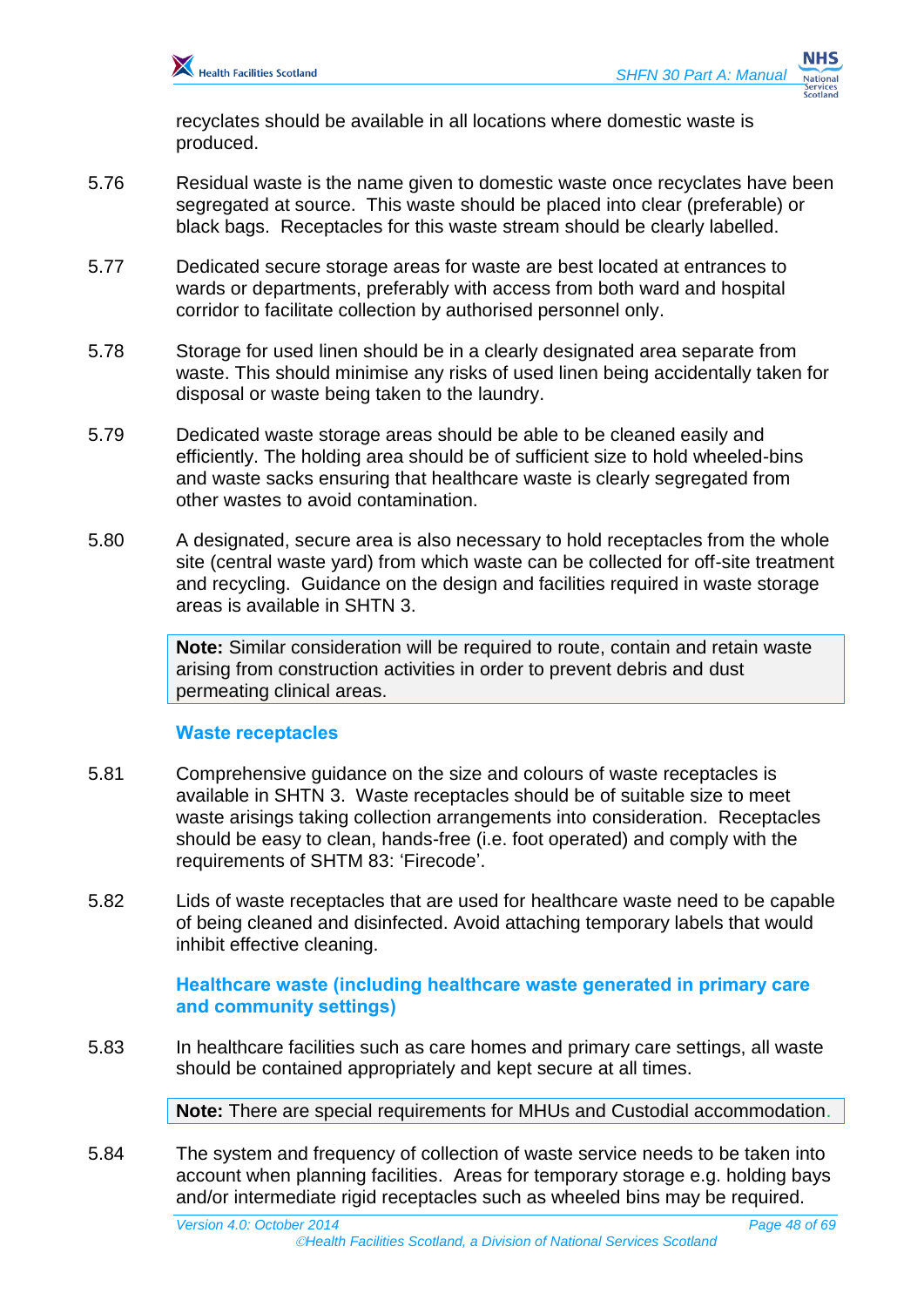Temporary storage facilities should be washable, secure and animal-proof. Only rigid lockable receptacles should be stored in external areas.

5.85 There should be a strict routine for removing waste to ensure it does not remain uncollected for extended periods.

#### **Storage capacity**

5.86 Storage areas need to be fit for purpose and a suitable size to allow different waste types to be stored safely and separately. Collection frequencies including contingency requirements (in the event of a failure in waste collection) should be taken into consideration when specifying the size of storage areas. The design of the facility should also take account of accessibility and space needed for vehicles collecting the waste.

#### **Waste segregation**

5.87 The storage area should be sufficient for different waste streams to be segregated pending collection in line with local policy. This will normally (at minimum) require that domestic wastes, including source segregated recyclates is to be kept separate from healthcare wastes (such as orange bags) taking into consideration appropriate treatment and disposal routes. See SHTN 3 for further details.

> **Note:** The Waste (Scotland) Regulations 2012 have effectively banned the use of food waste disposal units (macerators) and food waste digesters involving the discharge of 'treated food' into the public sewer network.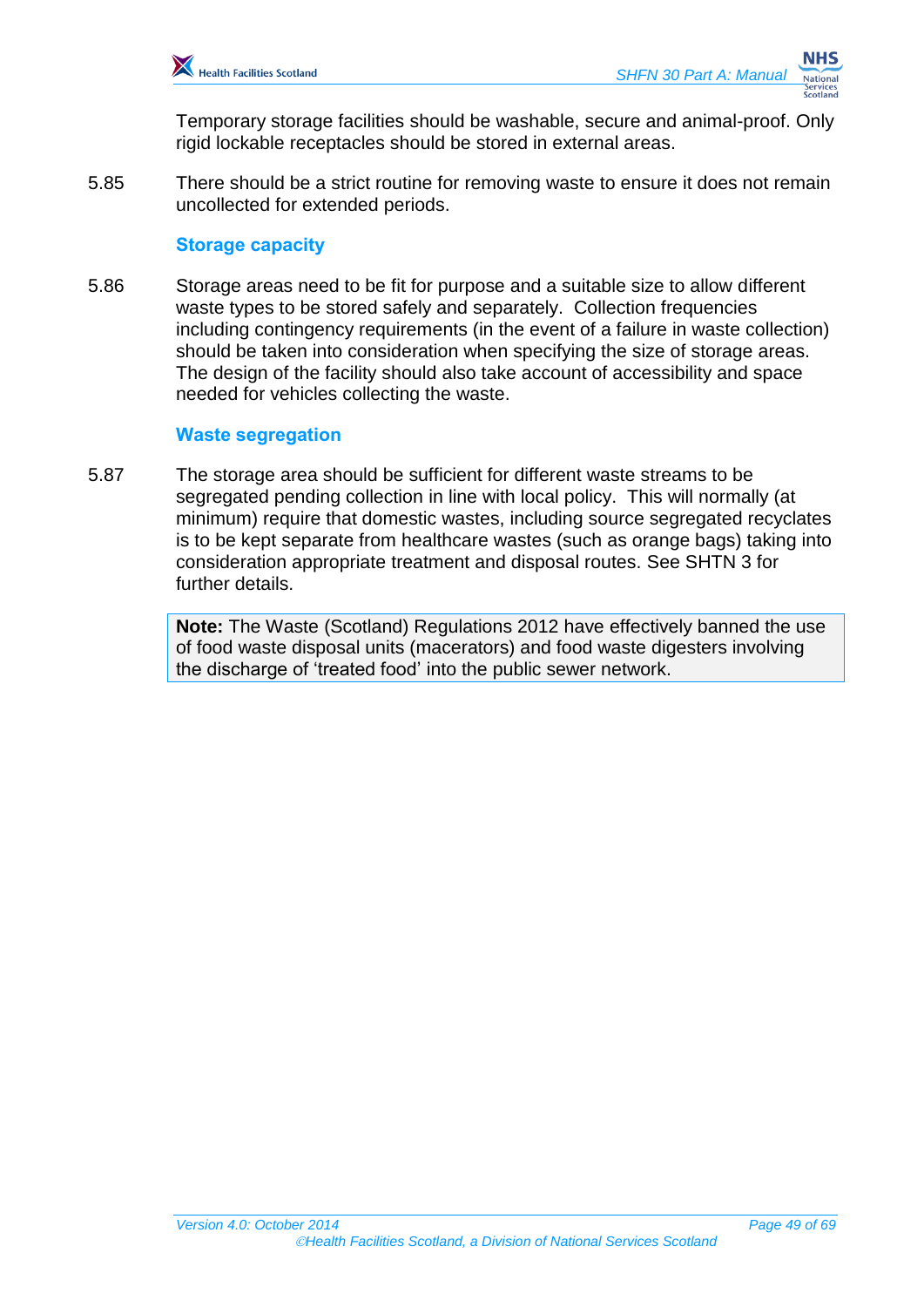# <span id="page-49-0"></span>**6. Engineering services**

**Note:** This section discusses various aspects of engineering services and the Infection Prevention and Control implications of each.

## <span id="page-49-1"></span>**Heat emitters and temperature control**

#### **General**

6.1 The selection of heat emitters will not only have a spatial impact but also on infection prevention and control.

#### **Wall-mounted radiators**

- 6.2 Options to ensure safety are as follows:
	- low surface temperature heat emitters should be used;
	- where existing conventional radiators are being retained, guards/covers should be fitted. Ease of covers removal to facilitate cleaning is essential. (paragraphs 6.3 and 6.4 also refer);
	- temperature controls should fail to a safe position.
- 6.3 Of these options, covered heat emitters have raised the most prevention and control of infection concern. Heat emitter covers allow dust to build up beneath and inside the heat emitter grille. This dust has been found to contain potentially pathogenic organisms, and when heat emitters are switched on during the winter months, dust and bacteria are dispersed by heat convection to the ward area.
- 6.4 Where heat emitter covers are used, regular planned maintenance and cleaning should be undertaken to prevent the problems described.
- 6.5 When installing wall-mounted heat emitters, it is necessary to provide adequate space underneath the emitter to allow easy access for cleaning machinery to be used. Gaps and dust traps should be minimised.

**Note:** Ceiling-mounted radiant panels are intrinsically safe as hot surfaces are out of reach while also eliminating dust-traps.

#### **Pipe-work siting and access**

- 6.6 Where pipe-work is surface mounted it should be contained in a smoothsurfaced box that is easy to clean.
- 6.7 Penetrations where pipes and cables pass through walls above false ceilings should be sealed.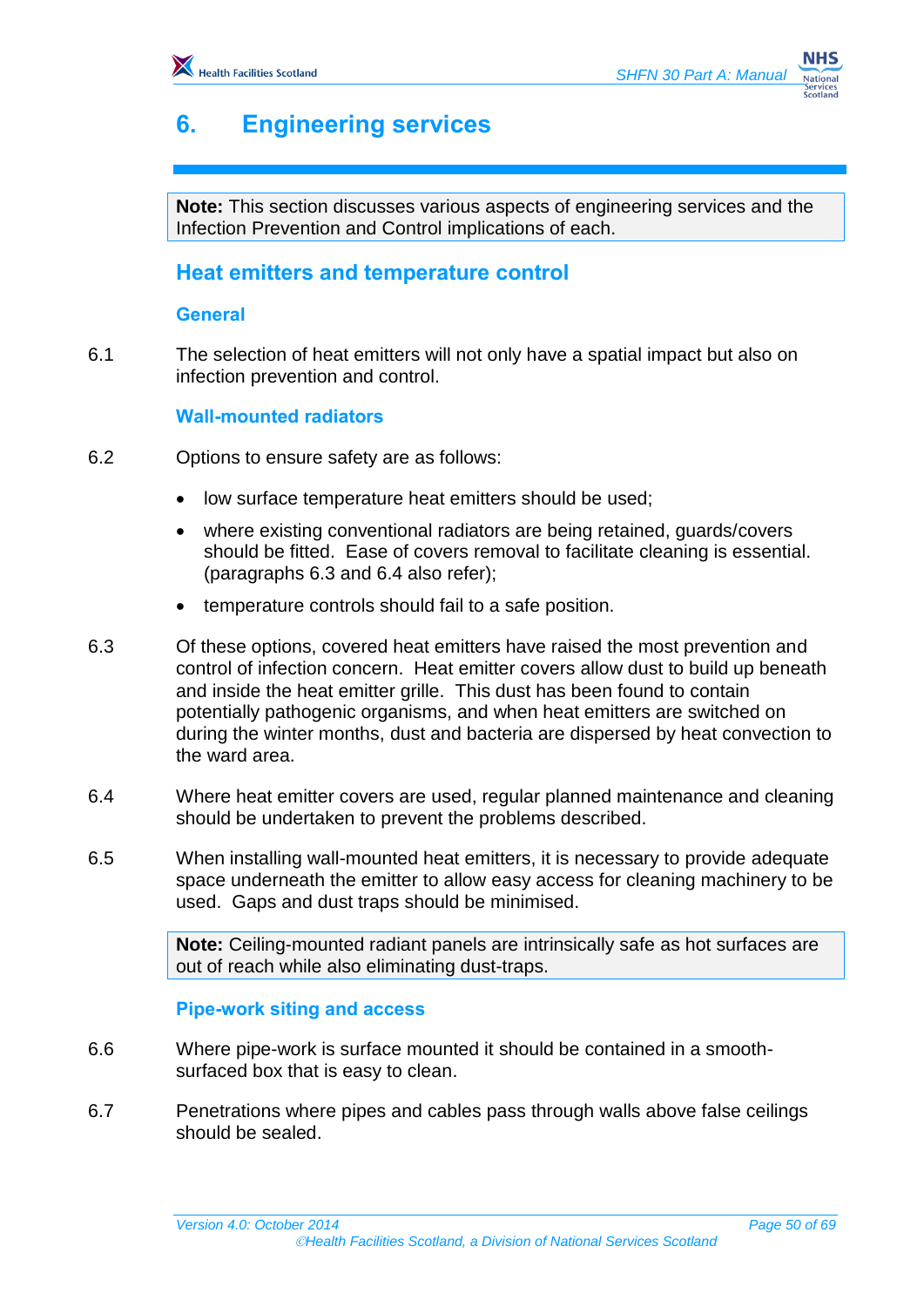#### **Heating, general ventilation and lighting grilles**

6.8 Heating, ventilation and lighting grilles need to be accessed easily for inclusion in cleaning programmes by cleaning and estates staff.

## <span id="page-50-0"></span>**Ventilation**

#### **Ventilation ductwork**

6.9 Ventilation ductwork should be installed in such a way that it can be accessed. (This is important for extract ductwork as this has the most significant accumulations of lint and dust requiring removal, particularly if heat reclamation systems are used).

#### **Specialised ventilation**

- 6.10 The same basic principle applies for all clinical areas whereby positive pressurisation is maintained by providing supply ventilation in cleanest areas cascading to dirty areas where negative pressure will be achieved. This will inhibit the spread of contamination.
- 6.11 In healthcare premises, certain activities will necessitate the provision of ventilation equipment with additional special features in order to achieve and maintain specific conditions. For infection prevention in specialist areas such as operating theatres, ventilation should ensure contaminated air does not enter designated clean areas by ensuring that air flows from the cleanest to sequentially less clean areas. This direction of air flow prevents contaminated air passing in the opposite direction.

**Note:** See Scottish Health Technical Memorandum 03-01 Parts A and B for comprehensive guidance on the design, installation and operational management of ventilation systems in healthcare premises.

- 6.12 The following will usually have specialised ventilation requirements for infection prevention in:
	- operating department;
	- source isolation;
	- bronchoscopy and sputum induction rooms, where a risk assessment has indicated a tuberculosis risk;
	- protective isolation accommodation for highly immuno-compromised patients;
	- cardiac catheter, interventional radiology units;
	- microbiology containment laboratories;
	- mortuaries.

**Note:** For information on ventilation for Isolation Rooms refer to [Paragraphs 5.8](#page-36-0) - [5.12.](#page-37-0)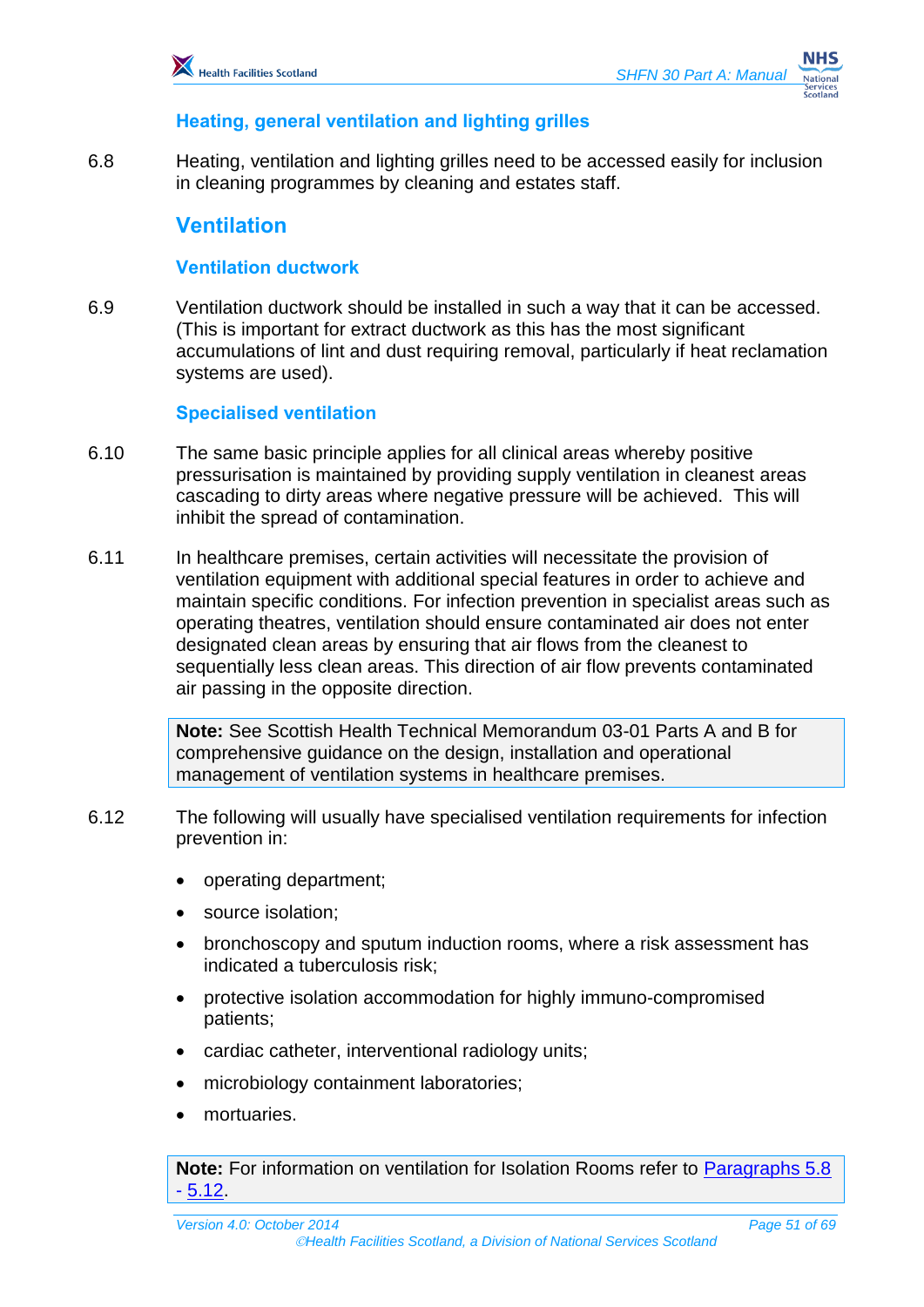#### **Split and cassette air-cooling units**

6.13 Only units that are readily amenable to regular cleaning in a working hospital unit should be used. If installed they should be cleaned as part of a regular planned maintenance scheme. Particular consideration should be paid to the accessibility of the condensate drip tray for cleaning and to the disruption to normal use of the accommodation while maintenance is being undertaken. A preferred solution would be not to install these units in critical patient areas.

#### **Chilled beam units**

6.14 These comprise heat-exchange beams in a ceiling through which is passed water to cool or heat air that passes across them. They should be installed so that they can operate without generating condensate. They must be accessible for regular cleaning and maintenance.

#### <span id="page-51-0"></span>**Hot and cold water systems**

**Note:** Reference should be made to Scottish Health Technical Memorandum 04-01: Parts A and B for comprehensive guidance on the design, installation and operational management of water systems in healthcare premises.

- 6.15 The Water Quality (Scotland) 2010 Regulations contain provisions to ensure that the drinking water supply within buildings to which the public has access remains wholesome and is not adversely affected by the local distribution system.
- 6.16 Immuno-compromised patients are at particular risk from cryptosporidium. Very low numbers of cryptosporidium cysts can occasionally occur in mains potable water.

#### **Storage and distribution of water**

- 6.17 Many organisms capable of causing disease, particularly in highly susceptible hospital patients, such as *Pseudomonas* and *Legionella*, have been isolated from hospital water systems. Preventive measures include:
	- routine inspection of water storage tanks with cleaning as required;
	- identifying and removing dead-legs and blind ends;
	- keeping cold water systems cold and hot water systems hot; and
	- ensuring rapid turnover in water storage.
- 6.18 Temperature control is the preferred strategy for reducing the risk from *Legionella* spp. in water systems. This will require temperature monitoring on a regular basis. The recommended test frequencies are given in Scottish Health Technical Memorandum 04-01, Part B. It is good practice to ensure that hot and cold water pipe-work is insulated and separated. Cold water pipes should also be segregated from other heat sources and preferably not in the same serviceways to avoid unwanted heat transfer to the cold water supply.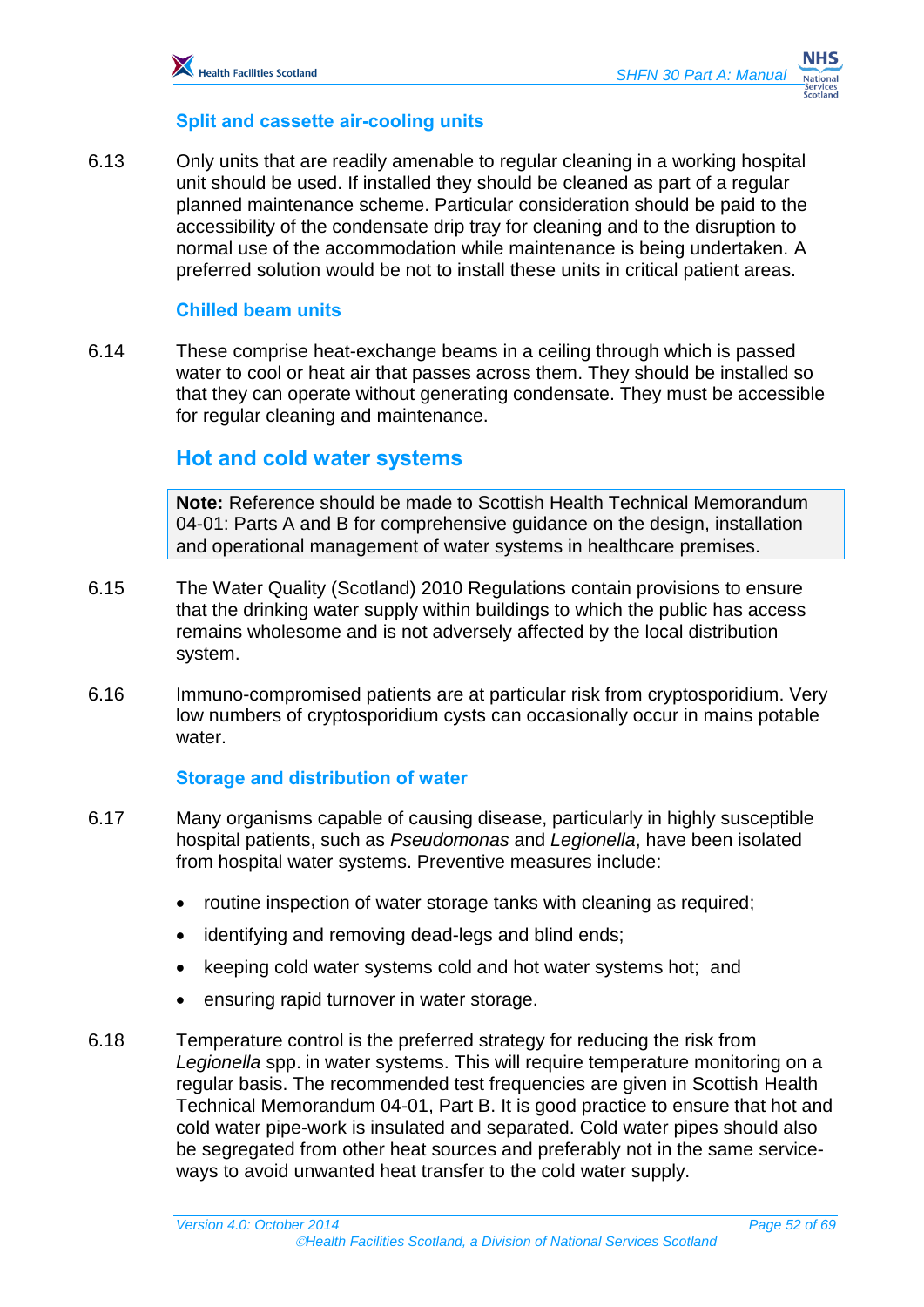

- 6.19 Chemical and other water treatments that have been shown to be capable of controlling *Legionella* spp. to some extent may also be considered. They will only work in systems that are amenable to their use, for example those that do not have dead-legs and blind ends.
- 6.20 Scottish Health Technical Memorandum 04-01, Part B 'Operational policy' provides guidance on the monitoring and maintenance of water systems (including water storage).

#### **Sanitary facilities**

- 6.21 WCs, urinals, bathrooms and showers should be designed to be easily cleaned and maintained. Wash-hand basins should be provided adjacent to WCs and urinals.
- 6.22 Showers are generally more practical than baths in the clinical situation and are easier to keep clean. Any fixture within a shower such as a seat should be easily cleanable, without small gaps and dust traps.
- 6.23 To minimise the possibility of bacterial colonisation of shower heads, they should be regularly cleaned and de-scaled.
- 6.24 Bidets may present infection risks, depending on design and patient group. The appliance should be rimless with an over-rim water supply. They are most frequently specified in maternity units. Therefore, if used, they should conform to the specifications given in SHTM 64: 'Sanitary assemblies' and HBN 00-02: 'Sanitary spaces'. Baths and birthing pools in Maternity units should be easy to clean and not of a ™Jacuzzi type.

**Note:** SHTM 64 'Sanitary Assemblies' and HBN 00-02 'Sanitary spaces' contain guidance to assist the design team in the selection, specification and application of sanitary assemblies in healthcare buildings. They also give guidance on the appropriate cleaning and maintenance regimes.

#### **Wet rooms**

6.25 These require high quality water-resistant cladding on walls to prevent mould.

#### **Water fittings**

- 6.26 Water fittings (washers, etc.) should not support microbiological growth. All fittings should satisfy the requirements of the Water Supply (Water Fittings) Regulations 1999.
- 6.27 Flexible hoses used in water supply systems should be identified and riskassessed for the possibility of contamination with harmful microorganisms. Where flexible hoses must be used (for example, on essential equipment such as hi-low baths), they must be lined with a suitable alternative to ethylene propylene diene monomer (EPDM), and be Water Regulations Advisory Scheme (WRAS)-approved. Care should be taken to avoid kinking or distorting them during installation (see Health Facilities Scotland Safety Action Notice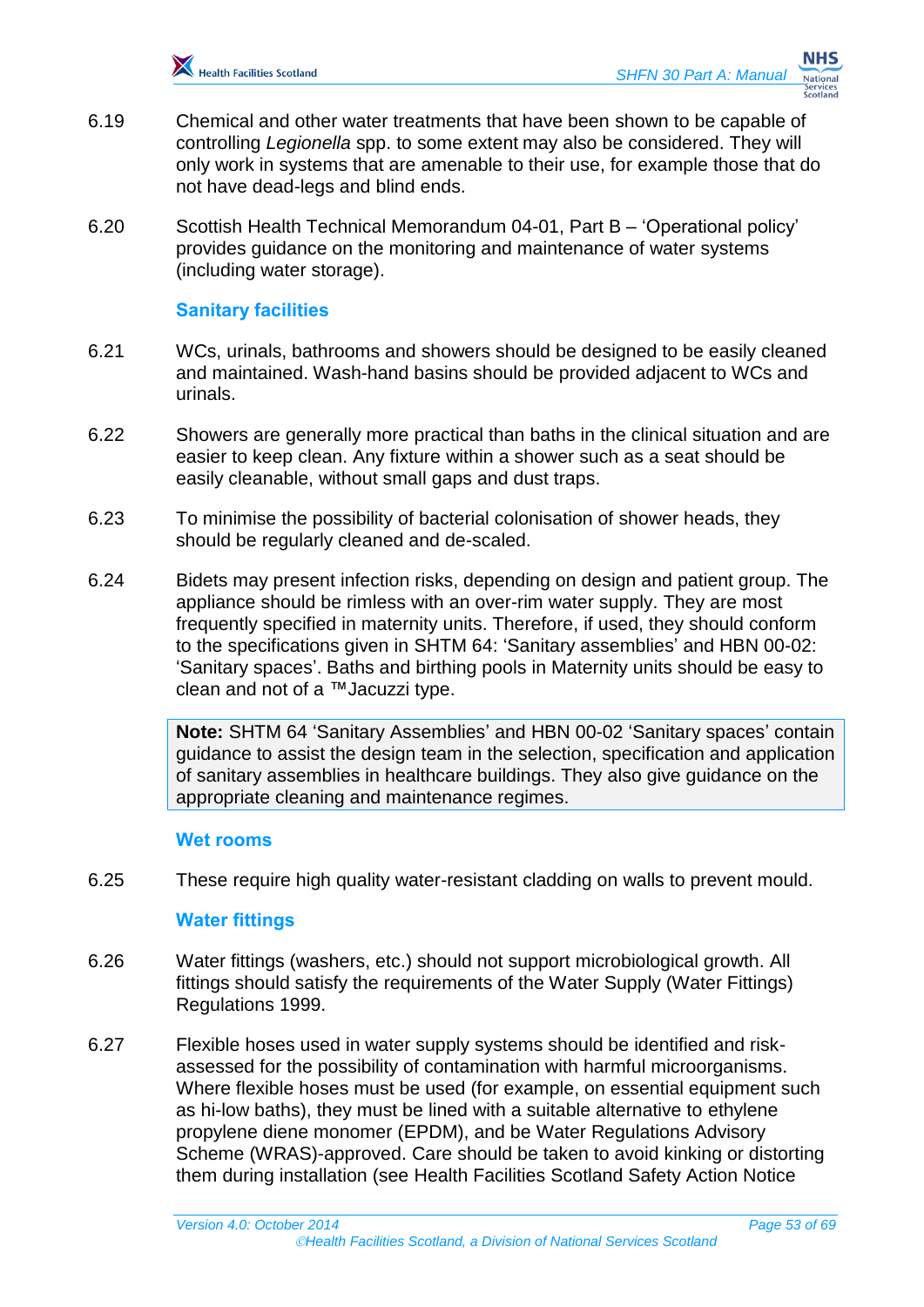SAN (SC) 09/03 Flexible water supply hoses risks of harmful micro-organisms and paragraph 11.35 of SHTM 04-01 Part A).

**Ice for patient consumption**

- 6.28 Where suitable for use, ice machines should be of a type that dispenses ice by a non-touch nozzle.
- 6.29 Ice should be made directly from water that is of drinking quality. Ice for the immuno-compromised should be made by putting sterile water into single-use ice-making bags, then into a conventional freezer.

Further guidance can be found in the Safety Action Notice (SAN) 06/46

## <span id="page-53-0"></span>**Electrical services**

#### **Lighting**

**Note:** Efficient lighting in all areas of wards or departments enables cleaning staff to undertake cleaning more effectively. The Chartered Institution of Building Services Engineers' LG2 – 'Healthcare and hospital lighting' gives guidance on lighting levels in healthcare facilities. SHTM 06-01 also refers.

#### **Luminaires**

6.30 Luminaires should be selected and installed to eliminate or minimise ledges/gaps/dust traps and, as far as is practicable, be accessible and easily cleanable.

#### **Bedhead services**

- 6.31 Bedhead services should be smooth, accessible and easy to wipe clean. Ledges, gaps and dust traps should be eliminated or minimised.
- 6.32 Sufficient dedicated 13-amp socket outlets should be provided in corridors and in individual rooms to enable cleaning appliances with 9m long leads to operate over the whole department.
- 6.33 Where possible, socket outlets should be provided flush-mounted or in trunking systems to enable easy cleaning and prevent the build up of dust.

#### **Patient entertainment systems**

- 6.34 Radio and TV headsets should be capable of being cleaned or disinfected between patient uses or be single use, whichever is the most economical method to adopt.
- 6.35 Risk mitigation measures should be considered, including the implications of power interruption when all electrical fittings are either non-touch of sensor operated.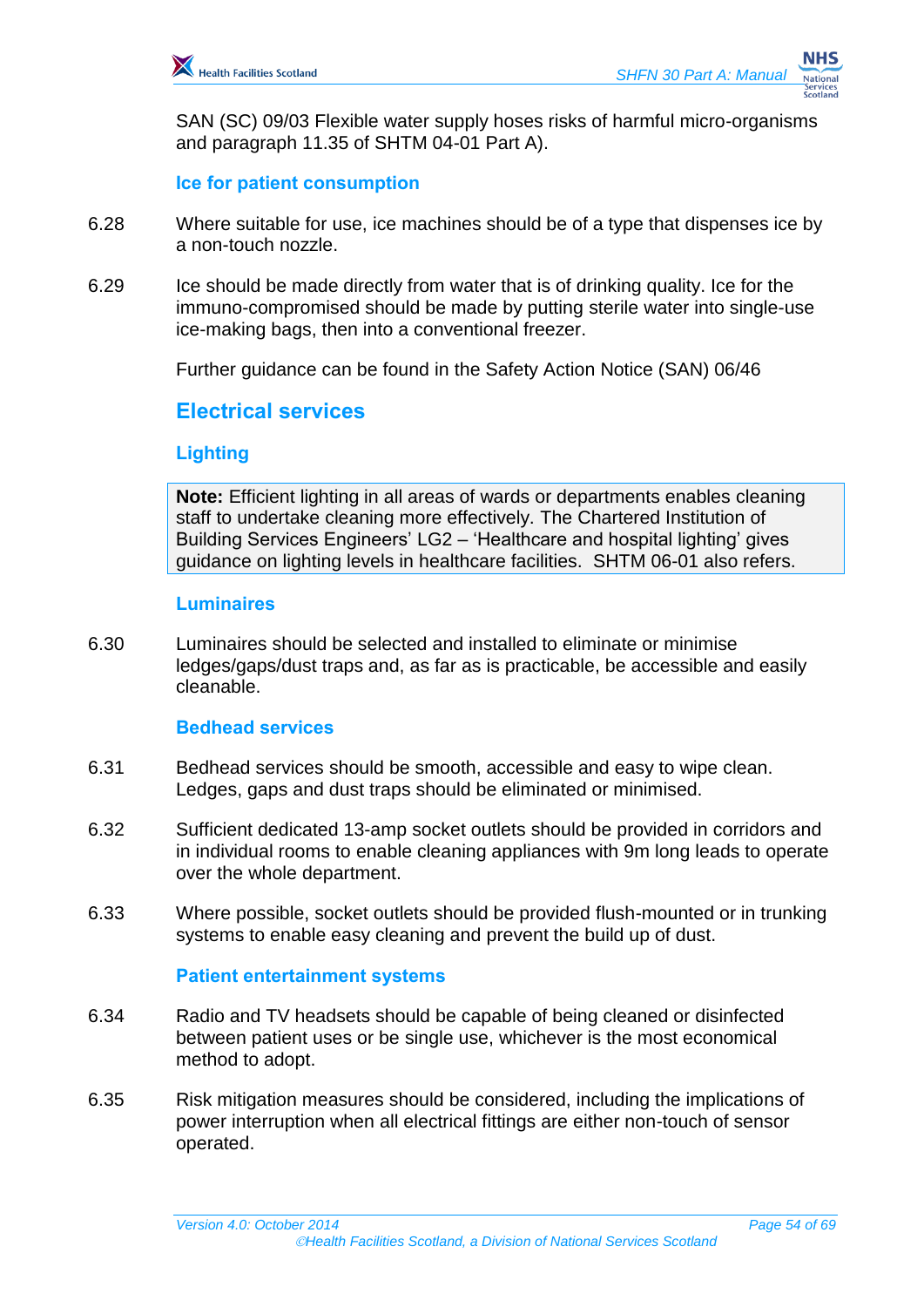## <span id="page-54-0"></span>**Wastewater and sanitation**

6.36 Wastewater is generated from a huge number of tasks carried out in healthcare buildings, which range from domestic cleaning, hand-washing, specialist laundries, surgical operations and areas such as renal dialysis units. Most of this wastewater contains pathogenic microorganisms and must be disposed of via a safely contained internal drainage system into the external waste water sewerage system.

#### **Internal drainage system**

- 6.37 An internal drainage system should use the minimum amount of pipe work, retain water and be airtight at joints and connectors. It should be sufficiently ventilated to retain the integrity of water seals.
- 6.38 The design should comply with the relevant British Standards and Codes of Practice, including BS EN 12056, Scottish Building Standards Technical Handbook and recommendations for spatial and access requirements for public health engineering services are contained in The Chartered Institution of Building Services Engineers' Guide G, 2014.
- 6.39 Provision for inspection, rodding and maintenance should be located to minimise disruption or possible contamination, eg access points should not be sited in clean clinical areas.

#### **Bedpan washer-disinfectors/macerators**

- 6.40 Where reusable bedpans are used, ward areas require adequate and suitable bedpan washer-disinfectors that comply with BS EN ISO standards 15883-Parts 1-3: 2009, IEC 610010-2-040: 2005 and SHTM 2030 Part 1, 2 and 3.
- 6.41 Where fitted, bedpan washer-disinfectors should be installed according to the Scottish Water Bylaws 2004 Part 2 (4) and using fittings listed on the Water Supply Regulations Advisory Scheme (WRAS) directory.
- 6.42 When considering installation of bedpan macerators, it should be established that both internal drains and the external sewerage system can cope with the model proposed.
- 6.43 Where recommended by the manufacturer reusable supports should be decontaminated in the washer disinfector. Further advice should also be obtained from the Infection Prevention and Control team.

## <span id="page-54-1"></span>**Medical gases and vacuum systems**

6.44 Scottish Health Technical Memorandum 02-01 gives guidance regarding piped medical gases and vacuum systems and includes recommendations on: emergency procedures; power failure; access for cleaning contaminated vacuum systems; training and communication; maintenance and infection risk.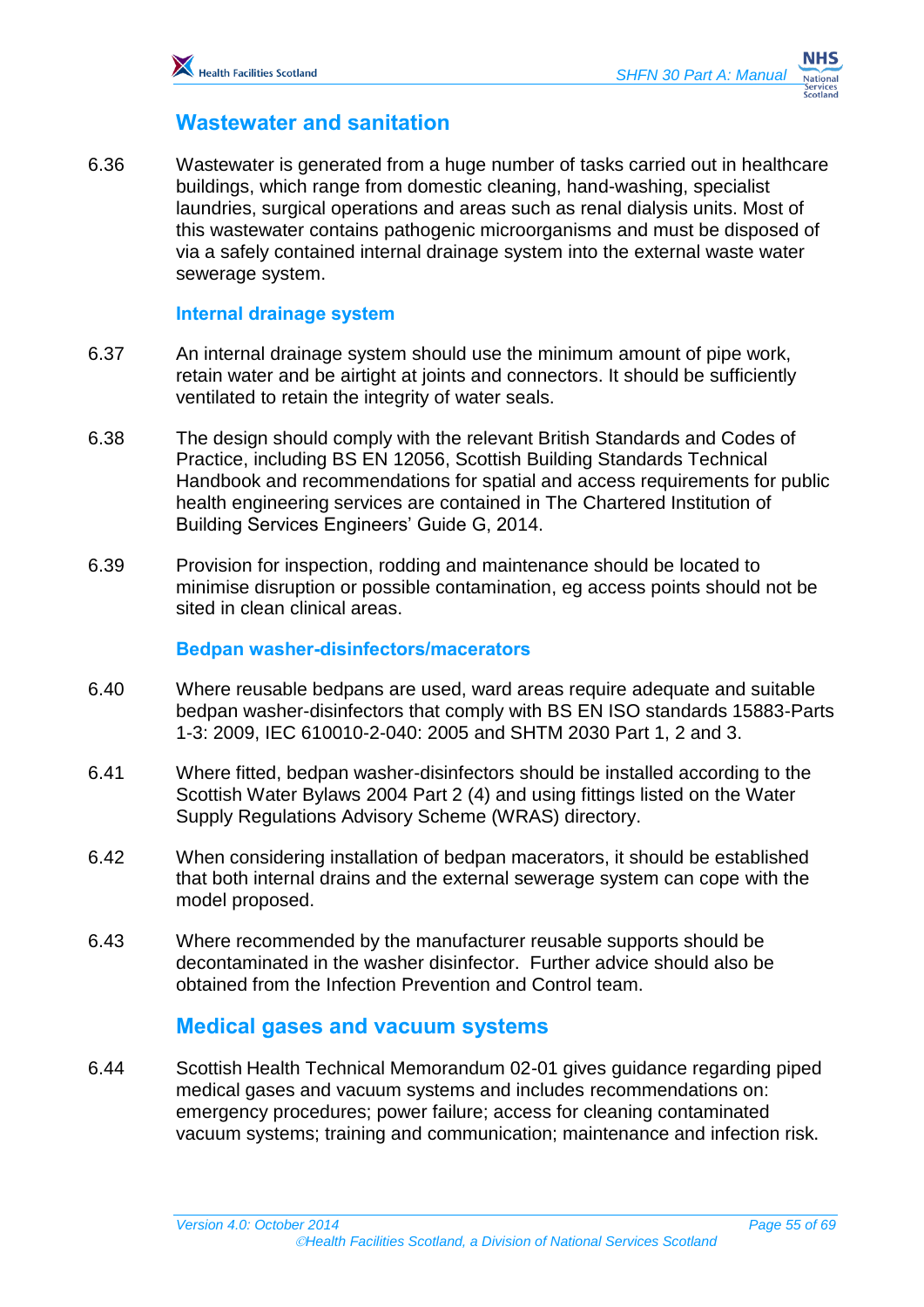

## <span id="page-55-0"></span>**Pneumatic air tube transport systems**

- 6.45 Guidance for the design and management of pneumatic transport systems can be found in Scottish Health Technical Memorandum 08-04.
- 6.46 The pneumatic piping system should be designed to permit cleaning and disinfection of the tubing.

## <span id="page-55-1"></span>**Computer equipment**

6.47 Prior to purchasing computers or hand held devices which are to be used in clinical areas it is important that these must be able to withstand cleaning and disinfection compatible with the device. As with other equipment this should be monitored for signs of damage.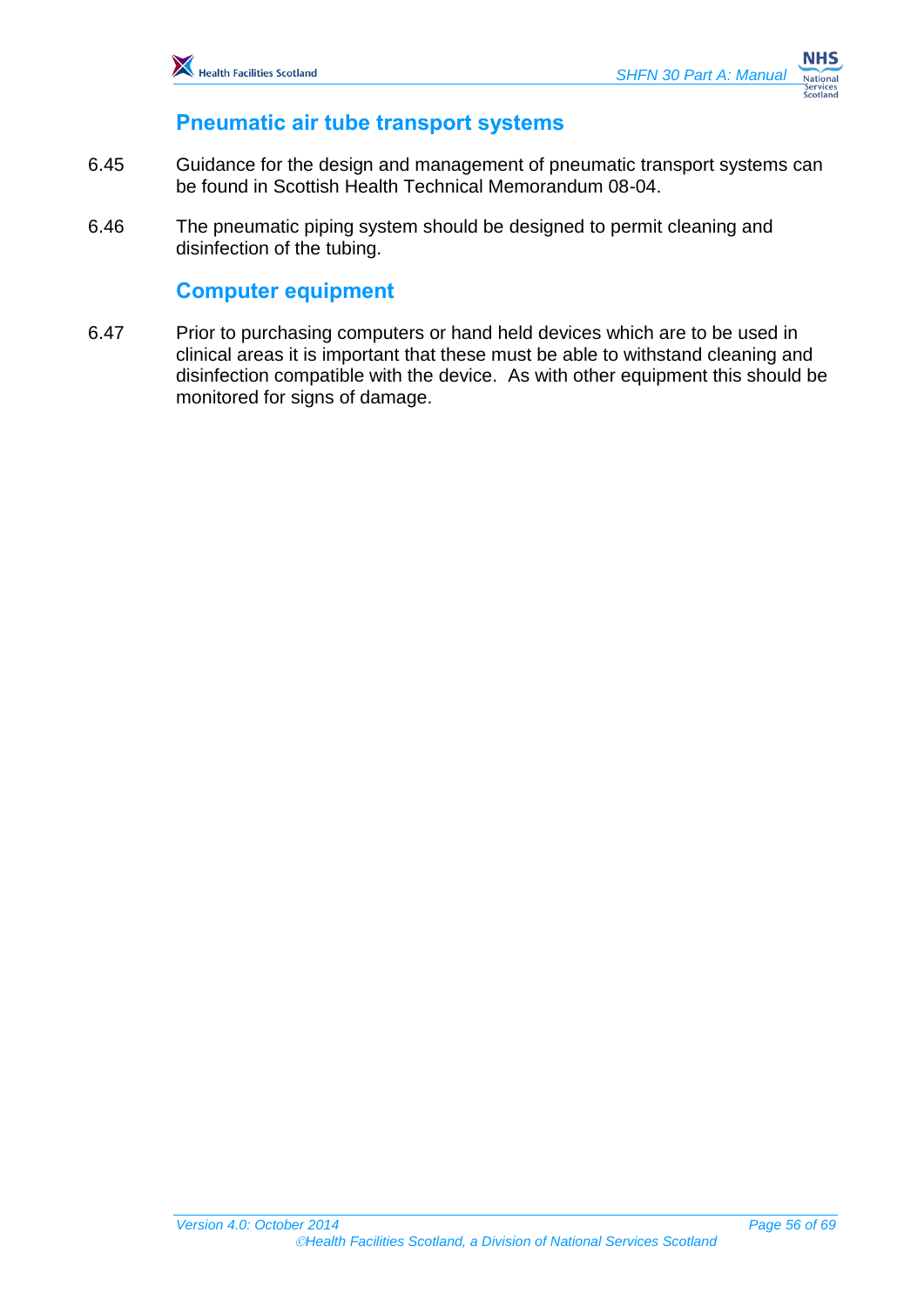

# <span id="page-56-0"></span>**7. Importance of maintenance**

7.1 Good design and equipment selection will ensure future maintenance is easy and cost effective. A planned maintenance system should be set up to start at the same time as handover or occupancy. A record of Planned Preventive Maintenance needs to be kept. Regular reviews of the building fabric should be undertaken as accidental damage to smooth surfaces makes effective decontamination difficult to achieve. The use of soft, difficult to decontaminate fabrics must be, as far as possible, avoided.

## <span id="page-56-1"></span>**Access for maintenance**

7.2 There should be adequate space to allow maintenance work to be carried out. Measures such as locating isolating or regulating valves or ventilation ductwork dampers and access panels outwith clinical or patient occupied areas (e.g. corridors) will reduce the need for unwanted intrusion by estates staff.

Reference should be made to SHTM 03-01 and SHTM 04-01.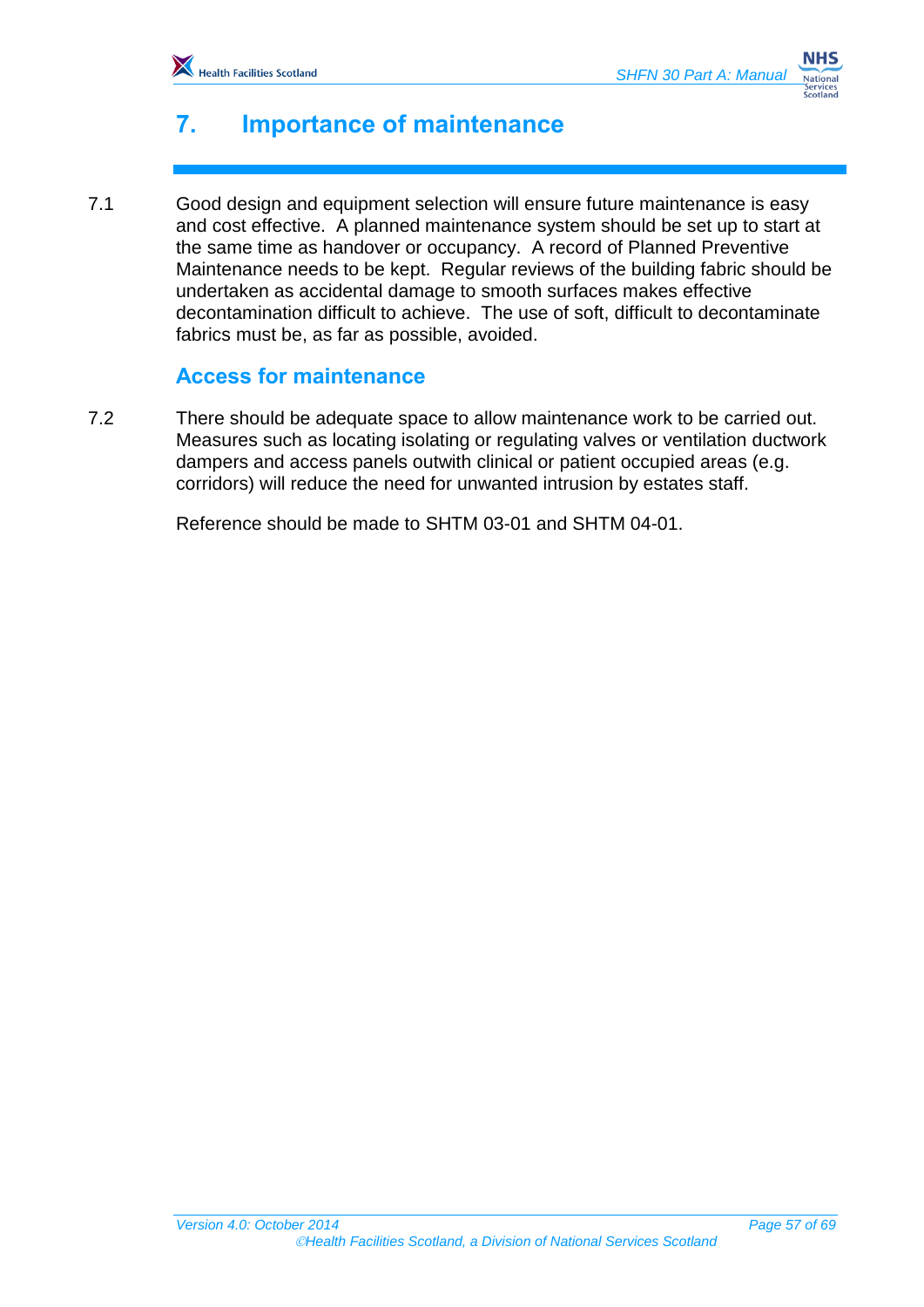# <span id="page-57-0"></span>**8. Demolition**

8.1 Work of this type will require a building warrant and a Decommissioning Team should be established. The Decommissioning Team usually needs to include a CDM Co-ordinator and consideration should be given to the likely spread of dust/dirt which the works will cause. Issues such as limitation of airborne fungal contamination need to be considered. (The role of CDM coordinator is currently under review by the Health & Safety Executive).

## <span id="page-57-1"></span>**Decontamination of buildings and equipment**

8.2 Reference should be made to records containing asbestos survey data before commencement of any activities. Buildings should be thoroughly cleaned after all furniture etc has been removed. Airborne decontamination methods should be considered to minimise the risk prior to demolition. Equipment should be decontaminated prior to reuse elsewhere or final disposal. The Decommissioning Team will have to risk assess health and safety issues with the advice of the CDM Co-ordinator and NHS Board's Health & Safety department.

## <span id="page-57-2"></span>**Effect upon adjacent healthcare premises**

8.3 There are health and safety issues which the Decommissioning Team will have to risk assess and consider with the advice of the CDM Co-ordinator. Additional cleaning may be required due to the additional dust likely to be caused. Ventilation filters in areas likely to be subject to a high airborne dust load should be checked and changed if necessary, prior to demolition works starting. An overloaded filter can collapse and cause contamination. Filters should also be checked and changed if necessary once work is complete.

## <span id="page-57-3"></span>**Planning for demolition works**

- 8.4 Prevailing wind direction and the distance of the demolition works from occupied areas are key considerations when planning demolition works.
- 8.5 The demolition Project Plan should contain details of measures to be taken to minimise contamination of other areas. The person responsible for each control measure should also be named.
- 8.6 On completion of the work, the success or otherwise of the control outcomes should be formally assessed and the lessons learned disseminated widely, including outwith the organisation, for the benefit of colleagues involved in similar projects.
- 8.7 There have been instances where hospital sites with dangerous materials such as healthcare waste and asbestos have disposed of these within the hospital site. Decontamination of the site intending to be disposed of is the responsibility of the owner, eg healthcare body. Contaminated land may need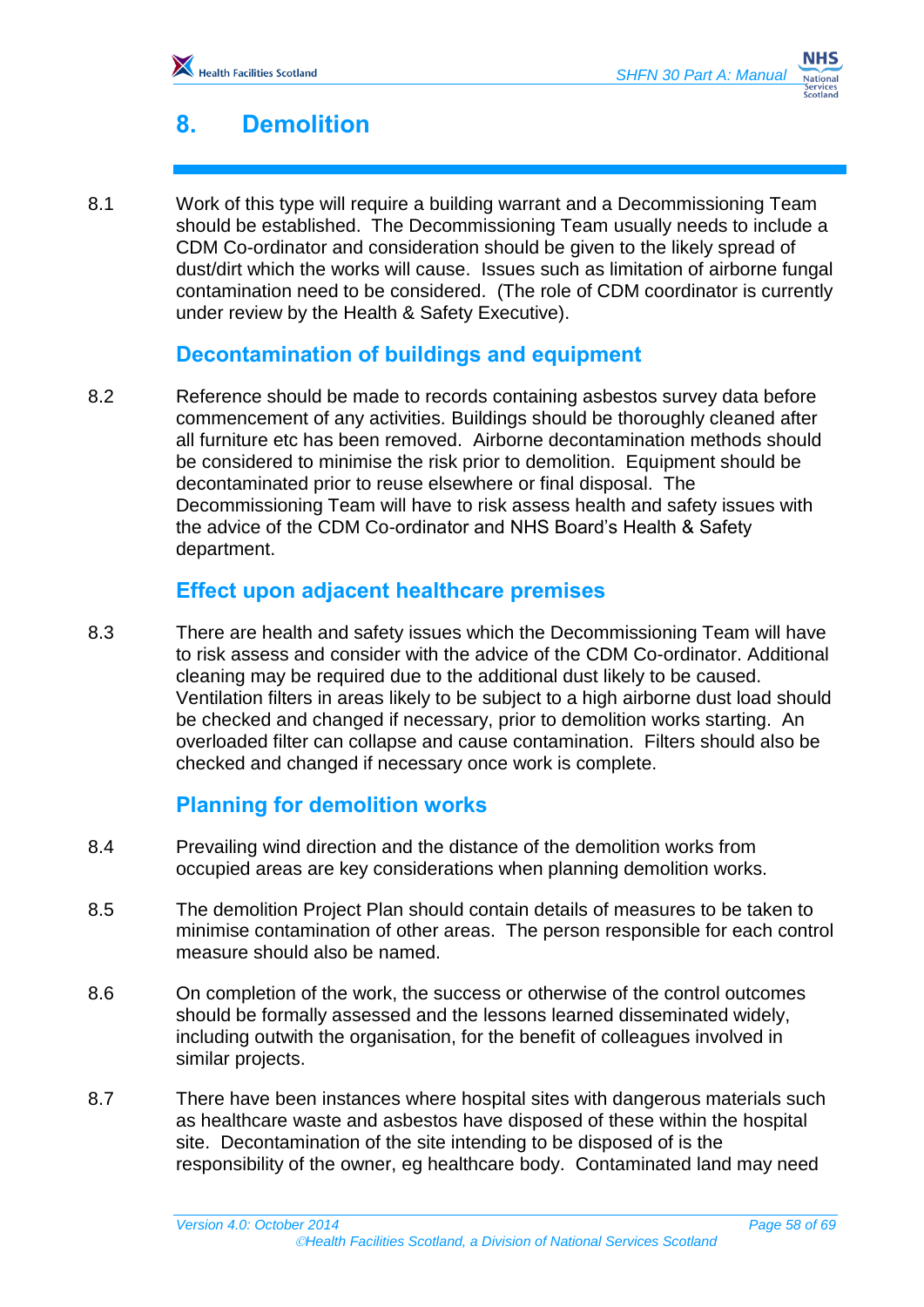

to be disposed of as special waste and can be extremely expensive as the soil removed must also be classified as special waste.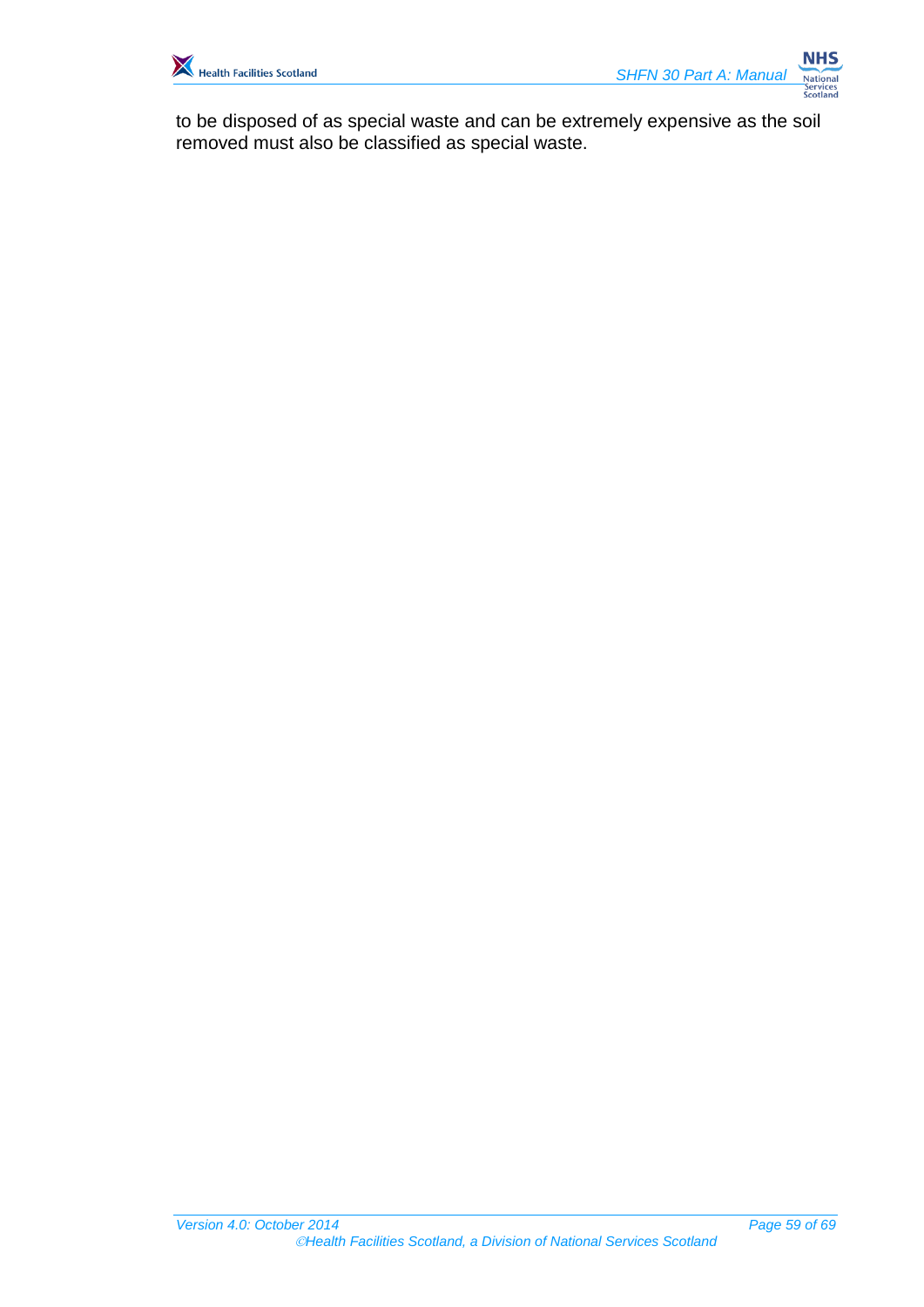# <span id="page-59-0"></span>**Appendix 1: Equipment groups**

Equipment supplied for new building schemes can be one of four categories:

**Group 1** items are specified at the design stage and are supplied and fixed under the terms of the building/engineering contract and funded within the works cost. These are generally fixtures and fittings or plant/equipment which are permanently wired/installed, e.g.

- sanitary fittings;
- specialised equipment items best suited to central purchasing arrangements;
- cupboards, worktops, shelving;
- excluded from this Group will be large medical equipment/fixtures and items subject to late selection or procurement by the NHS Board e.g. CT Scanners, Linear Accelerators, Autoclaves.

**Group 2** Items are installed under the terms of building/engineering contracts, but are supplied or purchased by the NHS Board under a separate equipment budget. They may have implications in respect of space or building services e.g.

- paper towel dispensers;
- soap/scrub dispensers;
- washer/disinfectors;
- washing machines.

**Group 3** Items are purchased directly by the Client and may have implications in respect of space, construction or engineering services e.g.

- small refrigerators;
- loose furniture;
- monitors;
- trolleys.

**Group 4** Items may have storage implications but otherwise have no impact on space or engineering services e.g.

- small medical devices;
- computers, laptops;
- small loose equipment.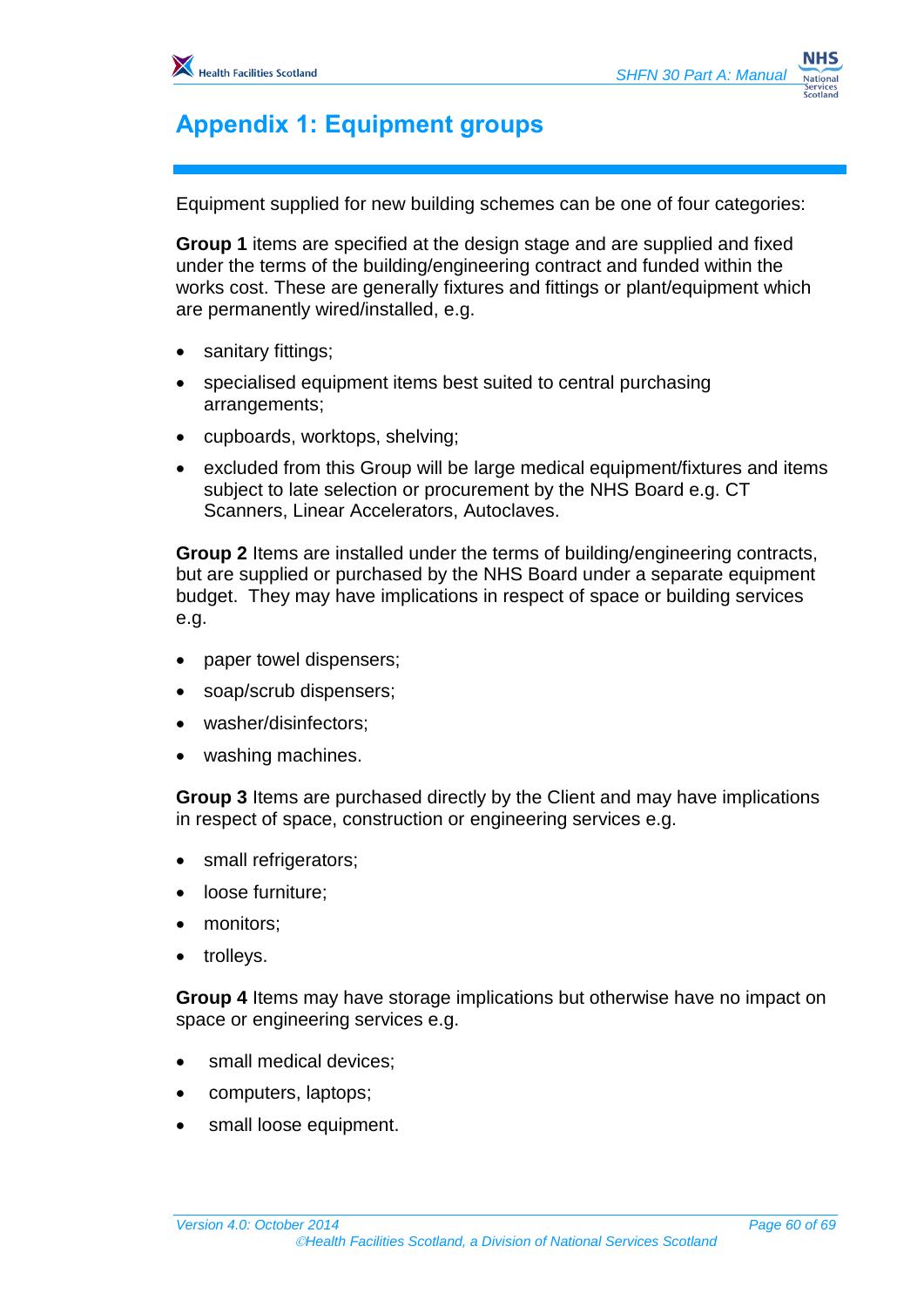

# <span id="page-60-0"></span>**Appendix 2: Glossary**

(Applicable to all parts of this Guidance)

**Airborne (aerosol) transmission**: The spread of infection from one person to another by airborne particles (aerosols) containing infectious agents.

**Airborne particles (aerosols)**: Very small particles that may contain infectious agents. They can remain in the air for long periods of time and can be carried over long distances by air currents. Airborne particles can be released when a person coughs or sneezes, and during aerosol generating procedures (AGPs).

*Aspergillosis***:** A fungal infection caused by *Aspergillus* spp., commonly found in soil, decaying vegetable matter, damp cellars, building materials and ventilation systems. The most common mode of transmission is by the airborne route, for example dispersal of contaminated aerosol. In fact, airborne *aspergillosis* is a risk to patients with highly compromised immunity.

**Cleaning:** The process of physically removing contamination including soil, dust, large numbers of micro-organisms and the organic matter that protects them.

**Cohorting:** Placing a group of two or more patients (a cohort) with the same confirmed infection in the same room or area.

**Cohort Nursing:** Use of a dedicated team of healthcare staff to care for a cohort of patients, and who do not care for any other patients.

**Contact transmission:** The spread of infectious agents from one person to another by contact. This can be either direct contact, or indirect contact (via a contaminated object/fomite).

**Contamination:** The presence of an infectious agent on a body surface; also on or in clothes, bedding, toys, surgical instruments or dressings, or other inanimate articles or substances including water and food.

**Cross-infection:** The transmission of infection from one person to another.

**Dead-legs:** In a water supply and distribution system, pipes that are capped off or rarely used, or regions of pipework which are not scavenged by flow.

**Disinfection:** The reduction of the number of micro-organisms to a safe or relatively safe, level but not usually the destruction of spores.

**Healthcare associated infections (HAI):** Infections that occur as a result of medical care, or treatment, in any healthcare setting.

**Heat labile:** That which is likely to be damaged or destroyed by the normal heat disinfection process.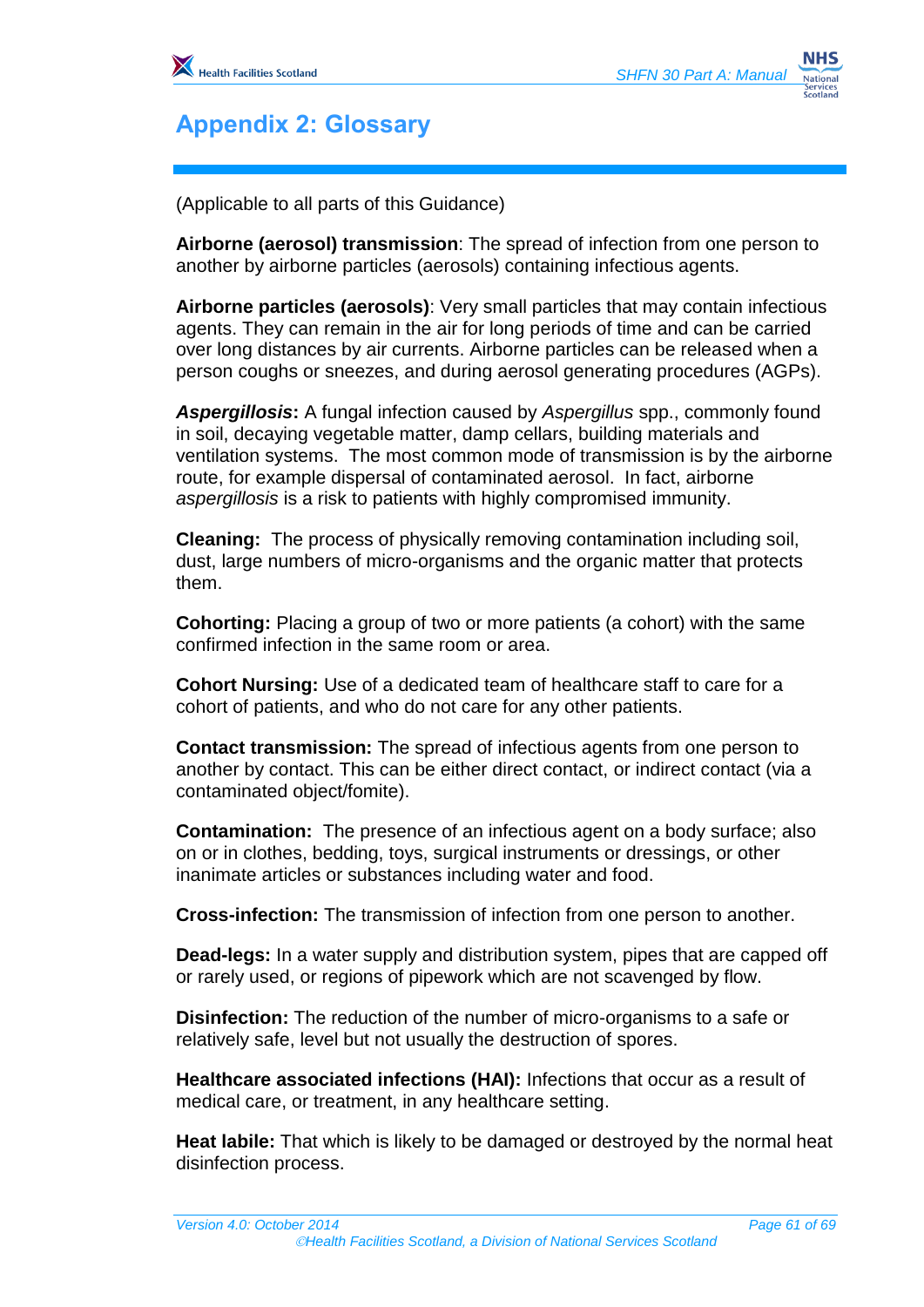**Immunocompromised patient:** Any person whose immune response is impaired or deficient, usually because they have a disease or are undergoing treatment. People who are immunocompromised are more vulnerable to infection.

**Indirect contact:** A mode of transmission of infection involving fomites or vectors.

**Non-touch (taps):** Includes elbow/wrist operated or infrared sensor taps.

**Pathogen:** A bacterium, virus, or other micro-organism that can cause disease.

**Reservoir (of infection):** Any person, animal, plant, soil or substance, or a combination of these, in which an infectious agent can live and multiply, on which it depends primarily for survival, and where it reproduces itself in such a manner that it can be transmitted to a susceptible host: the natural habitat of an infectious agent.

**Single room/En-suite single room/Isolation room/Bay:** For the purposes of this document, the following terminology is used:

- a. **Multi-bed room** is a room that contains more than one bed. It is best practice for these to have both en-suite toilet with shower, clinical washhand basin and doors to the main ward area;
- b. **Single-bed room** is a room with space for one patient and usually contains as a minimum: a bed; locker/ wardrobe; and clinical wash-hand basin**. (NB: single-bed rooms without en-suite sanitary facilities are not recommended.)**;
- c. **En-suite single-bed room** is the same as 'b' but with en-suite shower, WC and wash-hand basin. . (In new build, space for a social support zone for overnight stay and a clinical support zone is also provided);
- d. **Enhanced Single room (with en-suite facilities)** this is the same as 'c' but with a ventilation system that prevents uncontrolled escape of infectious aerosols from the room to adjacent areas. It can also provide a degree of dilution of infectious aerosols in the room for the safety of staff and visitors. The room should have extract ventilation that exceeds its supply, such that gaps in its fabric leak inwards not outwards;
- e. **Enhanced Single room (with en-suite facilities and ventilated lobby)** this is the same as 'd' but with a lobby having positive pressure ventilation.

**Spore:** Some species of bacteria, particularly those of the genera *Bacillus* and *Clostridium*, which are significant cause of infection in humans, develop highly resistant structures called spores when they are exposed to adverse conditions, such as a lack of nutrients or water. Spores are resistant to disinfectants and to high or low temperatures. They may remain viable for many years until environmental conditions improve, the spores germinate and the bacterial cell inside starts to multiply again.

**Sterilisation:** The process of removing or destroying micro-organisms including spores, usually by heat or chemical means.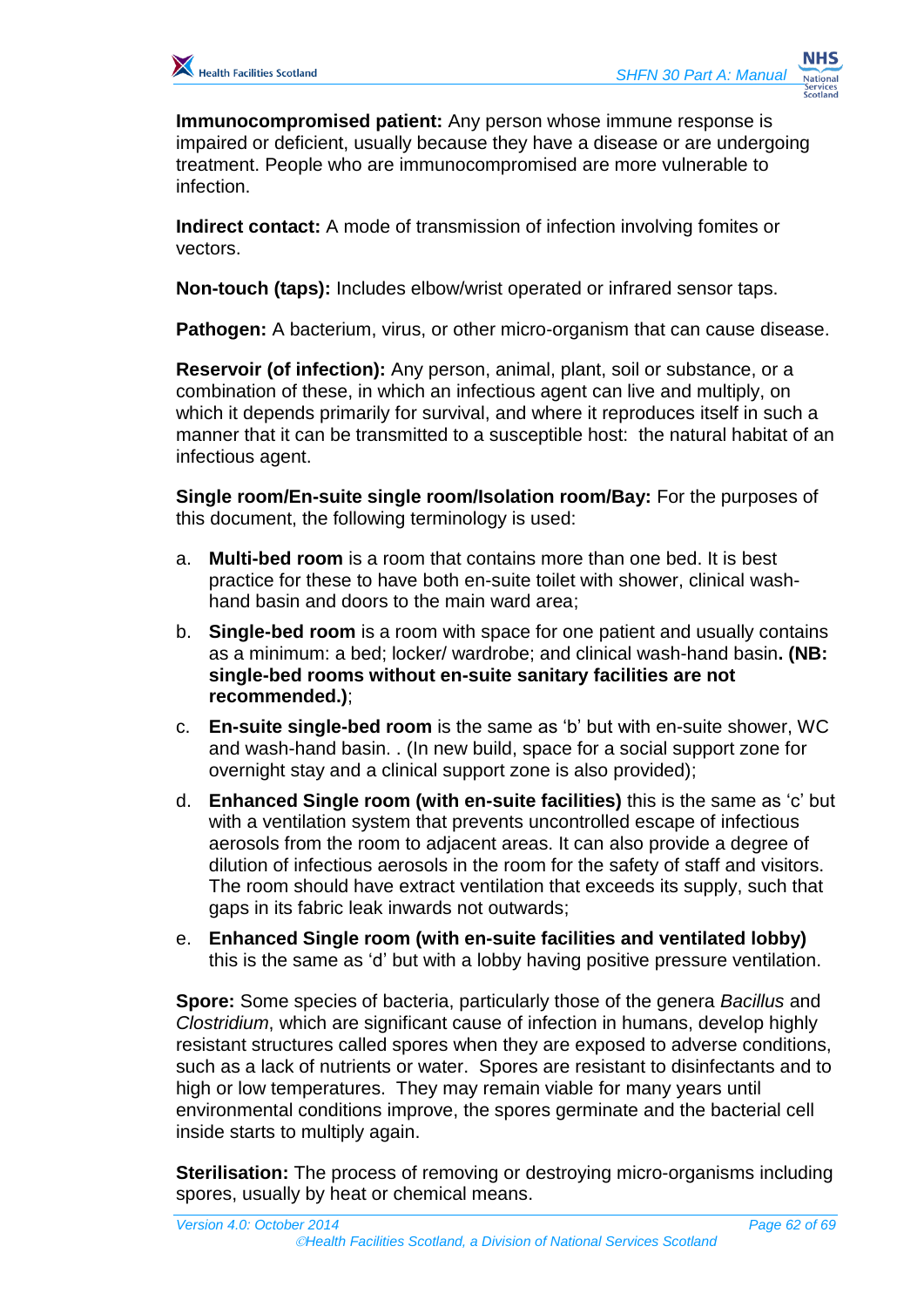

**Thermostatic mixing valves:** Valves that mix the hot and cold water of the system to provide water at a predetermined temperature.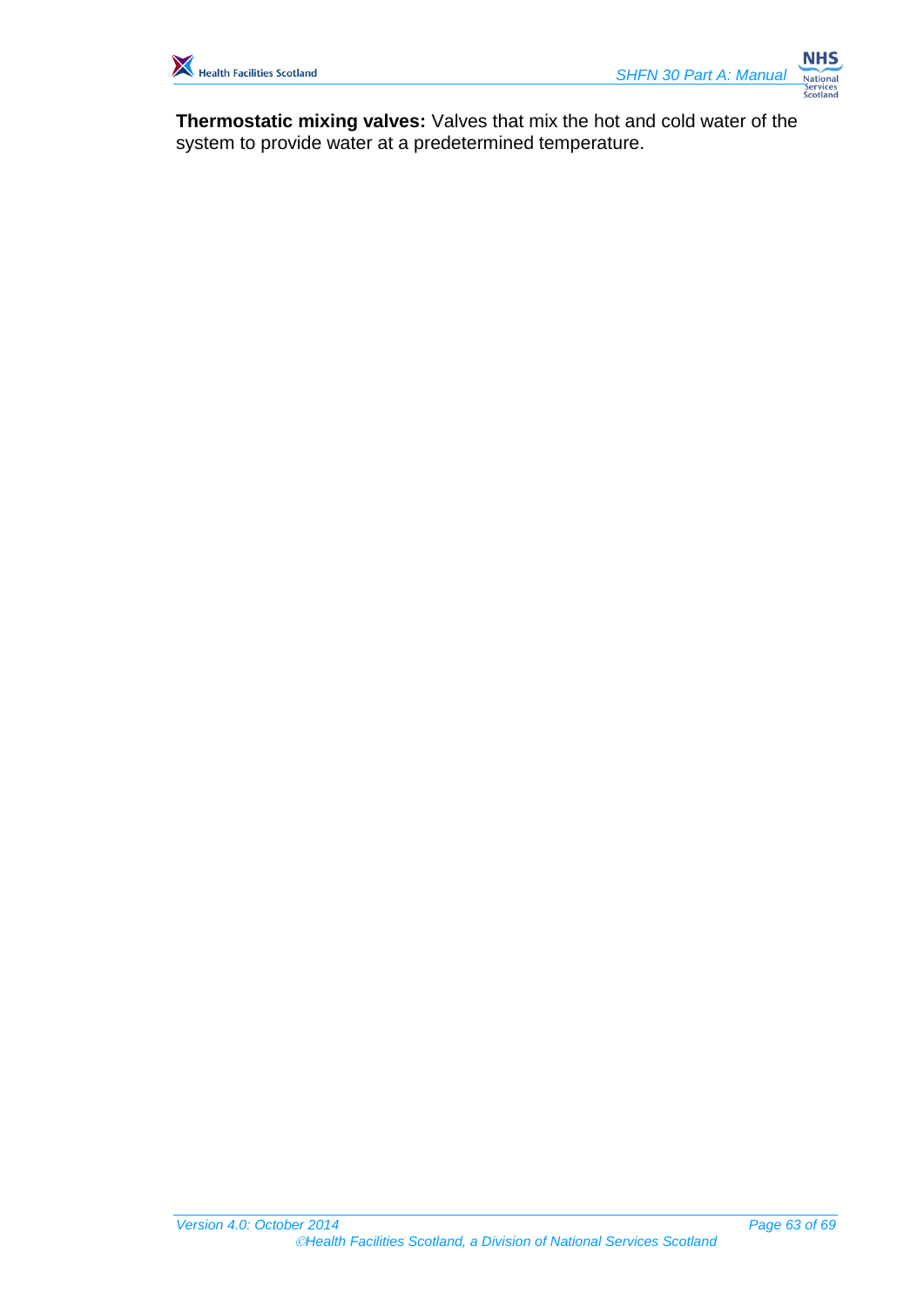# <span id="page-63-0"></span>**Appendix 3: Infection control in Community Care facilities, Mental Health units, custodial facilities and accommodation for patients with learning disabilities.**

- 3/1 The need to minimise the risk of cross-infection remains important in accommodation of these types, but other factors such as maintaining a homely ambience, ligature risks and the creation of a positive therapeutic environment will need to be taken into consideration.
- 3/2 The IPC requirements for those using mental health environments should be made in conjunction with health and safety teams, risk management teams and clinicians when advising on the built environment. Specific design guidance for mental health units comprises SHPN 35, Health Building Note 03-01 – 'Adult acute mental health units'. Additionally, the Department of Health's Environmental Design Guide: Adult Medium Secure Services should also be consulted.

For dementia settings, additional considerations are discussed in the "dementia design checklist" (Health Facilities Scotland, 2007).The University of Stirling's Dementia Services Development Centre has also produced guidance on Design Features to assist patients with dementia in general hospitals and emergency departments.

## **Recommendations**

- 3/3 Creating/maintaining a non clinical feel to the environment can be achieved by using furnishings and fittings that are manufactured especially for this setting, and are easy to clean and maintain. For example, wood-effect vinyl can be used to create a less clinical environment, but cleanliness can be maintained. Vinyl is easy to maintain and will require less frequent replacement.
- 3/4 In some specialties for example where there is a potential for self harm, vitreous china (porcelain) basins and toilets would present a risk to a vulnerable patient; alternatives such as resin or stainless steel should be considered. Cleaning of these materials should, however, be considered carefully.
- 3/5 There should be sufficient access to hand hygiene facilities for staff. Siting of clinical wash-hand basins should be carefully considered and may need to be restricted to supervised areas such as the clean utility room, treatment rooms and dirty utility room. In addition, the provision of staff-held hand gel is essential. Where necessary, the use of patient wash-hand basins in en suite rooms can be used with care to avoid recontamination of hands.
- 3/6 Where required in the likes of secure mental health units, hand dryers or vandal-proof integral hand-wash dryers in communal toilets may provide a safer option for hand hygiene while encouraging those in the service to clean hands.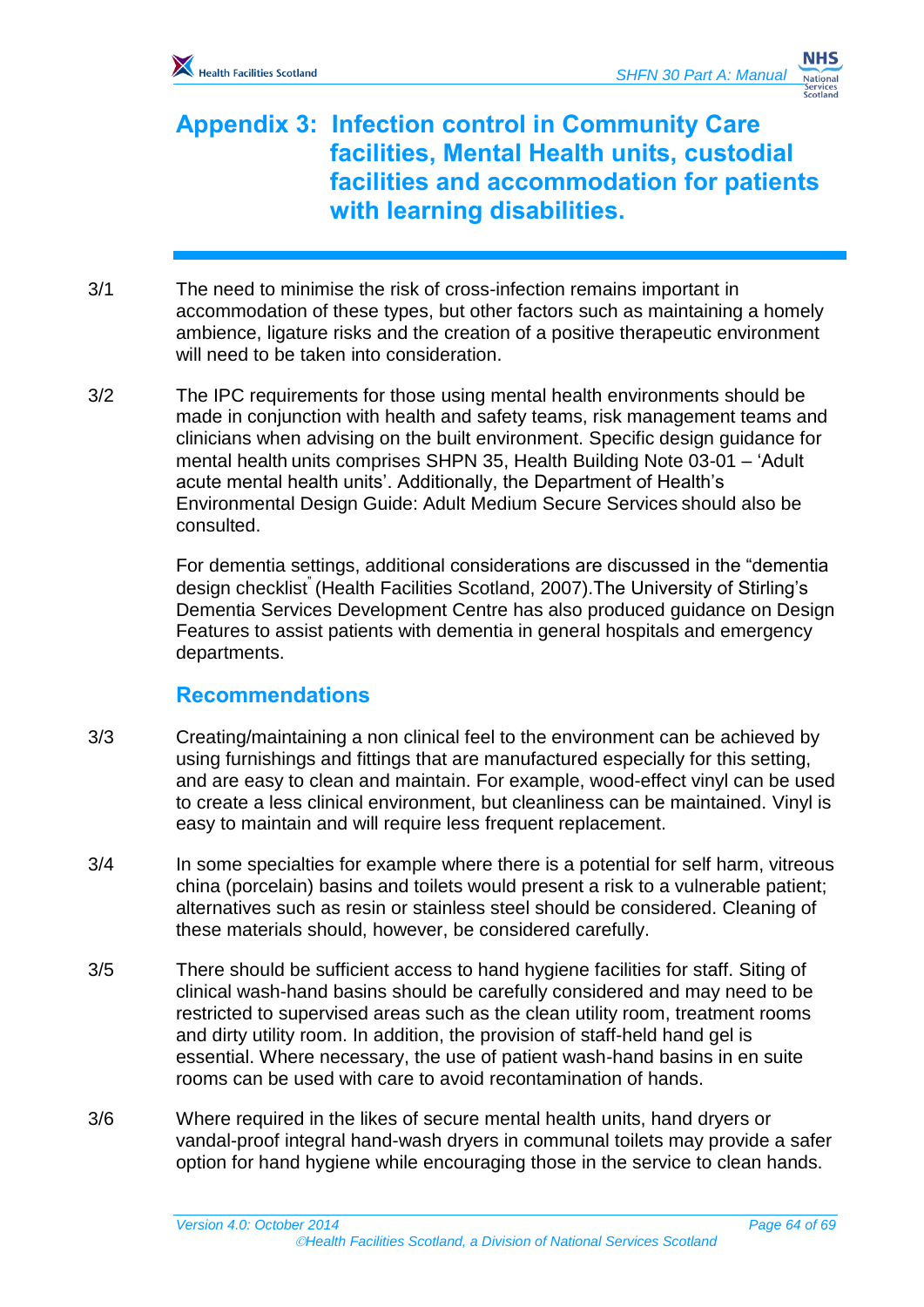

- 3/7 Where single rooms are used for source isolation, risk assessment should inform the storage of protective clothing, soap and paper towels, healthcare waste receptacles etc. Risk assessment will determine the need for fixtures and fittings to be of the anti-ligature type. It should be noted that where rooms are used for isolation it is acceptable for the room to contain only a healthcare waste receptacle. Receptacles (bins) for other streams such as recyclates and residual waste are not required and should be discouraged.
- 3/8 Assessment of the need for a macerator or bedpan washer-disinfector should be undertaken. If a specific dirty utility room is not required, alternative procedures should be in place.
- 3/9 DH's 'Environmental design guide: adult medium secure services' advises on floor coverings to reduce risk of harm to self or others.
- 3/10 Consideration should be given to the use of underfloor heating where patients are susceptible, vulnerable or of low sensitivity. There is a need, however, to allocate space to accommodate above-floor manifolds and such systems can be slow to react to changes in temperature requirements due to inherent inertia.
- <span id="page-64-0"></span>3/11 Design guidance on storage space for Patients belongings can be found in SHPN 04, SHPN 35 and HBN 03-01.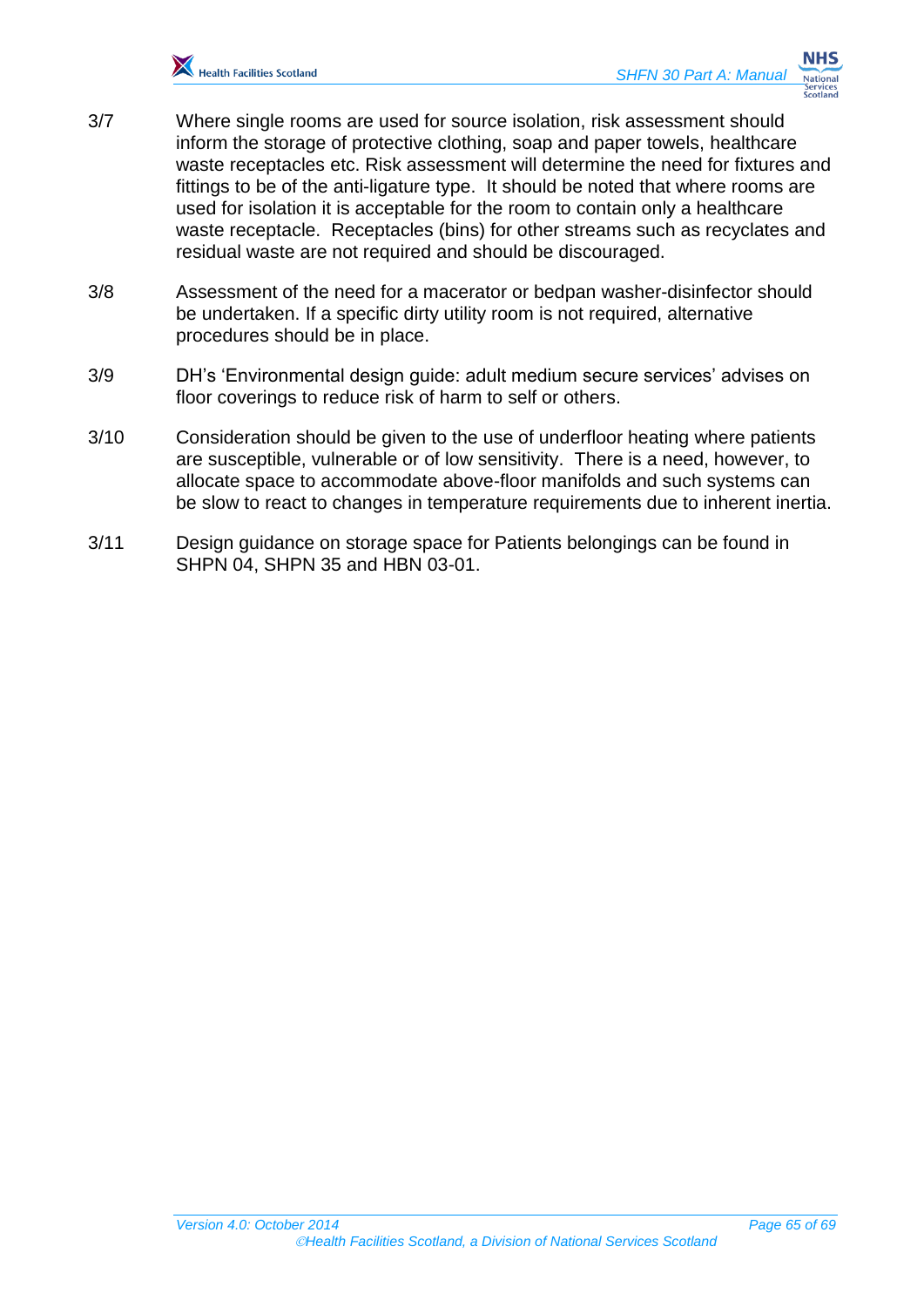

# <span id="page-65-0"></span>**References**

*These articles, publications and books were current at the time this document was produced. Anyone using this guidance should ensure that they refer to current versions of any references.*

Boivin S, Lacombe MC, Lalancette L, Allard A, Bordeleau M, Laverdure G (2012) **[Environmental factors associated with nosocomial Legionellosis](http://www.sciencedirect.com/science/article/pii/S0196655311008388) [after anti–tumor necrosis factor therapy: Case study](http://www.sciencedirect.com/science/article/pii/S0196655311008388)***.* American Journal of Infection Control. Volume 40, Issue 5, Pages 470-473.

Chartered Institution of Building Services Engineers (2014), **CIBSE Guide Vol. G: Public health engineering**, CIBSE, 222 Balham High Road, Balham, London SW12 9BS.

Dancer, SJ (1999), **Mopping up hospital infection**, Journal of Hospital Infection, Vol 43, No 2, October, pp 85–100.

Fournel I, Sautour M , Lafon I , Sixt N, L'Ollivier C, Frédéric Dalle F, Pascal Chavanet P, Couillaud G, Caillot D, Astruc K, Bonnin A, Aho-Glélé LS**.** 

Health & Safety Executive (2013), **Legionnaires' disease: the control of**  *Legionella* **bacteria in water systems – Approved Code of Practice and Guidance,** ISBN 0-7176-1772-6, HSE Books, [https://books.hse.gov.uk](https://books.hse.gov.uk/)

Institution of Engineering and Technology , **Requirements for electrical installations: BS 7671+A2:2013 IET wiring regulations: 17th Edition.**

Water Regulations Advisory Scheme (WRAS) (2001), **Water Fittings and Materials Directory**, Oakdale, Gwent.<http://www.wras.co.uk/Publications>

## **Guidance**

**Scottish Executive Health Department:** Alcohol Based Handrubs and Infection Control, CNO (2005) 1. Edinburgh; 2005.

**Scottish Executive Health Department:** Provision of Single Room Accommodation and Bed Spacing CEL 27 2010.

**Guidelines for Design and Construction of Hospital and Healthcare Facilities,** American Institute of Architects/Academy of Architecture for Health (2006), The American Institute for Architects Press, Washington, DC.

**Health Building Note 00-02 –** Sanitary spaces.Department of Health.

**Health Building Note 00-03 –** Clinical, clinical support and specialist spaces. Department of Health.

**Health Building Note 00-09 – Infection control in the built environment.**  Department of Health.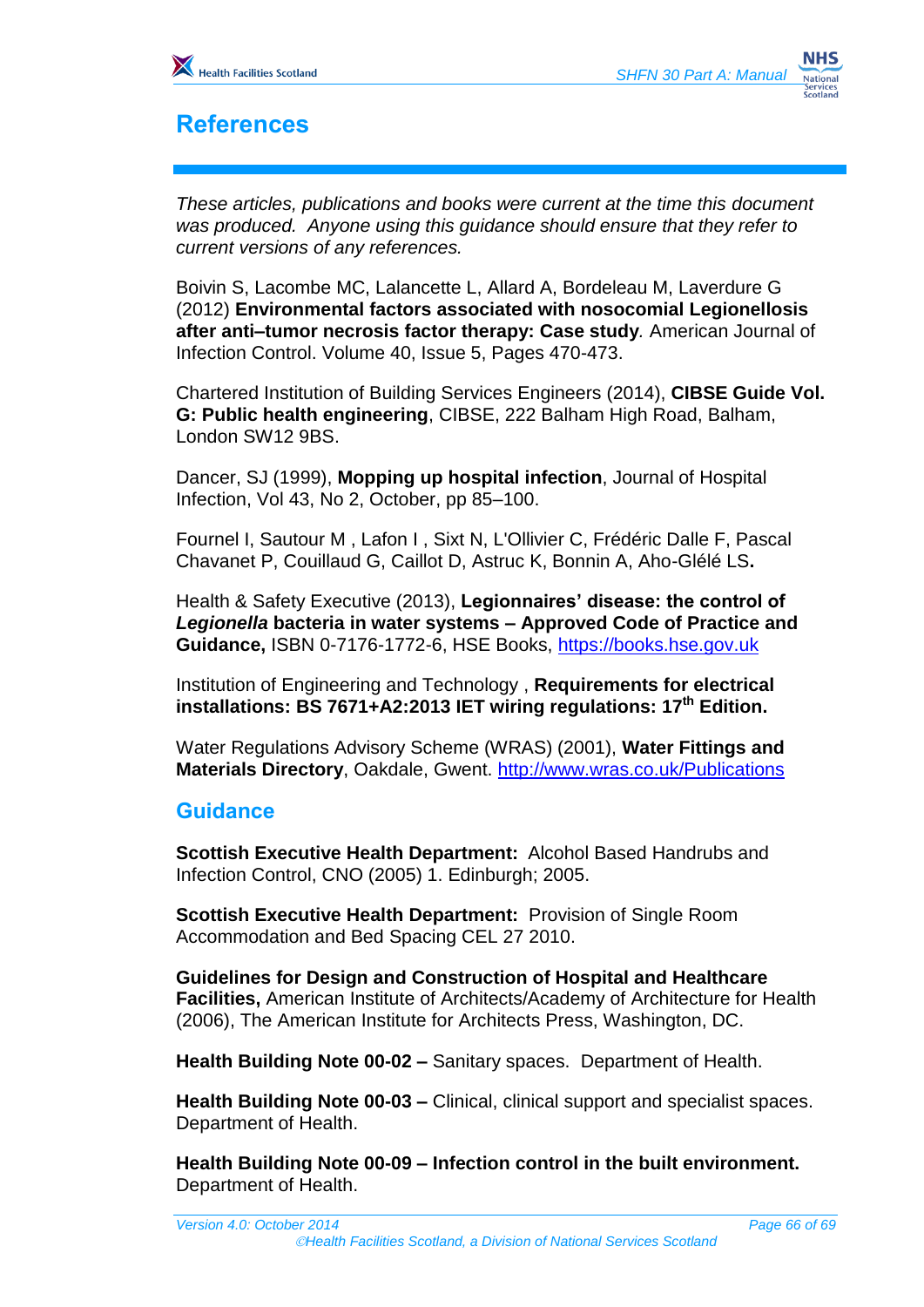

**Health Building Note 00-10 Part A.** Flooring. Department of Health.

**Health Building Note 00-10 Part B.** Walls and ceilings. Department of Health.

**Health Building Note 00-10 Part C.** Sanitary assemblies. Department of Health.

**Health Building Note 10 –** Catering Department, Department of Health.

Healthcare Associated Infection, **Review of Decontamination Services Provision across NHSScotland**, HDL(2001)66.

**Hospital Laundry Requirements for used and infected linen**, MEL(1993)7, MEL(1993)86.

**Safety Action Notice SAN(SC)06/46** Automatic Ice Making Machines: Risk of Infection.

**Safety Action Notice SAN SAN(SC)09/03** Flexible water supply hoses: risk of harmful micro-organisms.

**Scottish Capital Investment Manual** (SCIM), [http://www.scim.scot.nhs.uk/.](http://www.scim.scot.nhs.uk/)

**Scottish Health Planning Note 04**: In-patient accommodation: options for choice, Health Facilities Scotland.

**Scottish Health Planning Note 04-01**: Inpatient accommodation: Option for choice, Supplement 1: Isolation Facilities in Acute settings, Health Facilities Scotland 2008.

**Scottish Health Planning Note 36 Part 1**: General Medical Practice Premises in Scotland 2006.

**Scottish Health Technical Memorandum 55**: Windows.

**Scottish Health Technical Memorandum 56**: Partitions.

**Scottish Health Technical Memorandum 60**: Ceilings.

**Scottish Health Technical Memorandum 63**: Fitted storage systems.

**Scottish Health Technical Memorandum 64**: Sanitary assemblies.

**Scottish Health Technical Memorandum 83**: General fire precautions.

**Scottish Health Technical Memorandum 87**: Textiles and furniture, Health Facilities Scotland.

**Scottish Health Technical Memorandum 06-01**: Electrical services supply and distribution, Health Facilities Scotland 2011.

**Scottish Health Technical Memorandum 2010**: Sterilisation – Parts 1 to 5, Health Facilities Scotland 2001.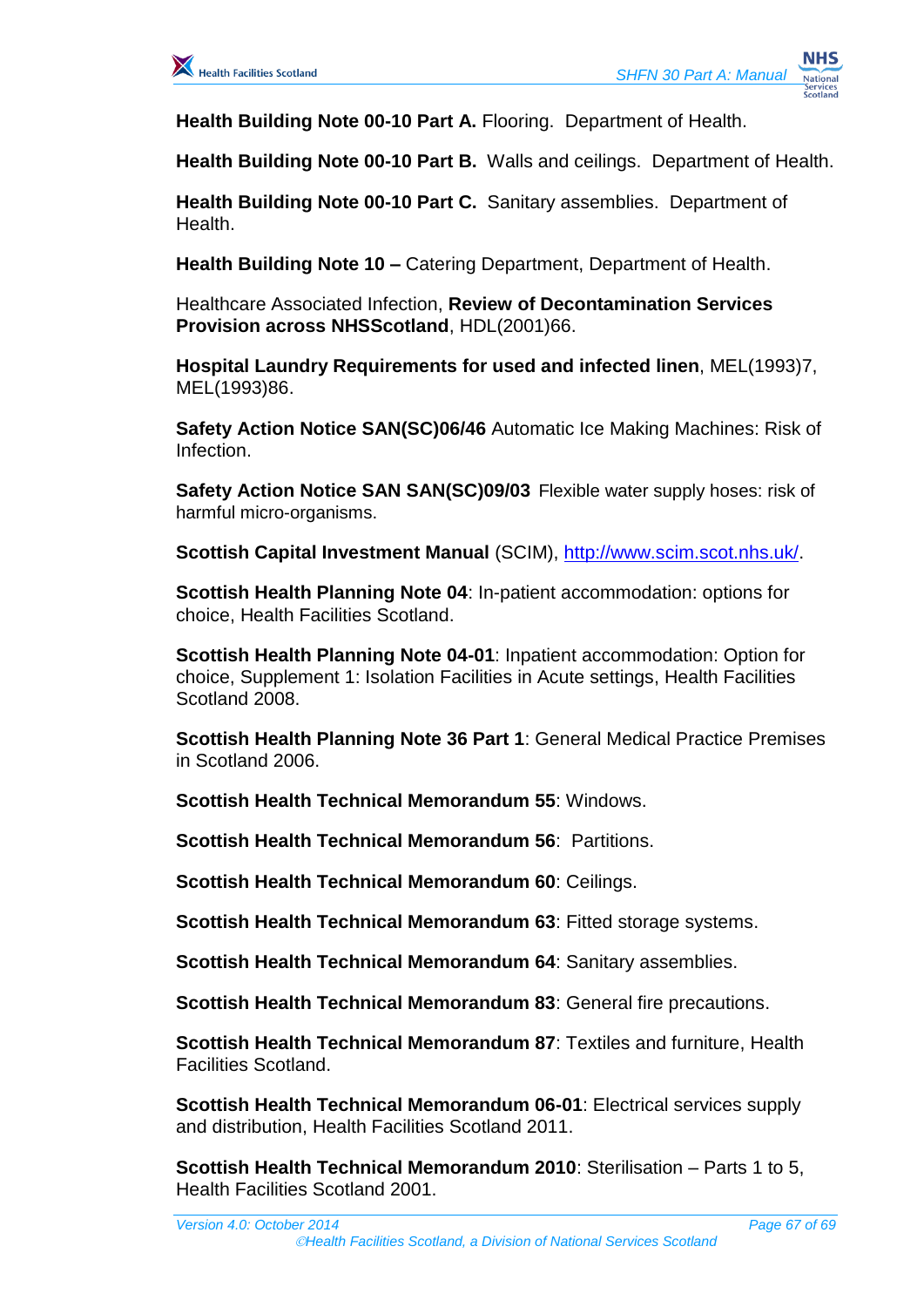

**Scottish Health Technical Memorandum 02-01**: Medical Gas Pipeline Systems**,** Health Facilities Scotland 2012.

**Scottish Health Technical Memorandum 08-02:** Lifts, Health Facilities Scotland 2013.

**Scottish Health Technical Memorandum 08-04:** Pneumatic tube transport systems, Health Facilities Scotland 2011.

**Scottish Health Technical Memorandum 03-01:** Ventilation for healthcare premises**,** Health Facilities Scotland 2011-2014.

**Scottish Health Technical Memorandum 04-01:** Water safety for healthcare premises – Parts A to G, Health Facilities Scotland 2011-2014.

**Scottish Health Technical Memorandum 2030:** Washer-disinfectors – Parts 1 to 3**,** Health Facilities Scotland 2001.

**Scottish Health Technical Memorandum 2031:** Clean steam for sterilisation**,**  Health Facilities Scotland 2001.

**Scottish Hospital Planning Note 13:** Sterile Services Department, MEL 94/63 (HMSO).

**Scottish Hospital Technical Note 3:** Management and Disposal of Healthcare Waste**,** Health Facilities Scotland 2014.

**The NHSScotland National Cleaning Services Specification,** Healthcare Associated Infection Task Force HAI Task Force Group 4.

**CfPP 01-01:** Decontamination of reusable medical devices, Part D: washer disinfectors.

## **Legislation**

**Construction (Design and Management) (Amendment) Regulations 2007,** SI 2007 No 320. The Stationery Office. [http://www.legislation.gov.uk/uksi/2007/320/pdfs/uksi\\_20070320\\_en.pdf](http://www.legislation.gov.uk/uksi/2007/320/pdfs/uksi_20070320_en.pdf)

**Control of Substances Hazardous to Health (COSHH) Regulations 2002**, SI 2002, No. 2677, The Stationery Office. <http://www.hmso.gov.uk/si/si2677/20022677.htm>

**Environmental Protection Act 1990,** The Stationery Office. [http://www.hmso.gov.uk/acts/acts1990/ukpga\\_19900043\\_en\\_1.htm.](http://www.hmso.gov.uk/acts/acts1990/ukpga_19900043_en_1.htm)

**Food Safety Act 1990,** The Stationery Office. [http://www.hmso.gov.uk/acts/acts1990/Ukpga\\_19900016\\_en\\_1.htm.](http://www.hmso.gov.uk/acts/acts1990/Ukpga_19900016_en_1.htm)

**Health and Safety at Work etc Act 1974,** The Stationery Office.

**The Provision and Use of Work Equipment Regulations (PUWER) 1998,** SI 1998, No 2306, HSE.